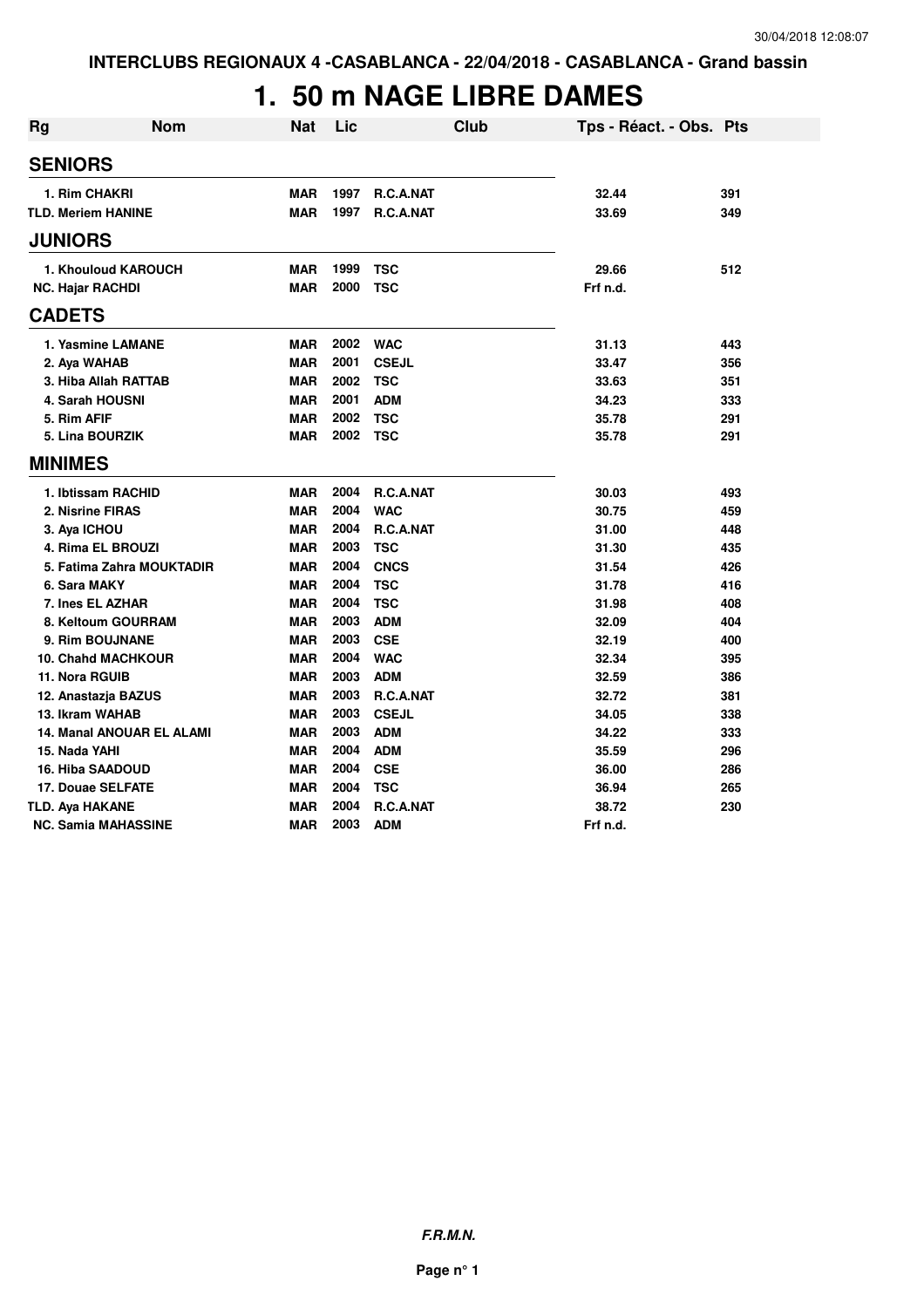### **2. 50 m NAGE LIBRE MESSIEURS**

| Rg | <b>Nom</b>                        | <b>Nat</b> | Lic      |                  | <b>Club</b> | Tps - Réact. - Obs. Pts |     |
|----|-----------------------------------|------------|----------|------------------|-------------|-------------------------|-----|
|    | <b>SENIORS</b>                    |            |          |                  |             |                         |     |
|    | 1. Zouhair EL KHALFI              | <b>MAR</b> | 1993     | <b>R.C.A.NAT</b> |             | 26.31                   | 502 |
|    | 2. Hamza EZZAHER                  | <b>MAR</b> | 1998     | <b>ADM</b>       |             | 26.69                   | 481 |
|    | 2. Ahmed BENNAJEH                 | <b>MAR</b> | 1998     | <b>CSE</b>       |             | 26.69                   | 481 |
|    | 4. Hatim LAFKIHI                  | <b>MAR</b> | 1995     | <b>TSC</b>       |             | 27.38                   | 445 |
|    | 5. M'hamed ABBOUGUI               | <b>MAR</b> | 1992     | <b>OUM RABII</b> |             | 29.41                   | 359 |
|    | <b>TLD. Amine EL KASBI</b>        | <b>MAR</b> | 1991     | <b>OUM RABII</b> |             | 30.19                   | 332 |
|    | <b>TLD. Bouchaib EZZARHOUNY</b>   | <b>MAR</b> | 1998     | <b>OUM RABII</b> |             | 30.31                   | 328 |
|    | <b>NC. Youssef BANSAR</b>         | <b>MAR</b> | 1998     | R.C.A.NAT        |             | Frf n.d.                |     |
|    | <b>NC. Badr HASSOUNI</b>          | <b>MAR</b> | 1998     | <b>ADM</b>       |             | Frf n.d.                |     |
|    | <b>NC. Zakaria BENJFINE</b>       | <b>MAR</b> | 1996     | <b>WAC</b>       |             | Frf n.d.                |     |
|    | <b>JUNIORS</b>                    |            |          |                  |             |                         |     |
|    | 1. Driss SNIKY                    | <b>MAR</b> | 1999     | <b>WAC</b>       |             | 26.92                   | 468 |
|    | 2. Mohamed Amine HARRABIDA        | <b>MAR</b> | 2000     | R.C.A.NAT        |             | 27.11                   | 459 |
|    | <b>NC. Mouad EL MOUSTAKIM</b>     | <b>MAR</b> | 1999     | R.C.A.NAT        |             | Frf n.d.                |     |
|    | <b>NC. Aissa MOURHAT</b>          | <b>MAR</b> | 2000     | <b>OUM RABII</b> |             | Dsq FD                  | 0   |
|    | <b>NC. Mohamed ELOUKKAIL</b>      | <b>MAR</b> | 2000     | <b>OUM RABII</b> |             | Dsg FD                  | 0   |
|    | <b>CADETS</b>                     |            |          |                  |             |                         |     |
|    | 1. Oussama ELMAHBOUBI             | <b>MAR</b> | 2002     | <b>ADM</b>       |             | 26.06                   | 516 |
|    | 2. Nizar BANSAR                   | <b>MAR</b> | 2001     | R.C.A.NAT        |             | 26.16                   | 510 |
|    | 3. Omar HASSOUNI                  | <b>MAR</b> | 2001     | <b>ADM</b>       |             | 26.70                   | 480 |
|    | 4. Adam ZIANE                     | <b>MAR</b> | 2002     | <b>CNCS</b>      |             | 26.92                   | 468 |
|    | 5. Yasser AYANE                   | <b>MAR</b> | 2001     | <b>CSE</b>       |             | 27.03                   | 463 |
|    | 6. Yassine SELLEK                 | <b>MAR</b> | 2002     | <b>CSE</b>       |             | 28.13                   | 410 |
|    | 7. Aymane MESLOUH                 | <b>MAR</b> | 2002     | <b>ADM</b>       |             | 28.45                   | 397 |
|    | 8. Kilian Christopher KAISER      | MAR        | 2001     | R.C.A.NAT        |             | 28.73                   | 385 |
|    | 9. Saad LAKHLALKI                 | <b>MAR</b> | 2002     | <b>CSE</b>       |             | 28.89                   | 379 |
|    | 10. Mohamed Reda MAMI             | <b>MAR</b> | 2002     | <b>TSC</b>       |             | 29.87                   | 343 |
|    | 11. Mohamed EL MOUTAQUI           | <b>MAR</b> | 2001     | <b>TSC</b>       |             | 29.92                   | 341 |
|    | 12. Mohamed Moussa MAASRA         | <b>MAR</b> | 2001     | <b>ADM</b>       |             | 30.00                   | 338 |
|    | <b>TLD. Reyane ENNABTY</b>        | <b>MAR</b> | 2001     | <b>ADM</b>       |             | 41.27                   | 130 |
|    | <b>TLD. Younesse AKIL</b>         | <b>MAR</b> | 2002     | <b>OUM RABII</b> |             | 42.00                   | 123 |
|    | <b>NC. Elouadoudi AKKOUR</b>      | MAR        | 2002     | <b>OUM RABII</b> |             | Frf n.d.                |     |
|    | <b>NC. Youssef SADAK</b>          | MAR        | 2001 CSE |                  |             | Dsq FD                  | 0   |
|    | <b>MINIMES</b>                    |            |          |                  |             |                         |     |
|    | 1. Aymen TAJEDDINE                | MAR        | 2003     | <b>CNCS</b>      |             | 27.69                   | 430 |
|    | 2. Youssef BENJELLOUN             | MAR        | 2003     | ADM              |             | 28.03                   | 415 |
|    | 3. Azzedine EL BADRE              | <b>MAR</b> | 2003     | <b>CSE</b>       |             | 28.43                   | 398 |
|    | 4. Ilias EDDARI                   | <b>MAR</b> | 2004     | R.C.A.NAT        |             | 28.44                   | 397 |
|    | 4. El Mehdi LAANAYA               | MAR        | 2003     | <b>TSC</b>       |             | 28.44                   | 397 |
|    | 6. Mohamed Badr OUAMMOU           | MAR        | 2004     | <b>WAC</b>       |             | 28.59                   | 391 |
|    | 7. Ilyas LAGSSAIBI                | MAR        | 2004     | R.C.A.NAT        |             | 28.69                   | 387 |
|    | 8. Ilyas LARABI                   | <b>MAR</b> | 2004     | <b>CNCS</b>      |             | 29.13                   | 370 |
|    | 9. Abderrahmane BENJARY           | MAR        | 2003     | <b>CSE</b>       |             | 29.16                   | 368 |
|    | 10. Yassine HASSOUNE              | MAR        | 2004     | <b>CNCS</b>      |             | 30.23                   | 331 |
|    | <b>11. Ilyas ROULLAMELLAH</b>     | MAR        | 2004     | <b>CSE</b>       |             | 30.40                   | 325 |
|    | 12. Mohamed RAFILI                | MAR        | 2004     | R.C.A.NAT        |             | 30.50                   | 322 |
|    | <b>13. Younes LAALA</b>           | MAR        | 2004     | <b>TSC</b>       |             | 30.88                   | 310 |
|    | 14. Houssam HOUARI                | MAR        | 2003     | <b>TSC</b>       |             | 30.98                   | 307 |
|    | <b>15. Mohamed Amine HAMDAOUI</b> | <b>MAR</b> | 2004     | <b>TSC</b>       |             | 31.13                   | 303 |
|    | 16. Ahmed Moubarak LAHLYAL        | <b>MAR</b> | 2003     | <b>DHJ</b>       |             | 31.25                   | 299 |
|    | 17. Yahia BAJJAJI                 | MAR        | 2003     | R.C.A.NAT        |             | 31.56                   | 290 |
|    | 18. Mehdi BOUIRIG                 | <b>MAR</b> | 2004     | <b>ADM</b>       |             | 31.78                   | 284 |
|    | 19. Sami DEFAA                    | MAR        | 2003     | R.C.A.NAT        |             | 31.94                   | 280 |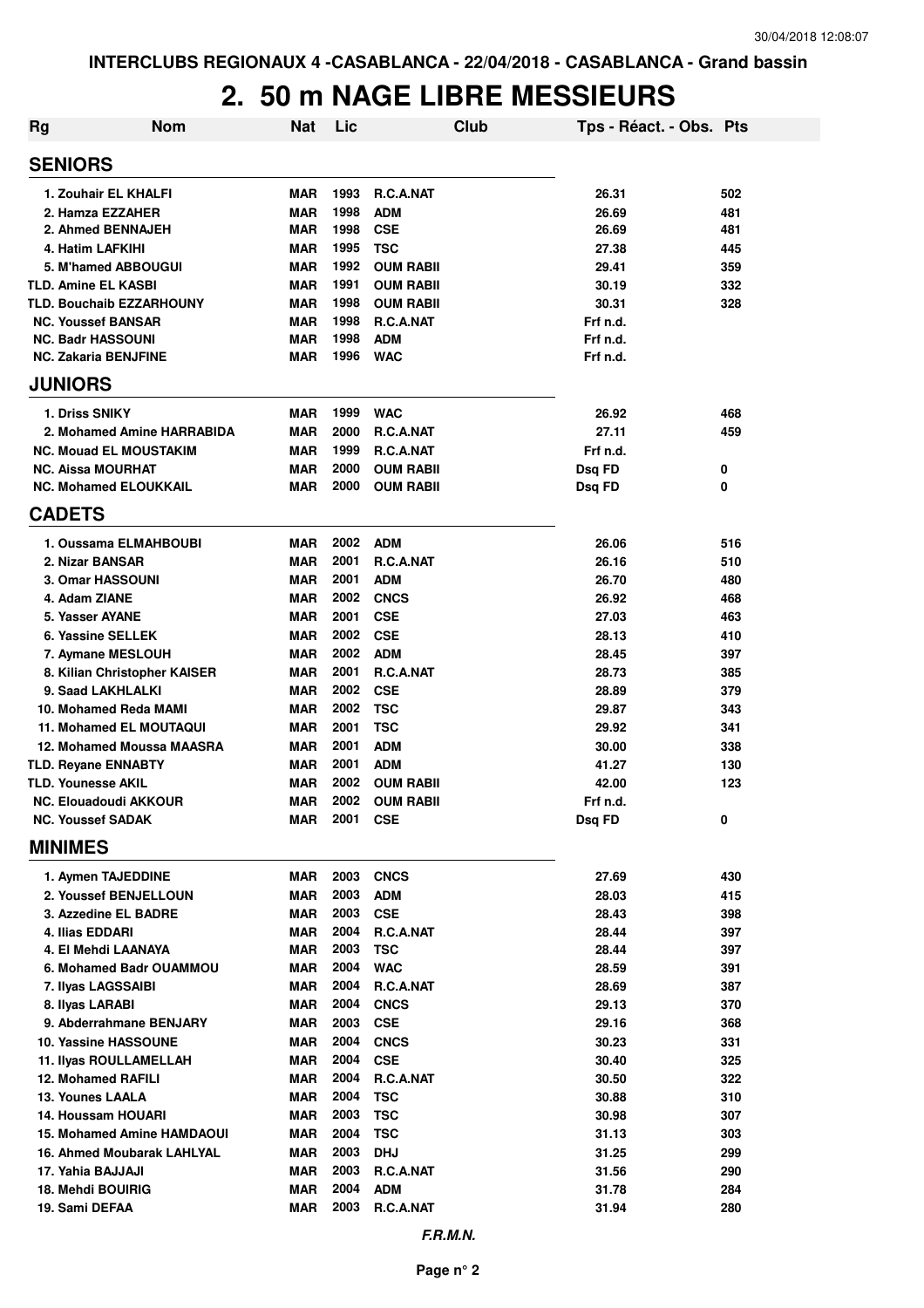#### **2. 50 m NAGE LIBRE MESSIEURS**

| Rg                       | <b>Nom</b>                    | <b>Nat</b> | Lic  | Club         | Tps - Réact. - Obs. Pts |     |
|--------------------------|-------------------------------|------------|------|--------------|-------------------------|-----|
| <b>MINIMES</b>           |                               |            |      |              |                         |     |
| 20. Alaa ABIR            |                               | <b>MAR</b> | 2003 | <b>DHJ</b>   | 32.09                   | 276 |
|                          | 21. Ghali IRAQUI HOUSSEINI    | <b>MAR</b> | 2003 | R.C.A.NAT    | 32.26                   | 272 |
|                          | 22. Daoud HAYDADI             | <b>MAR</b> | 2003 | <b>DHJ</b>   | 32.47                   | 267 |
| 23. Achraf AOUAM         |                               | <b>MAR</b> | 2004 | <b>CNCS</b>  | 33.22                   | 249 |
|                          | 24. Soulaymane MOUJI          | <b>MAR</b> | 2004 | <b>ADM</b>   | 33.47                   | 243 |
|                          | 25. Ilyass BOUCHTI            | <b>MAR</b> | 2004 | <b>WAC</b>   | 33.72                   | 238 |
|                          | 26. Wahb EL ATLASSI           | <b>MAR</b> | 2004 | <b>CNCS</b>  | 33.83                   | 236 |
|                          | 27. Khalil BAKADOUR           | <b>MAR</b> | 2003 | <b>DHJ</b>   | 34.20                   | 228 |
| 28. Zakaria NADIR        |                               | <b>MAR</b> | 2003 | <b>ADM</b>   | 34.33                   | 226 |
|                          | 29. Yassine IFASSIOUEN        | <b>MAR</b> | 2004 | R.C.A.NAT    | 34.58                   | 221 |
| <b>30. Ismail KASSI</b>  |                               | <b>MAR</b> | 2004 | <b>TSC</b>   | 34.66                   | 219 |
|                          | 31. Youssef BENJARY           | <b>MAR</b> | 2004 | <b>CSE</b>   | 35.03                   | 212 |
| 32. Aymen LOUCHI         |                               | <b>MAR</b> | 2004 | <b>DHJ</b>   | 35.29                   | 208 |
|                          | 33. Abdellatif HIMMECH        | <b>MAR</b> | 2004 | <b>TSC</b>   | 35.95                   | 196 |
|                          | <b>TLD. Rayane BOURZIK</b>    | <b>MAR</b> | 2004 | <b>TSC</b>   | 36.28                   | 191 |
|                          | <b>TLD. Amine EL BOUZAIDI</b> | <b>MAR</b> | 2004 | <b>TSC</b>   | 36.47                   | 188 |
|                          | <b>TLD. Mouad BOUSLAMTI</b>   | <b>MAR</b> | 2003 | <b>TSC</b>   | 44.82                   | 101 |
| <b>NC. Souhail SLILI</b> |                               | <b>MAR</b> | 2004 | <b>CSEJL</b> | Frf n.d.                |     |
|                          | NC. Abderrahmane EL KAOUTI    | <b>MAR</b> | 2004 | <b>DHJ</b>   | Dsg FD                  | 0   |
| <b>NC. Hatim AMRANE</b>  |                               | <b>MAR</b> | 2004 | <b>CNCS</b>  | Dsg FD                  | 0   |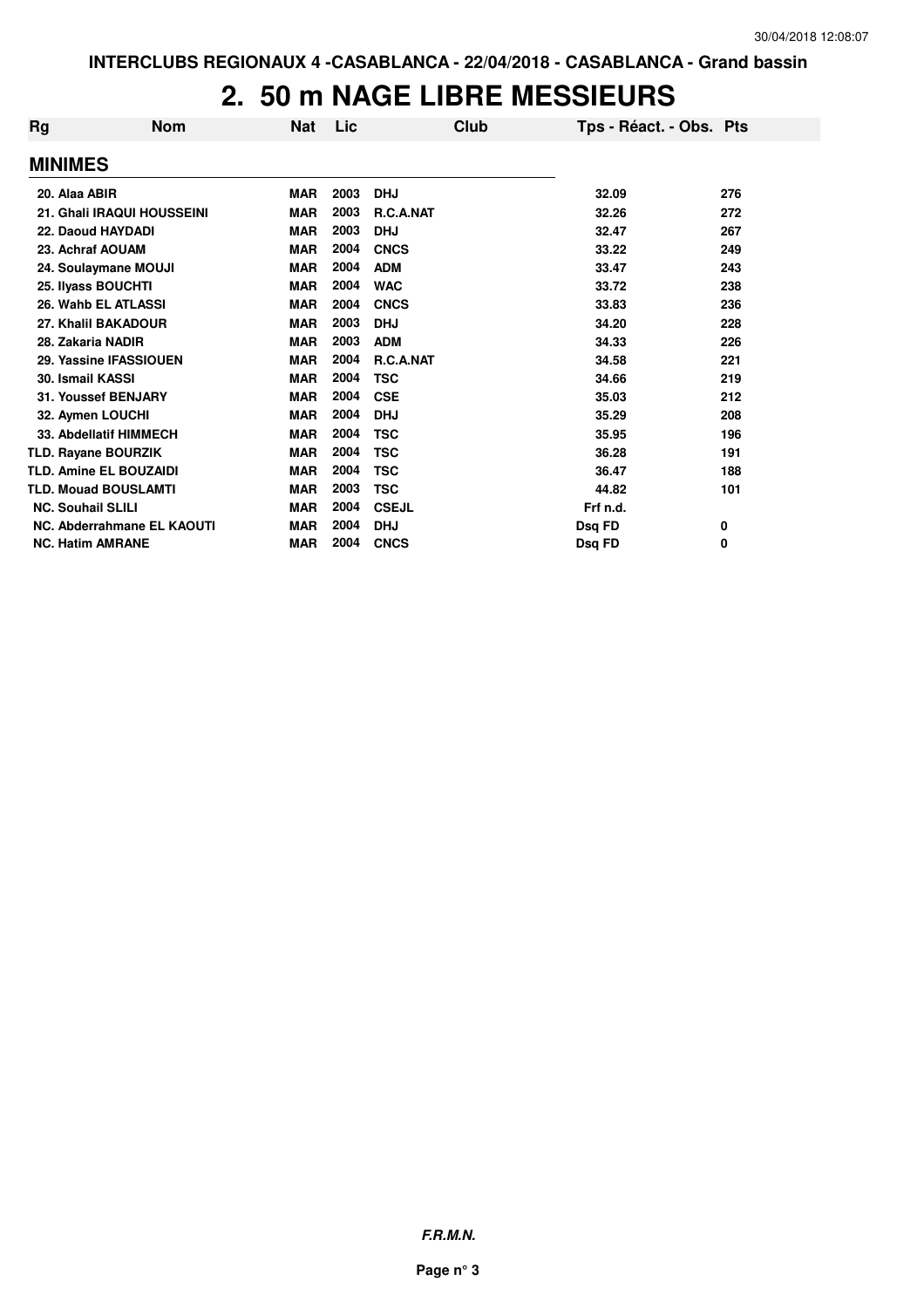**INTERCLUBS REGIONAUX 4 -CASABLANCA - 22/04/2018 - CASABLANCA - Grand bassin**

# **3. 200 m DOS DAMES**

| Rg                 | <b>Nom</b> | <b>Nat</b> | Lic        | Club           | Tps - Réact. - Obs. Pts |     |
|--------------------|------------|------------|------------|----------------|-------------------------|-----|
| <b>CADETS</b>      |            |            |            |                |                         |     |
| 1. Yasmine LAMANE  | <b>MAR</b> | 2002       | <b>WAC</b> | 3:03.37        | 309                     |     |
| <b>MINIMES</b>     |            |            |            |                |                         |     |
| 1. Aya ICHOU       |            | <b>MAR</b> |            | 2004 R.C.A.NAT | 2:52.67                 | 370 |
| 2. Hafssa AMMOUMOU |            | <b>MAR</b> | 2003       | <b>ADM</b>     | 2:58.59                 | 335 |
| 3. Keltoum GOURRAM |            | <b>MAR</b> | 2003       | <b>ADM</b>     | 2:58.78                 | 334 |

**F.R.M.N.**

**Page n° 4**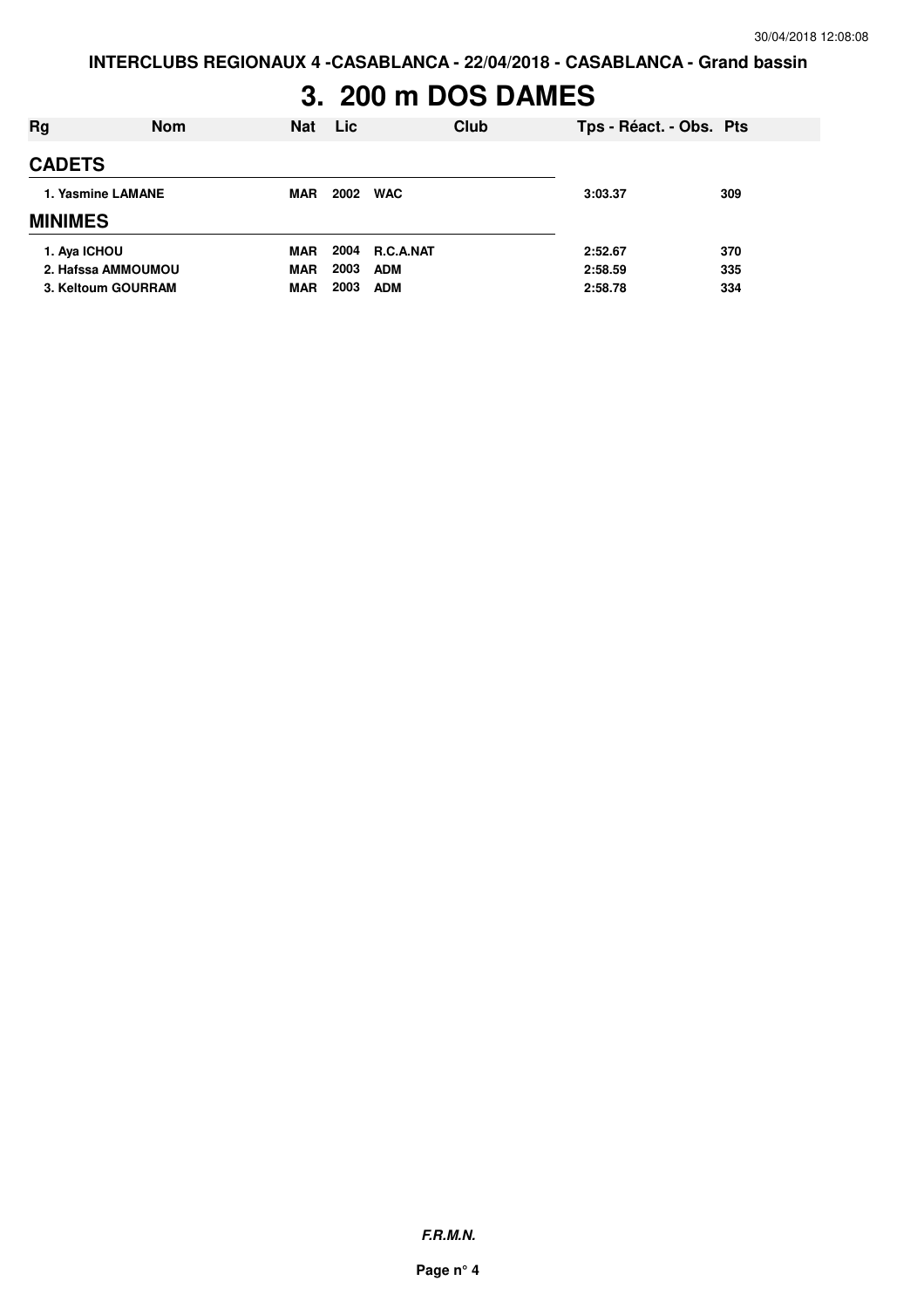### **4. 200 m DOS MESSIEURS**

| Rg                         | <b>Nom</b> | <b>Nat</b> | Lic  |                  | Club | Tps - Réact. - Obs. Pts |     |
|----------------------------|------------|------------|------|------------------|------|-------------------------|-----|
| <b>JUNIORS</b>             |            |            |      |                  |      |                         |     |
| 1. Mohamed Amine HARRABIDA |            | <b>MAR</b> | 2000 | <b>R.C.A.NAT</b> |      | 2:37.51                 | 358 |
| <b>CADETS</b>              |            |            |      |                  |      |                         |     |
| 1. Abdelmoughit MAMDOUH    |            | MAR        | 2002 | <b>ADM</b>       |      | 2:23.95                 | 470 |
| <b>MINIMES</b>             |            |            |      |                  |      |                         |     |
| 1. Mehdi EL MANSAR         |            | MAR        | 2004 | <b>R.C.A.NAT</b> |      | 2:21.41                 | 495 |
| 2. Idriss AZHAR            |            | MAR        | 2003 | <b>R.C.A.NAT</b> |      | 2:23.78                 | 471 |
| 3. Saad BOUKIOUD           |            | <b>MAR</b> | 2004 | <b>CNCS</b>      |      | 2:50.25                 | 284 |
| 4. Yahia BAJJAJI           |            | MAR        | 2003 | R.C.A.NAT        |      | 3:00.28                 | 239 |
| 5. Akram AYOUCHI           |            | <b>MAR</b> | 2004 | <b>TSC</b>       |      | 3:02.60                 | 230 |
| <b>NC. Adam KHALLAD</b>    |            | <b>MAR</b> | 2004 | <b>TSC</b>       |      | Dsq FD                  | 0   |
| <b>NC. Rayane BOURZIK</b>  |            | <b>MAR</b> | 2004 | <b>TSC</b>       |      | Dsq NI                  | 0   |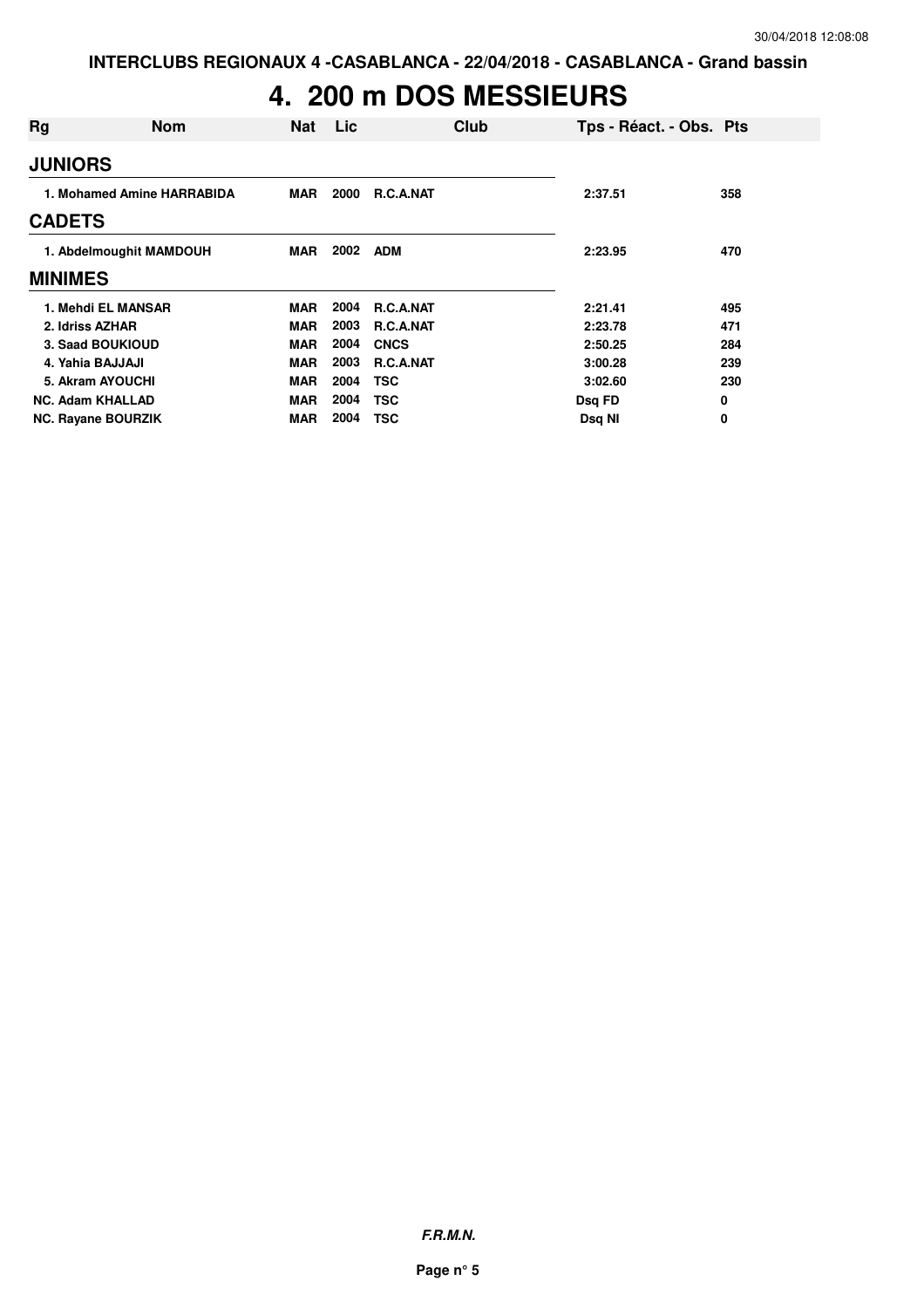#### **5. 100 m PAPILLON DAMES**

| Ra                      | <b>Nom</b> | <b>Nat</b> | Lic  | Club           | Tps - Réact. - Obs. Pts |     |
|-------------------------|------------|------------|------|----------------|-------------------------|-----|
| <b>MINIMES</b>          |            |            |      |                |                         |     |
| 1. Hiba SOUIHEL         |            | <b>MAR</b> | 2003 | <b>WAC</b>     | 1:14.53                 | 423 |
| 2. Kamilia MAALOUF      |            | <b>MAR</b> |      | 2004 R.C.A.NAT | 1:15.08                 | 414 |
| 3. Nada JALAL           |            | <b>MAR</b> |      | 2004 R.C.A.NAT | 1:15.69                 | 404 |
| 4. Aya DARA             |            | <b>MAR</b> |      | 2004 R.C.A.NAT | 1:34.66                 | 206 |
| 5. Ines EL AZHAR        |            | <b>MAR</b> | 2004 | <b>TSC</b>     | 1:36.19                 | 197 |
| <b>NC. Ghita TABATI</b> |            | <b>MAR</b> | 2004 | <b>WAC</b>     | Dsg NI                  | 0   |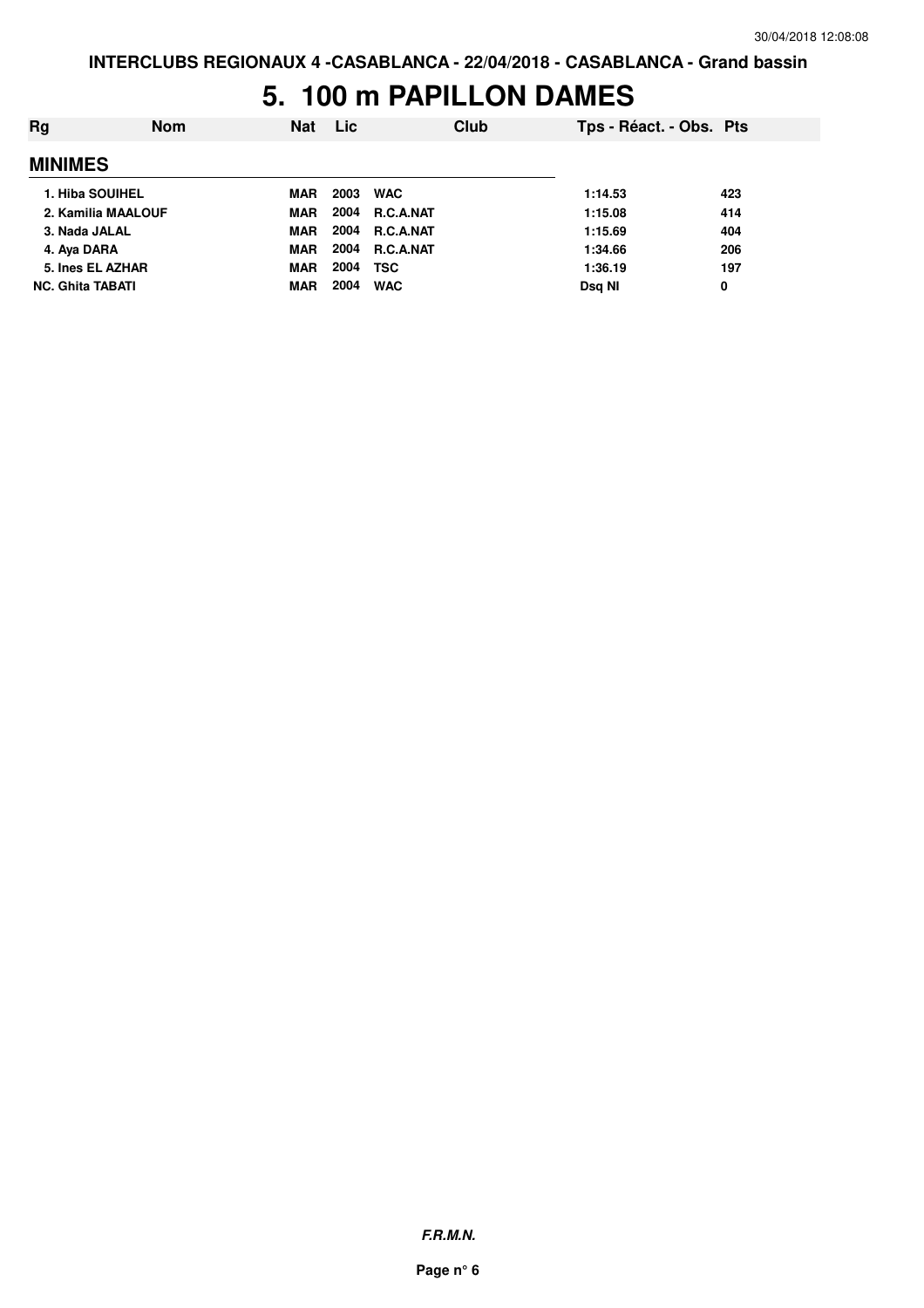### **6. 100 m PAPILLON MESSIEURS**

| Rg                        | <b>Nom</b>                   | Nat        | Lic  | <b>Club</b>      | Tps - Réact. - Obs. Pts |     |
|---------------------------|------------------------------|------------|------|------------------|-------------------------|-----|
| <b>SENIORS</b>            |                              |            |      |                  |                         |     |
| 1. Nouamane HAOUATI       |                              | <b>MAR</b> | 1997 | <b>R.C.A.NAT</b> | 1:07.03                 | 410 |
| <b>NC. Youssef BANSAR</b> |                              | <b>MAR</b> | 1998 | R.C.A.NAT        | Frf n.d.                |     |
| <b>CADETS</b>             |                              |            |      |                  |                         |     |
|                           | 1. Mohamed Amine CHANNANI    | <b>MAR</b> | 2002 | <b>CSE</b>       | 1:08.66                 | 382 |
|                           | 2. Kilian Christopher KAISER | <b>MAR</b> | 2001 | <b>R.C.A.NAT</b> | 1:13.69                 | 309 |
|                           | 3. Mohamed Reda MAMI         | <b>MAR</b> | 2002 | <b>TSC</b>       | 1:16.63                 | 274 |
| <b>NC. Adam ZIANE</b>     |                              | <b>MAR</b> | 2002 | <b>CNCS</b>      | Dsq FD                  | 0   |
| <b>MINIMES</b>            |                              |            |      |                  |                         |     |
|                           | 1. Ilyas LAGSSAIBI           | <b>MAR</b> | 2004 | R.C.A.NAT        | 1:08.38                 | 386 |
|                           | 2. Azzedine EL BADRE         | <b>MAR</b> | 2003 | <b>CSE</b>       | 1:11.20                 | 342 |
|                           | 3. Houssam HOUARI            | <b>MAR</b> | 2003 | <b>TSC</b>       | 1:14.03                 | 304 |
|                           | 4. Yassine HASSOUNE          | <b>MAR</b> | 2004 | <b>CNCS</b>      | 1:15.06                 | 292 |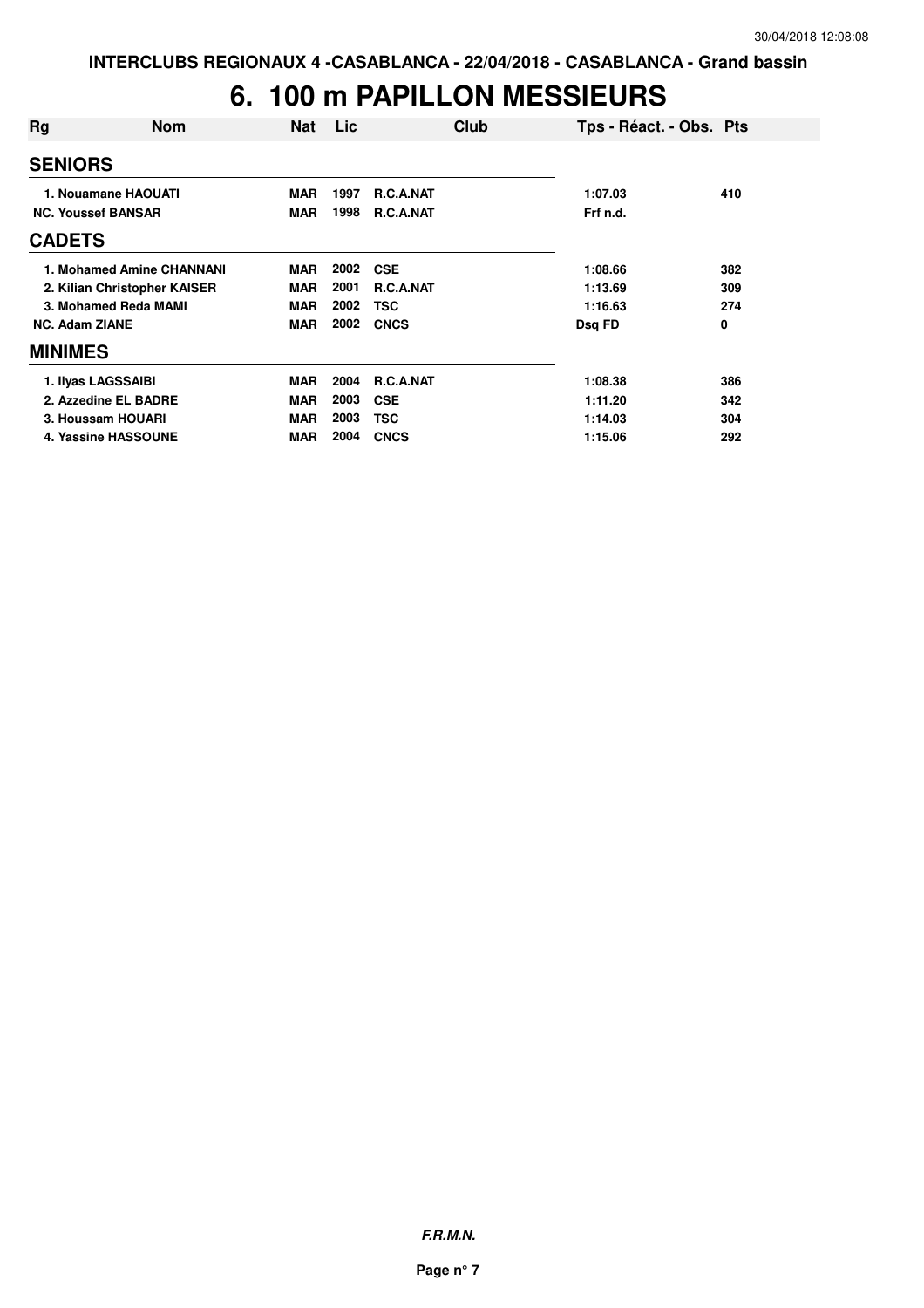### **7. 200 m 4 NAGES DAMES**

| Rg                         | <b>Nom</b>                | <b>Nat</b> | Lic  |                  | Club | Tps - Réact. - Obs. Pts |     |
|----------------------------|---------------------------|------------|------|------------------|------|-------------------------|-----|
| <b>JUNIORS</b>             |                           |            |      |                  |      |                         |     |
| 1. Khouloud KAROUCH        |                           | <b>MAR</b> | 1999 | <b>TSC</b>       |      | 2:50.86                 | 402 |
| <b>CADETS</b>              |                           |            |      |                  |      |                         |     |
| 1. Salma EL YOUSFI         |                           | <b>MAR</b> | 2002 | <b>ADM</b>       |      | 2:48.29                 | 421 |
| <b>MINIMES</b>             |                           |            |      |                  |      |                         |     |
| 1. Ibtissam RACHID         |                           | <b>MAR</b> | 2004 | <b>R.C.A.NAT</b> |      | 2:49.70                 | 410 |
| 2. Rim BOUJNANE            |                           | <b>MAR</b> | 2003 | <b>CSE</b>       |      | 2:49.75                 | 410 |
| 3. Chahd MACHKOUR          |                           | <b>MAR</b> | 2004 | <b>WAC</b>       |      | 2:52.91                 | 388 |
|                            | 4. Fatima Zahra MOUKTADIR | <b>MAR</b> | 2004 | <b>CNCS</b>      |      | 2:54.68                 | 376 |
| 5. Nisrine FIRAS           |                           | <b>MAR</b> | 2004 | <b>WAC</b>       |      | 2:54.75                 | 376 |
| 6. Nora RGUIB              |                           | <b>MAR</b> | 2003 | <b>ADM</b>       |      | 3:02.98                 | 327 |
| 7. Sara MAKY               |                           | <b>MAR</b> | 2004 | TSC              |      | 3:07.00                 | 307 |
| <b>NC. Samia MAHASSINE</b> |                           | <b>MAR</b> | 2003 | <b>ADM</b>       |      | Frf n.d.                |     |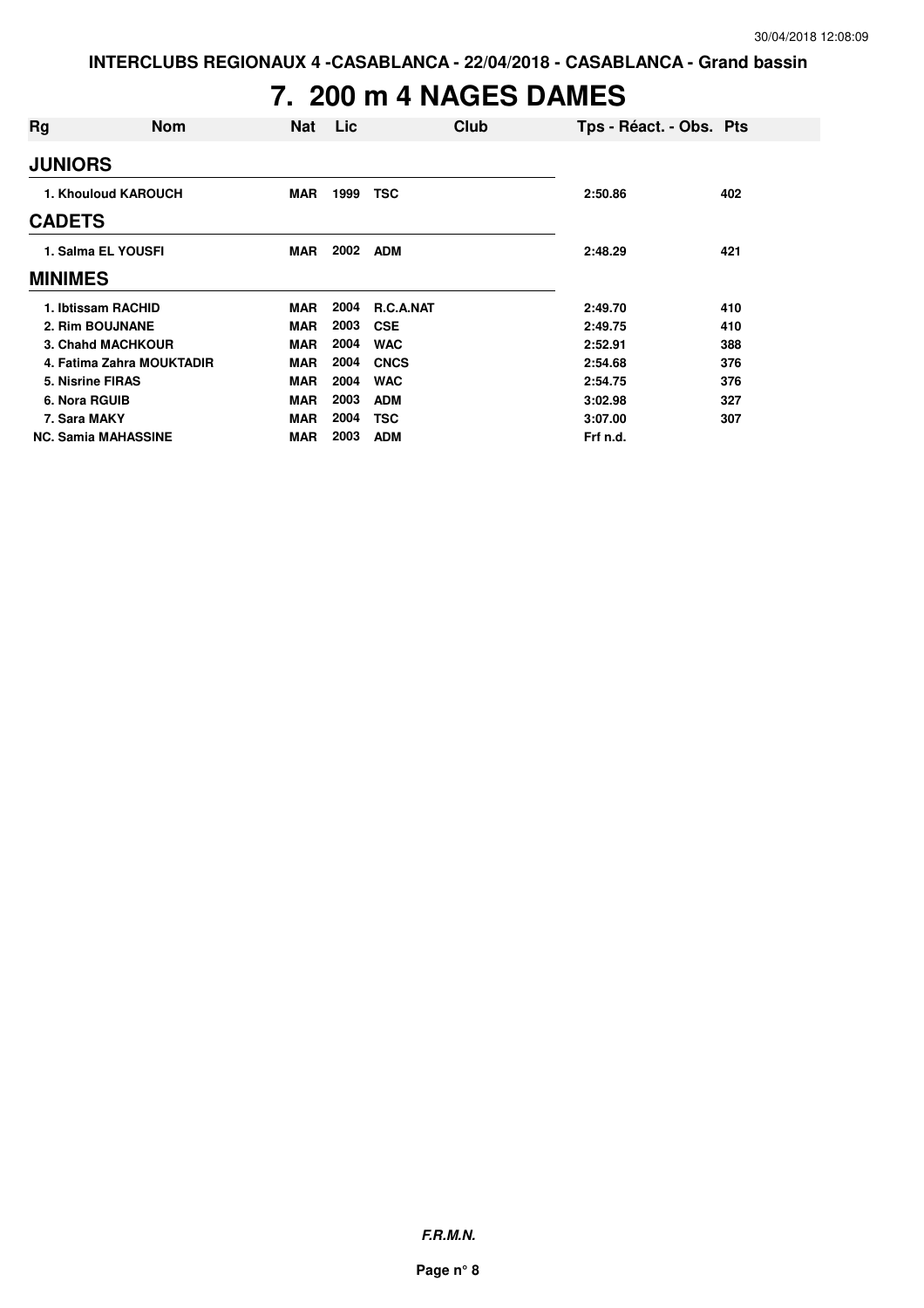### **8. 200 m 4 NAGES MESSIEURS**

| Rg                      | <b>Nom</b>                        | <b>Nat</b> | Lic  | Club        | Tps - Réact. - Obs. Pts |     |
|-------------------------|-----------------------------------|------------|------|-------------|-------------------------|-----|
| <b>JUNIORS</b>          |                                   |            |      |             |                         |     |
| 1. Driss SNIKY          |                                   | <b>MAR</b> | 1999 | <b>WAC</b>  | 2:40.19                 | 363 |
| <b>CADETS</b>           |                                   |            |      |             |                         |     |
| 1. Sami KIBAL           |                                   | <b>MAR</b> | 2002 | <b>WAC</b>  | 2:27.56                 | 465 |
| 2. Ali KAMIL            |                                   | <b>MAR</b> | 2002 | <b>WAC</b>  | 2:31.98                 | 426 |
|                         | 3. Abdelmoughit MAMDOUH           | <b>MAR</b> | 2002 | <b>ADM</b>  | 2:37.11                 | 385 |
|                         | 4. Mohamed EL MOUTAQUI            | <b>MAR</b> | 2001 | <b>TSC</b>  | 2:42.23                 | 350 |
| <b>NC. Nizar BANSAR</b> |                                   | <b>MAR</b> | 2001 | R.C.A.NAT   | Frf n.d.                |     |
| <b>MINIMES</b>          |                                   |            |      |             |                         |     |
| 1. Idriss AZHAR         |                                   | <b>MAR</b> | 2003 | R.C.A.NAT   | 2:26.61                 | 474 |
|                         | 2. Mohammed CHAFFAA               | <b>MAR</b> | 2003 | <b>CSE</b>  | 2:41.80                 | 353 |
|                         | 3. El Mehdi LAANAYA               | <b>MAR</b> | 2003 | <b>TSC</b>  | 2:43.87                 | 339 |
|                         | 4. Mohamed Badr OUAMMOU           | <b>MAR</b> | 2004 | <b>WAC</b>  | 2:46.85                 | 322 |
| 5. Ilyas LARABI         |                                   | <b>MAR</b> | 2004 | <b>CNCS</b> | 2:49.31                 | 308 |
|                         | 6. Mohamed RAFILI                 | <b>MAR</b> | 2004 | R.C.A.NAT   | 2:51.25                 | 297 |
| 7. Younes LAALA         |                                   | <b>MAR</b> | 2004 | <b>TSC</b>  | 2:55.53                 | 276 |
|                         | 8. Mehdi BOUIRIG                  | <b>MAR</b> | 2004 | <b>ADM</b>  | 2:59.57                 | 258 |
|                         | <b>NC. Mohamed Amine HAMDAOUI</b> | <b>MAR</b> | 2004 | <b>TSC</b>  | Dsq FD                  | 0   |
|                         | <b>NC. Ahmed Moubarak LAHLYAL</b> | <b>MAR</b> | 2003 | <b>DHJ</b>  | Dsq NI                  | 0   |
|                         | <b>NC. Ismail EL YOUSFI</b>       | <b>MAR</b> | 2004 | R.C.A.NAT   | Dsg NI                  | 0   |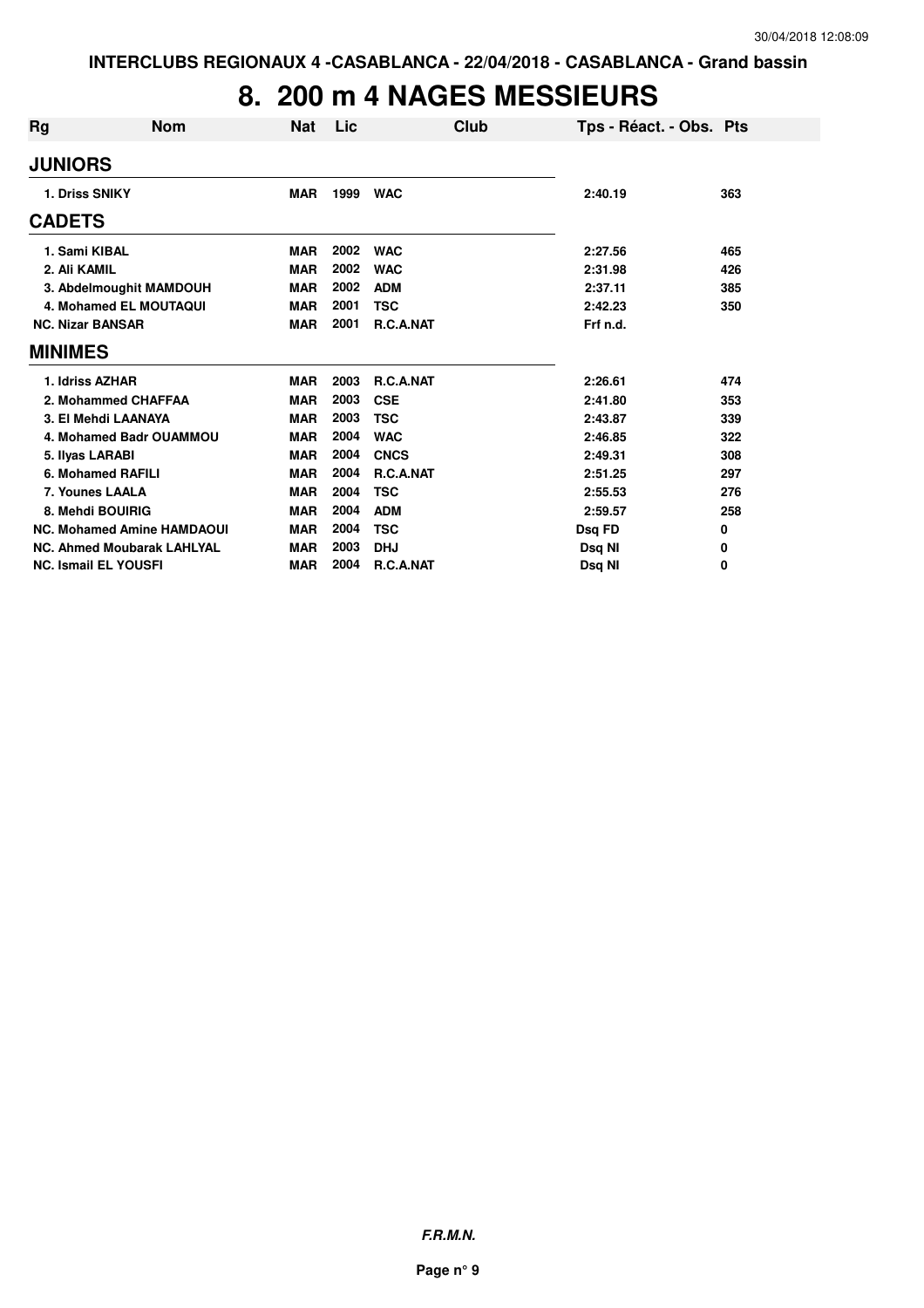### **9. 1500 m NAGE LIBRE DAMES**

| Rg                                | <b>Nom</b> | <b>Nat</b> | Lic  |                | Club | Tps - Réact. - Obs. Pts |     |
|-----------------------------------|------------|------------|------|----------------|------|-------------------------|-----|
| <b>MINIMES</b>                    |            |            |      |                |      |                         |     |
| 1. Nada JALAL                     |            | MAR        |      | 2004 R.C.A.NAT |      | 20:08.61                | 453 |
| 2. Rima EL BROUZI                 |            | MAR        | 2003 | TSC            |      | 22:33.53                | 322 |
| <b>TLD. Manal ANOUAR EL ALAMI</b> |            | <b>MAR</b> | 2003 | <b>ADM</b>     |      | 23:22.69                | 289 |
| NC. Hafssa AMMOUMOU               |            | <b>MAR</b> | 2003 | <b>ADM</b>     |      | <b>Abandon</b>          | 0   |

**F.R.M.N.**

**Page n° 10**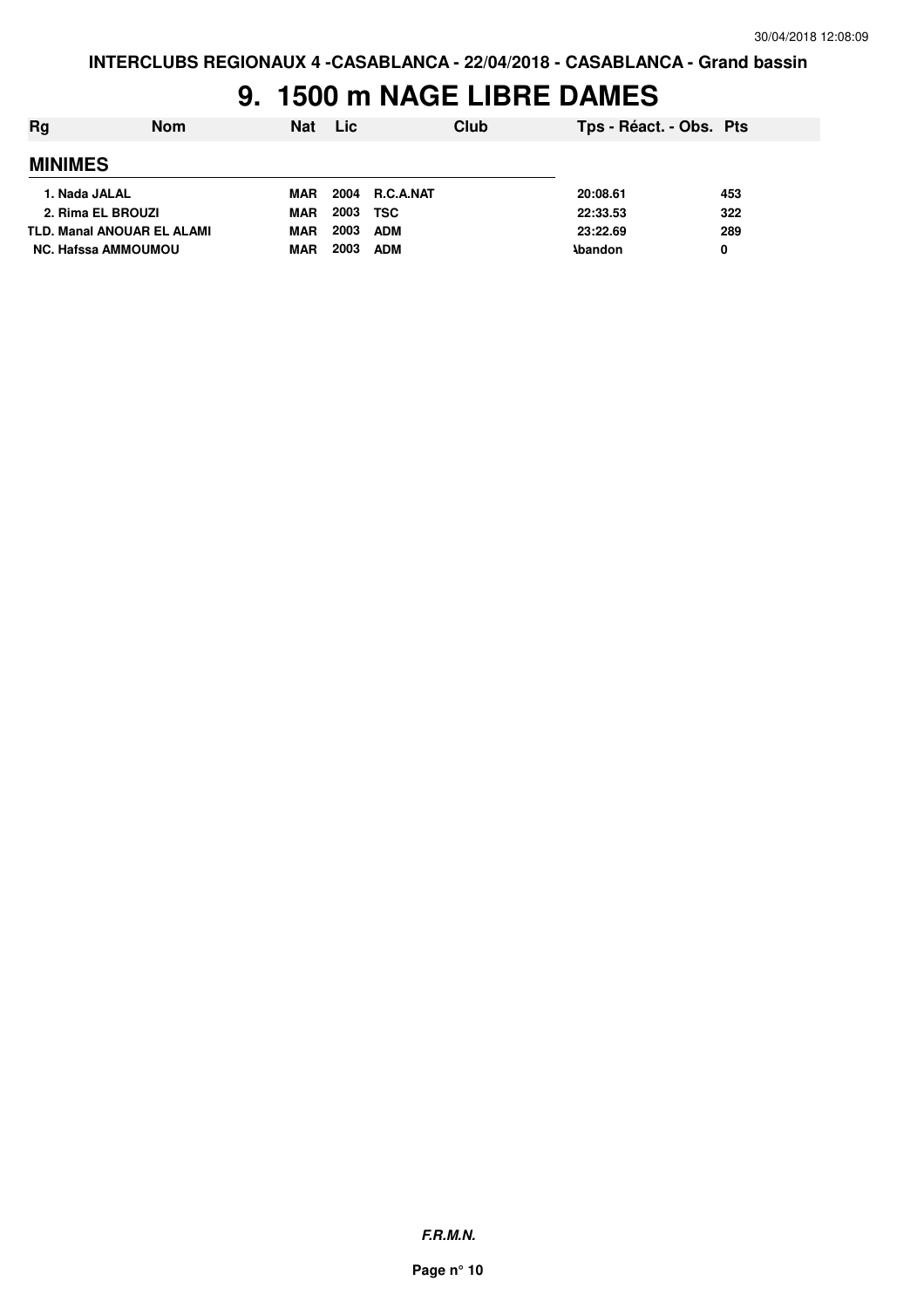### **10. 1500 m NAGE LIBRE MESSIEURS**

| Rg                    | <b>Nom</b>                | <b>Nat</b> | Lic  | Club        | Tps - Réact. - Obs. Pts |     |
|-----------------------|---------------------------|------------|------|-------------|-------------------------|-----|
| <b>SENIORS</b>        |                           |            |      |             |                         |     |
| 1. Hatim LAFKIHI      |                           | <b>MAR</b> | 1995 | <b>TSC</b>  | 20:05.92                | 376 |
| <b>CADETS</b>         |                           |            |      |             |                         |     |
| 1. Oussama ELMAHBOUBI |                           | <b>MAR</b> | 2002 | <b>ADM</b>  | 19:19.52                | 423 |
|                       | 2. Mohamed Amine CHANNANI | <b>MAR</b> | 2002 | <b>CSE</b>  | 20:10.00                | 373 |
| <b>MINIMES</b>        |                           |            |      |             |                         |     |
| 1. Ismail EL YOUSFI   |                           | <b>MAR</b> | 2004 | R.C.A.NAT   | 18:33.47                | 478 |
| 2. Ilias EDDARI       |                           | <b>MAR</b> | 2004 | R.C.A.NAT   | 18:43.00                | 466 |
| 3. Aymen TAJEDDINE    |                           | <b>MAR</b> | 2003 | <b>CNCS</b> | 20:51.28                | 337 |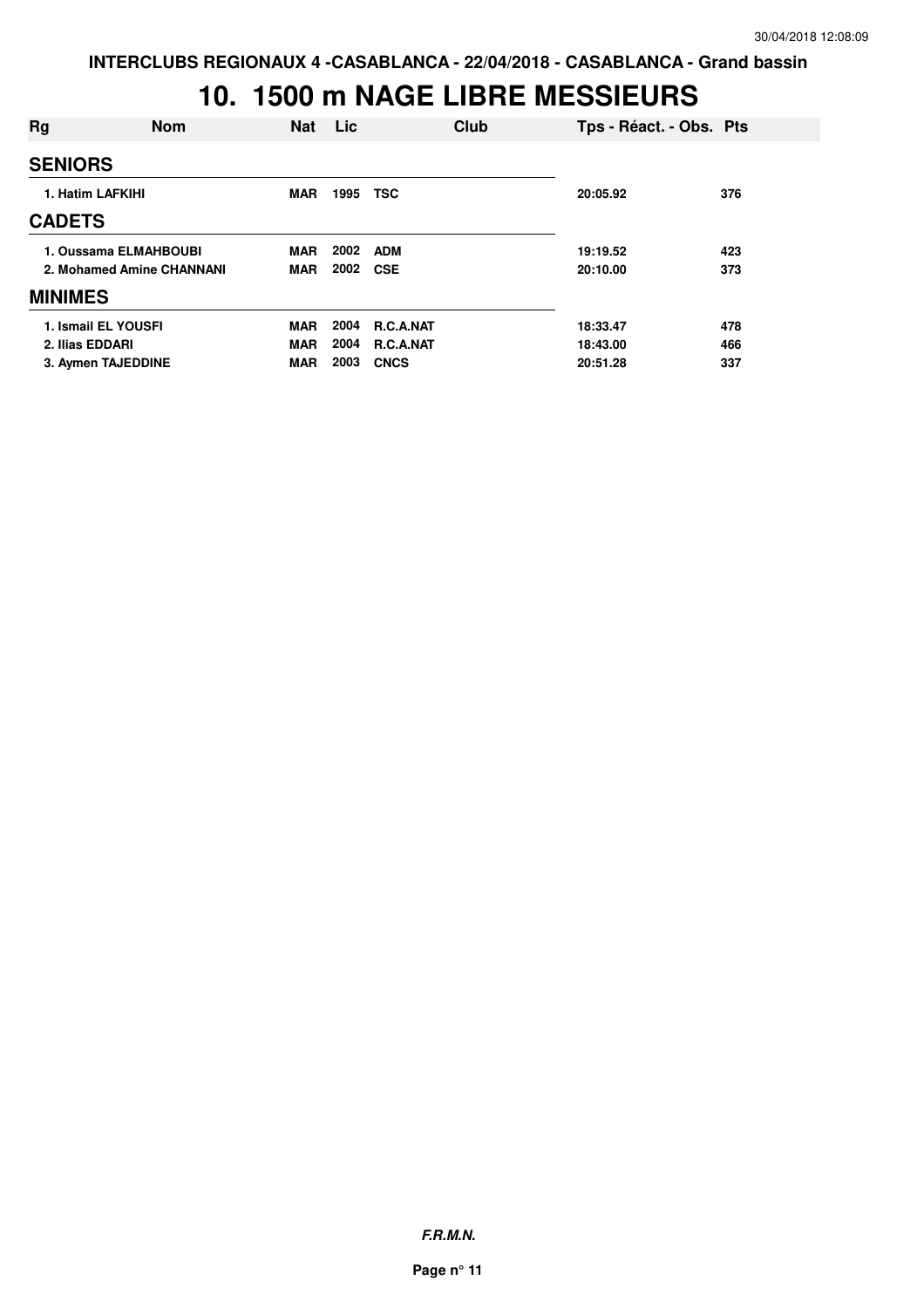### **11. 400 m NAGE LIBRE DAMES**

| Rg                         | <b>Nom</b> | <b>Nat</b> | Lic  | Club             | Tps - Réact. - Obs. Pts |     |
|----------------------------|------------|------------|------|------------------|-------------------------|-----|
| <b>SENIORS</b>             |            |            |      |                  |                         |     |
| 1. Rim CHAKRI              |            | <b>MAR</b> | 1997 | R.C.A.NAT        | 5:28.55                 | 381 |
| <b>CADETS</b>              |            |            |      |                  |                         |     |
| 1. Rim AFIF                |            | <b>MAR</b> | 2002 | <b>TSC</b>       | 6:14.22                 | 258 |
| <b>NC. Salma EL YOUSFI</b> |            | <b>MAR</b> | 2002 | <b>ADM</b>       | Frf n.d.                |     |
| <b>MINIMES</b>             |            |            |      |                  |                         |     |
| 1. Nada JALAL              |            | <b>MAR</b> | 2004 | <b>R.C.A.NAT</b> | 5:03.89                 | 482 |
| 2. Ibtissam RACHID         |            | <b>MAR</b> | 2004 | <b>R.C.A.NAT</b> | 5:13.06                 | 441 |
| 3. Keltoum GOURRAM         |            | <b>MAR</b> | 2003 | <b>ADM</b>       | 5:14.66                 | 434 |
| <b>4. Rim BOUJNANE</b>     |            | <b>MAR</b> | 2003 | <b>CSE</b>       | 5:15.56                 | 431 |
| 5. Aya ICHOU               |            | <b>MAR</b> | 2004 | R.C.A.NAT        | 5:17.69                 | 422 |
| <b>6. Nisrine FIRAS</b>    |            | <b>MAR</b> | 2004 | <b>WAC</b>       | 5:23.75                 | 399 |
| 7. Nora RGUIB              |            | MAR        | 2003 | <b>ADM</b>       | 5:30.29                 | 375 |
| NC. Aya DARA               |            | <b>MAR</b> | 2004 | R.C.A.NAT        | Frf exc.                |     |
| <b>NC. Iness TAHIL</b>     |            | <b>MAR</b> | 2003 | <b>R.C.A.NAT</b> | <b>Abandon</b>          | 0   |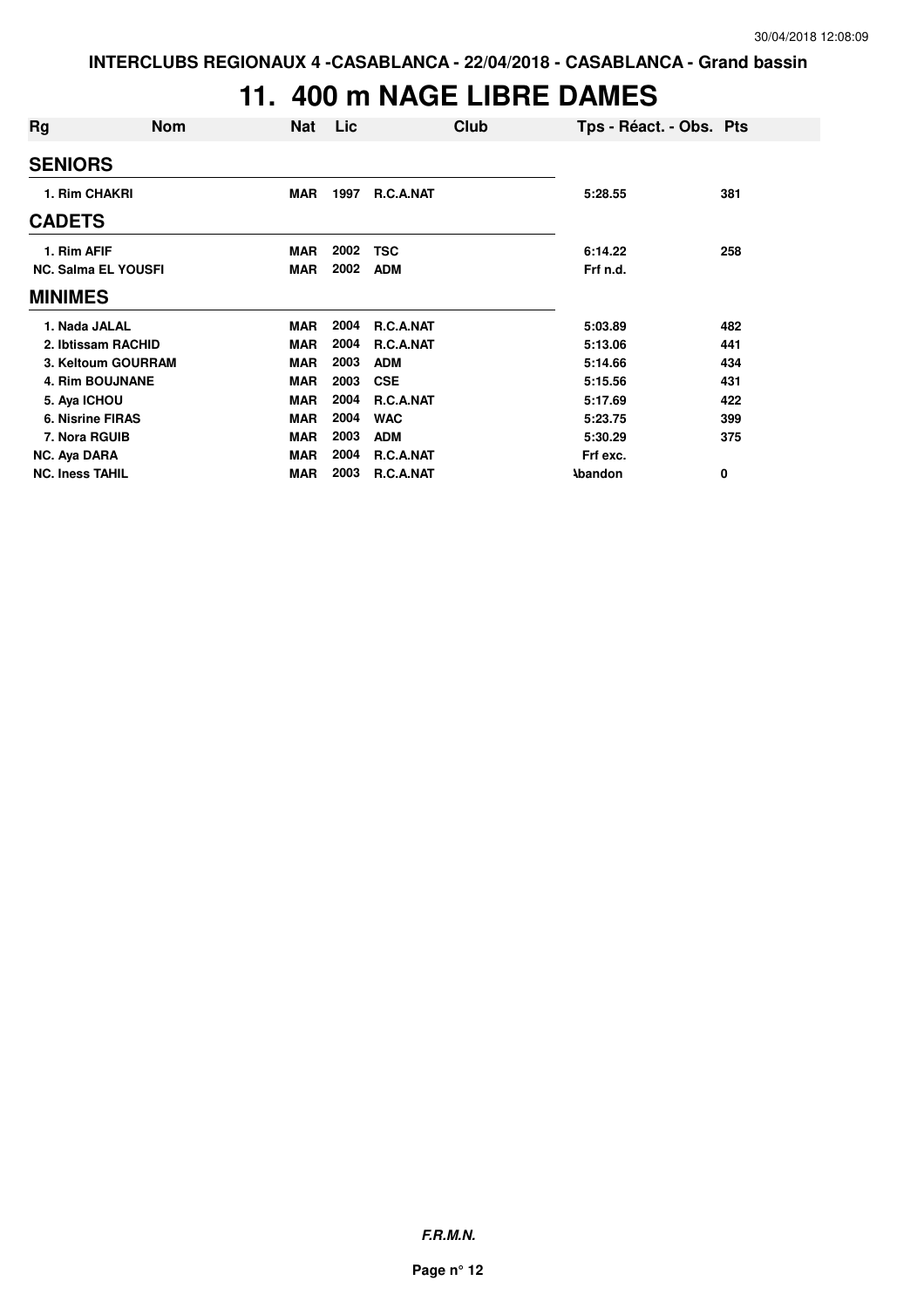### **12. 400 m NAGE LIBRE MESSIEURS**

| Rg             | <b>Nom</b>                   | Nat        | Lic  | Club        | Tps - Réact. - Obs. Pts |             |
|----------------|------------------------------|------------|------|-------------|-------------------------|-------------|
| <b>SENIORS</b> |                              |            |      |             |                         |             |
|                | <b>NC. Zouhair EL KHALFI</b> | <b>MAR</b> | 1993 | R.C.A.NAT   | Dsq NI                  | $\mathbf 0$ |
| <b>JUNIORS</b> |                              |            |      |             |                         |             |
|                | 1. Mohamed Amine HARRABIDA   | <b>MAR</b> | 2000 | R.C.A.NAT   | 4:54.58                 | 416         |
| <b>CADETS</b>  |                              |            |      |             |                         |             |
|                | 1. Mohamed EL MOUTAQUI       | <b>MAR</b> | 2001 | <b>TSC</b>  | 4:33.45                 | 521         |
|                | 2. Omar HASSOUNI             | <b>MAR</b> | 2001 | <b>ADM</b>  | 4:49.92                 | 437         |
|                | 3. Ali KAMIL                 | <b>MAR</b> | 2002 | <b>WAC</b>  | 4:58.00                 | 402         |
|                | 4. Mohamed Reda MAMI         | <b>MAR</b> | 2002 | <b>TSC</b>  | 5:06.22                 | 371         |
| <b>MINIMES</b> |                              |            |      |             |                         |             |
|                | 1. El Mehdi LAANAYA          | <b>MAR</b> | 2003 | <b>TSC</b>  | 4:49.25                 | 440         |
|                | 2. Yassine HASSOUNE          | <b>MAR</b> | 2004 | <b>CNCS</b> | 4:55.45                 | 413         |
|                | 3. Aymen TAJEDDINE           | <b>MAR</b> | 2003 | <b>CNCS</b> | 4:55.49                 | 413         |
|                | 4. Azzedine EL BADRE         | <b>MAR</b> | 2003 | <b>CSE</b>  | 4:59.67                 | 396         |
|                | 5. Ilyas LARABI              | <b>MAR</b> | 2004 | <b>CNCS</b> | 4:59.69                 | 395         |
|                | 6. Mohamed RAFILI            | <b>MAR</b> | 2004 | R.C.A.NAT   | 5:11.28                 | 353         |
|                | 7. Abderrahmane BENJARY      | <b>MAR</b> | 2003 | <b>CSE</b>  | 5:14.81                 | 341         |
|                | 8. Younes LAALA              | <b>MAR</b> | 2004 | <b>TSC</b>  | 5:18.17                 | 330         |
|                | 9. Sami DEFAA                | <b>MAR</b> | 2003 | R.C.A.NAT   | 5:44.70                 | 260         |
|                | 10. Yahia BAJJAJI            | <b>MAR</b> | 2003 | R.C.A.NAT   | 5:54.57                 | 239         |
|                | <b>NC. Ismail KASSI</b>      | <b>MAR</b> | 2004 | <b>TSC</b>  | Dsg FD                  | 0           |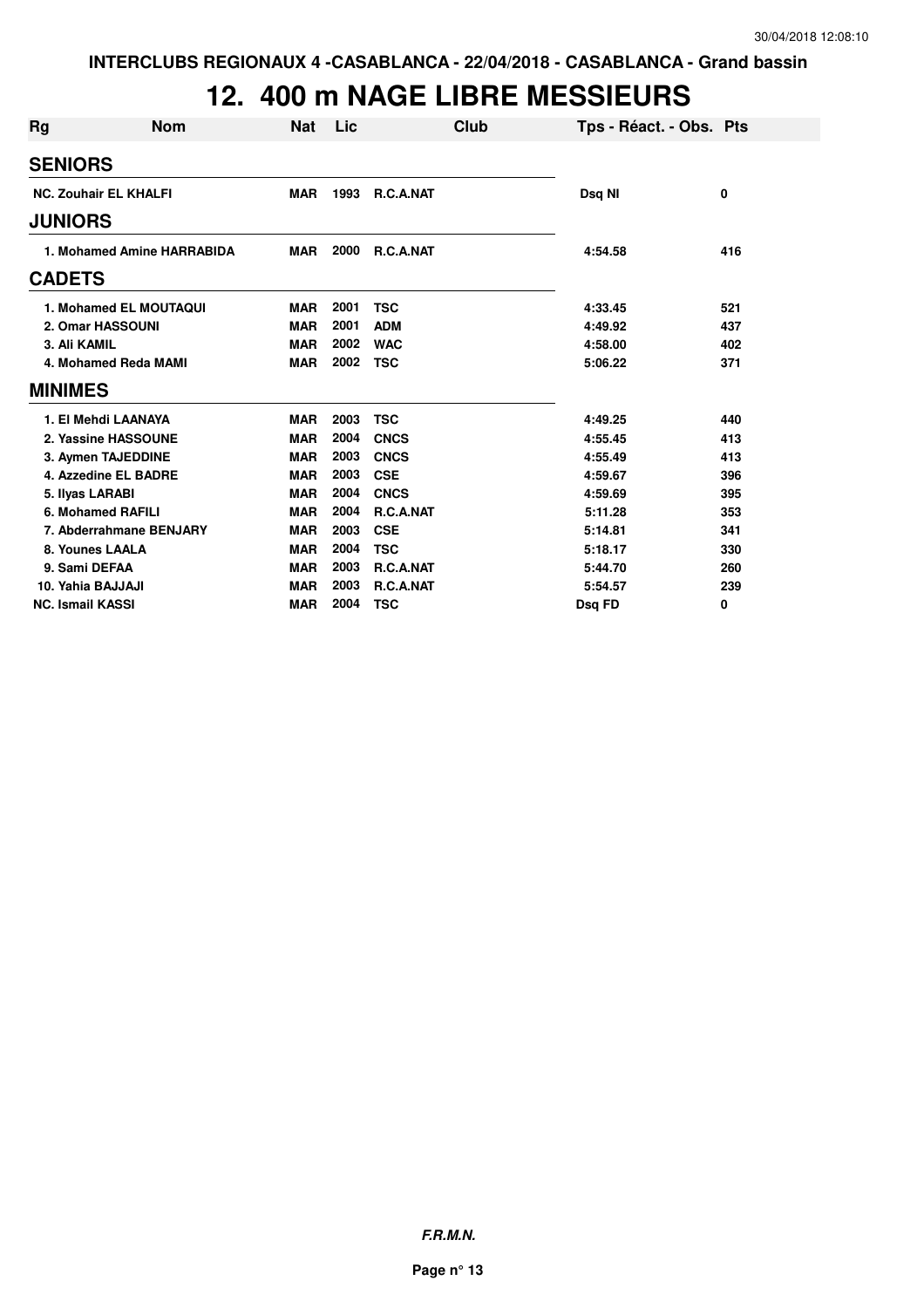# **13. 50 m DOS DAMES**

| Rg             | <b>Nom</b>                  | <b>Nat</b> | Lic  | Club         | Tps - Réact. - Obs. Pts |     |
|----------------|-----------------------------|------------|------|--------------|-------------------------|-----|
| <b>SENIORS</b> |                             |            |      |              |                         |     |
|                | <b>NC. Meriem HANINE</b>    | <b>MAR</b> | 1997 | R.C.A.NAT    | Frf n.d.                |     |
| <b>JUNIORS</b> |                             |            |      |              |                         |     |
|                | <b>NC. Khouloud KAROUCH</b> | <b>MAR</b> | 1999 | <b>TSC</b>   | Frf n.d.                |     |
|                | <b>NC. Hajar RACHDI</b>     | <b>MAR</b> | 2000 | <b>TSC</b>   | Frf n.d.                |     |
| <b>CADETS</b>  |                             |            |      |              |                         |     |
|                | 1. Yasmine LAMANE           | <b>MAR</b> | 2002 | <b>WAC</b>   | 37.78                   | 367 |
|                | 2. Aya WAHAB                | <b>MAR</b> | 2001 | <b>CSEJL</b> | 42.16                   | 264 |
|                | 3. Lina BOURZIK             | <b>MAR</b> | 2002 | <b>TSC</b>   | 44.88                   | 219 |
|                | <b>NC. Salma EL YOUSFI</b>  | <b>MAR</b> | 2002 | <b>ADM</b>   | Frf n.d.                |     |
| <b>MINIMES</b> |                             |            |      |              |                         |     |
|                | 1. Ibtissam RACHID          | <b>MAR</b> | 2004 | R.C.A.NAT    | 35.31                   | 450 |
|                | 2. Nisrine FIRAS            | <b>MAR</b> | 2004 | <b>WAC</b>   | 36.56                   | 405 |
|                | 3. Nada JALAL               | <b>MAR</b> | 2004 | R.C.A.NAT    | 38.53                   | 346 |
|                | 4. Fatima Zahra MOUKTADIR   | <b>MAR</b> | 2004 | <b>CNCS</b>  | 39.41                   | 323 |
|                | 5. Ines EL AZHAR            | <b>MAR</b> | 2004 | <b>TSC</b>   | 39.98                   | 310 |
|                | 6. Hafssa AMMOUMOU          | <b>MAR</b> | 2003 | <b>ADM</b>   | 40.03                   | 309 |
|                | 7. Ikram WAHAB              | <b>MAR</b> | 2003 | <b>CSEJL</b> | 44.09                   | 231 |
|                | <b>TLD. Douae SELFATE</b>   | <b>MAR</b> | 2004 | <b>TSC</b>   | 50.38                   | 155 |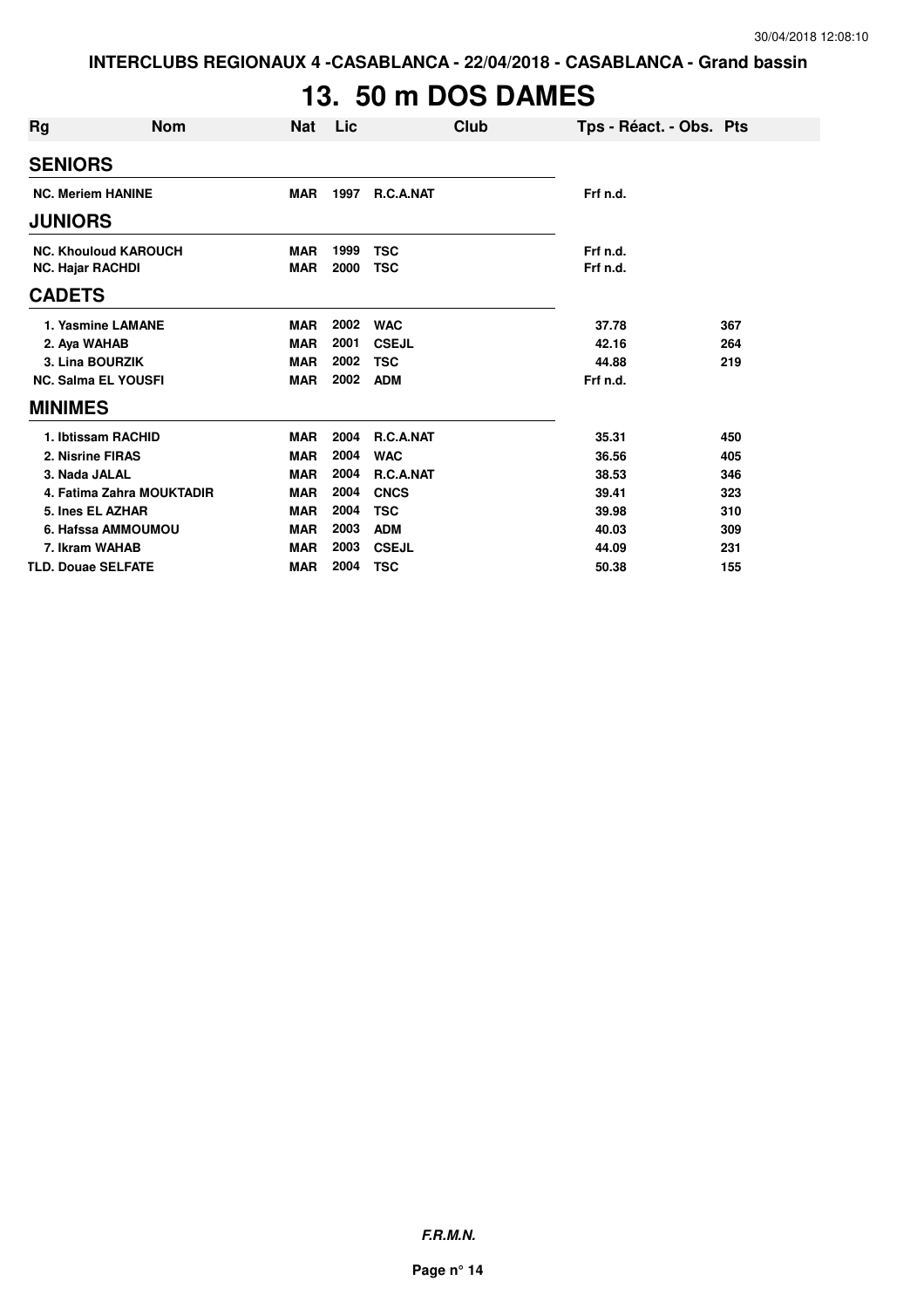### **14. 50 m DOS MESSIEURS**

| Rg | <b>Nom</b>                    | <b>Nat</b> | Lic  |                  | <b>Club</b> | Tps - Réact. - Obs. Pts |     |
|----|-------------------------------|------------|------|------------------|-------------|-------------------------|-----|
|    | <b>SENIORS</b>                |            |      |                  |             |                         |     |
|    | 1. Hamza EZZAHER              | <b>MAR</b> | 1998 | <b>ADM</b>       |             | 32.16                   | 417 |
|    | 1. Nouamane HAOUATI           | <b>MAR</b> | 1997 | R.C.A.NAT        |             | 32.16                   | 417 |
|    | 3. Ahmed BENNAJEH             | <b>MAR</b> | 1998 | <b>CSE</b>       |             | 33.91                   | 356 |
|    | <b>NC. Badr HASSOUNI</b>      | <b>MAR</b> | 1998 | <b>ADM</b>       |             | Frf n.d.                |     |
|    | <b>JUNIORS</b>                |            |      |                  |             |                         |     |
|    | 1. Mohamed Amine HARRABIDA    | <b>MAR</b> | 2000 | R.C.A.NAT        |             | 32.90                   | 390 |
|    | <b>NC. Mouad EL MOUSTAKIM</b> | <b>MAR</b> | 1999 | R.C.A.NAT        |             | Frf n.d.                |     |
|    | <b>NC. Driss SNIKY</b>        | <b>MAR</b> | 1999 | <b>WAC</b>       |             | Frf n.d.                |     |
|    | <b>CADETS</b>                 |            |      |                  |             |                         |     |
|    | 1. Abdelmoughit MAMDOUH       | <b>MAR</b> | 2002 | <b>ADM</b>       |             | 30.06                   | 511 |
|    | 2. Adam ZIANE                 | <b>MAR</b> | 2002 | <b>CNCS</b>      |             | 31.56                   | 442 |
|    | 3. Aymane MESLOUH             | <b>MAR</b> | 2002 | <b>ADM</b>       |             | 35.02                   | 323 |
|    | 4. Youssef SADAK              | <b>MAR</b> | 2001 | <b>CSE</b>       |             | 35.13                   | 320 |
|    | <b>MINIMES</b>                |            |      |                  |             |                         |     |
|    | 1. Idriss AZHAR               | <b>MAR</b> | 2003 | <b>R.C.A.NAT</b> |             | 30.03                   | 513 |
|    | 2. Mohamed Badr OUAMMOU       | <b>MAR</b> | 2004 | <b>WAC</b>       |             | 32.10                   | 420 |
|    | 3. Ismail EL YOUSFI           | <b>MAR</b> | 2004 | R.C.A.NAT        |             | 32.97                   | 387 |
|    | 4. Ilias EDDARI               | <b>MAR</b> | 2004 | R.C.A.NAT        |             | 33.13                   | 382 |
|    | 5. Saad BOUKIOUD              | <b>MAR</b> | 2004 | <b>CNCS</b>      |             | 37.25                   | 268 |
|    | 6. Yahia BAJJAJI              | <b>MAR</b> | 2003 | R.C.A.NAT        |             | 37.31                   | 267 |
|    | 7. Rayane BOURZIK             | <b>MAR</b> | 2004 | <b>TSC</b>       |             | 38.84                   | 237 |
|    | 8. Akram AYOUCHI              | <b>MAR</b> | 2004 | <b>TSC</b>       |             | 38.95                   | 235 |
|    | 9. Abderrahmane BENJARY       | <b>MAR</b> | 2003 | <b>CSE</b>       |             | 39.63                   | 223 |
|    | 10. Ahmed Moubarak LAHLYAL    | <b>MAR</b> | 2003 | <b>DHJ</b>       |             | 40.59                   | 207 |
|    | <b>11. Khalil BAKADOUR</b>    | <b>MAR</b> | 2003 | <b>DHJ</b>       |             | 41.11                   | 200 |
|    | 12. Alaa ABIR                 | <b>MAR</b> | 2003 | <b>DHJ</b>       |             | 41.57                   | 193 |
|    | 13. Adam KHALLAD              | <b>MAR</b> | 2004 | <b>TSC</b>       |             | 41.66                   | 192 |
|    | 14. Daoud HAYDADI             | <b>MAR</b> | 2003 | <b>DHJ</b>       |             | 42.03                   | 187 |
|    | <b>15. Wahb EL ATLASSI</b>    | MAR        | 2004 | <b>CNCS</b>      |             | 42.25                   | 184 |
|    | 16. Soulaymane MOUJI          | MAR        | 2004 | <b>ADM</b>       |             | 42.59                   | 179 |
|    | 17. Abderrahmane EL KAOUTI    | <b>MAR</b> | 2004 | <b>DHJ</b>       |             | 43.39                   | 170 |
|    | 18. Achraf AOUAM              | MAR        | 2004 | <b>CNCS</b>      |             | 43.75                   | 165 |
|    | <b>TLD. Youssef BENJARY</b>   | <b>MAR</b> | 2004 | <b>CSE</b>       |             | 45.52                   | 147 |
|    | <b>TLD. Hatim AMRANE</b>      | <b>MAR</b> | 2004 | <b>CNCS</b>      |             | 46.63                   | 137 |
|    | <b>TLD. Aymen LOUCHI</b>      | <b>MAR</b> | 2004 | <b>DHJ</b>       |             | 47.31                   | 131 |
|    | <b>TLD. Amine EL BOUZAIDI</b> | <b>MAR</b> | 2004 | <b>TSC</b>       |             | 52.25                   | 97  |
|    | <b>NC. Souhail SLILI</b>      | <b>MAR</b> | 2004 | <b>CSEJL</b>     |             | Frf n.d.                |     |
|    | <b>NC. Yassine IFASSIOUEN</b> | <b>MAR</b> | 2004 | R.C.A.NAT        |             | Dsq NI                  | 0   |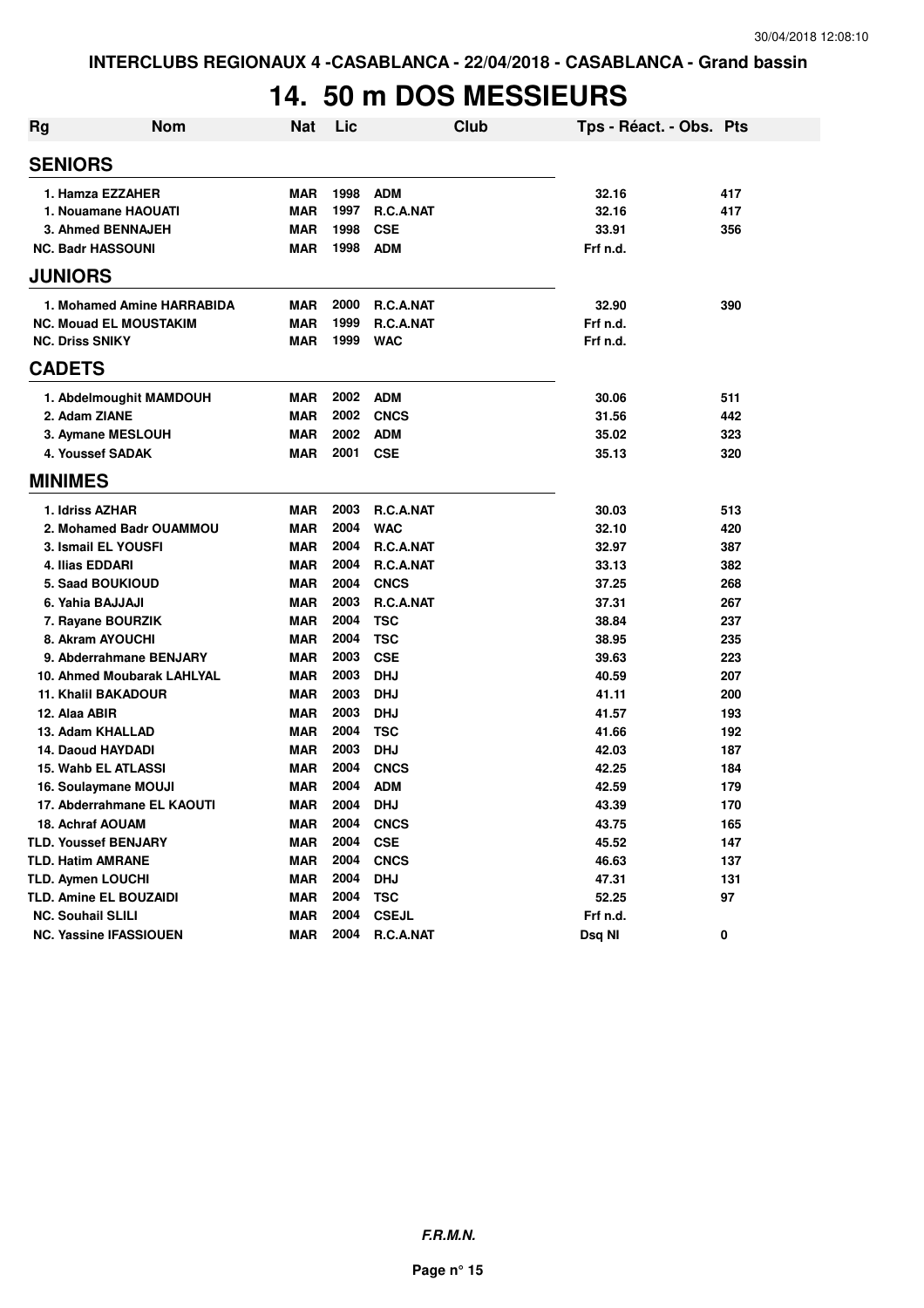### **15. 200 m PAPILLON DAMES**

| Rg                    | <b>Nom</b> | <b>Nat</b> | Lic  |                  | Club | Tps - Réact. - Obs. Pts |     |
|-----------------------|------------|------------|------|------------------|------|-------------------------|-----|
| <b>MINIMES</b>        |            |            |      |                  |      |                         |     |
| 1. Hiba SOUIHEL       |            | <b>MAR</b> | 2003 | <b>WAC</b>       |      | 2:53.54                 | 345 |
| 2. Ghita TABATI       |            | <b>MAR</b> | 2004 | <b>WAC</b>       |      | 2:59.91                 | 310 |
| 3. Kamilia MAALOUF    |            | <b>MAR</b> | 2004 | <b>R.C.A.NAT</b> |      | 3:01.52                 | 302 |
| <b>TLD. Sara MAKY</b> |            | <b>MAR</b> | 2004 | <b>TSC</b>       |      | 3:33.02                 | 186 |

**F.R.M.N.**

**Page n° 16**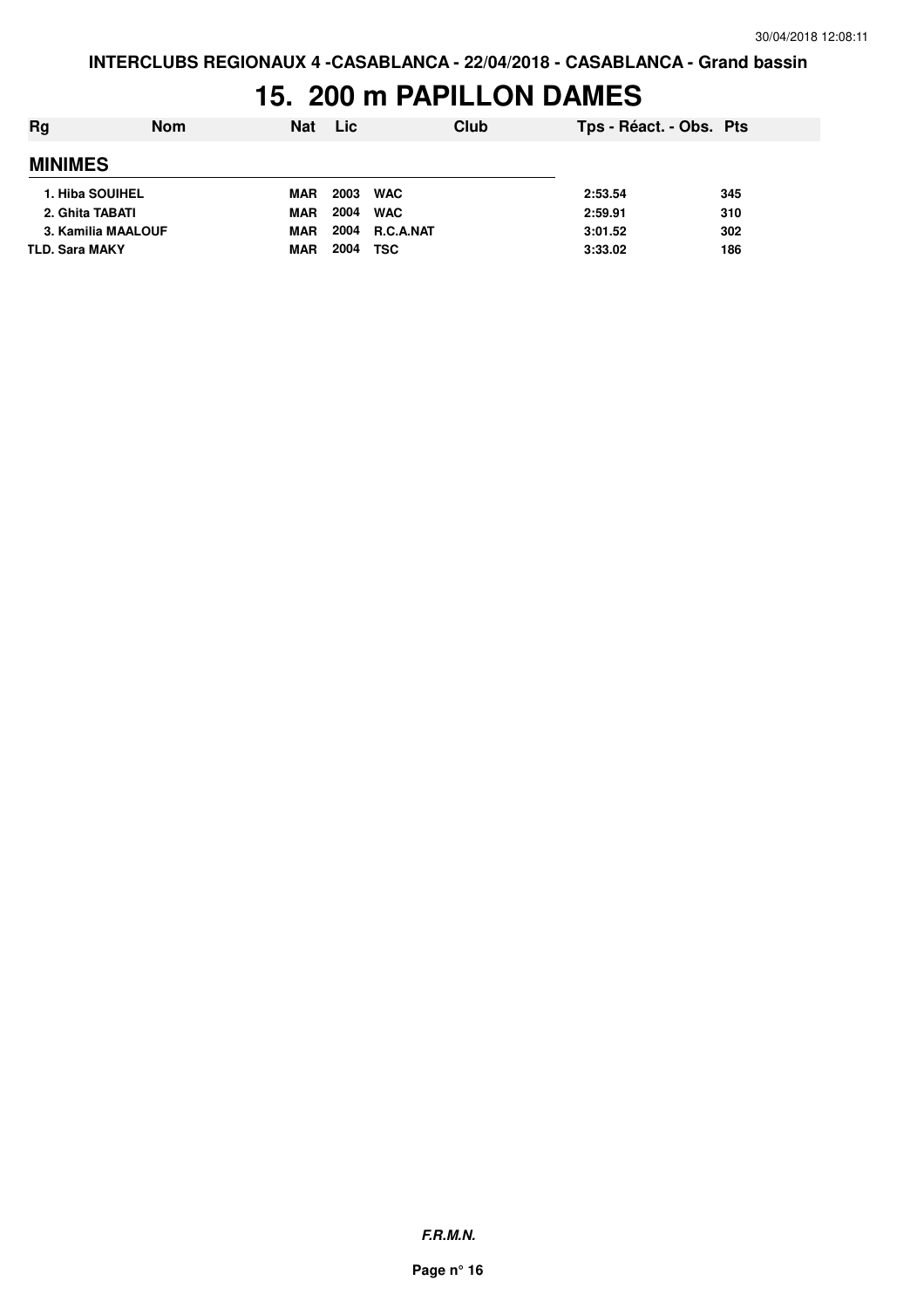### **16. 200 m PAPILLON MESSIEURS**

| Rg                        | <b>Nom</b>                     | <b>Nat</b> | Lic  | Club             | Tps - Réact. - Obs. Pts |     |
|---------------------------|--------------------------------|------------|------|------------------|-------------------------|-----|
| <b>SENIORS</b>            |                                |            |      |                  |                         |     |
| <b>TLD. Hatim LAFKIHI</b> |                                | <b>MAR</b> | 1995 | <b>TSC</b>       | 2:50.92                 | 277 |
|                           | <b>NC. Youssef BANSAR</b>      | <b>MAR</b> | 1998 | <b>R.C.A.NAT</b> | Frf n.d.                |     |
| <b>CADETS</b>             |                                |            |      |                  |                         |     |
| 1. Sami KIBAL             |                                | MAR        | 2002 | <b>WAC</b>       | 2:29.56                 | 414 |
|                           | 2. Mohamed Amine CHANNANI      | <b>MAR</b> | 2002 | <b>CSE</b>       | 2:41.41                 | 329 |
|                           | <b>NC. Mohamed EL MOUTAQUI</b> | <b>MAR</b> | 2001 | <b>TSC</b>       | Frf n.d.                |     |
| <b>MINIMES</b>            |                                |            |      |                  |                         |     |
|                           | 1. Houssam HOUARI              | <b>MAR</b> | 2003 | <b>TSC</b>       | 2:52.84                 | 268 |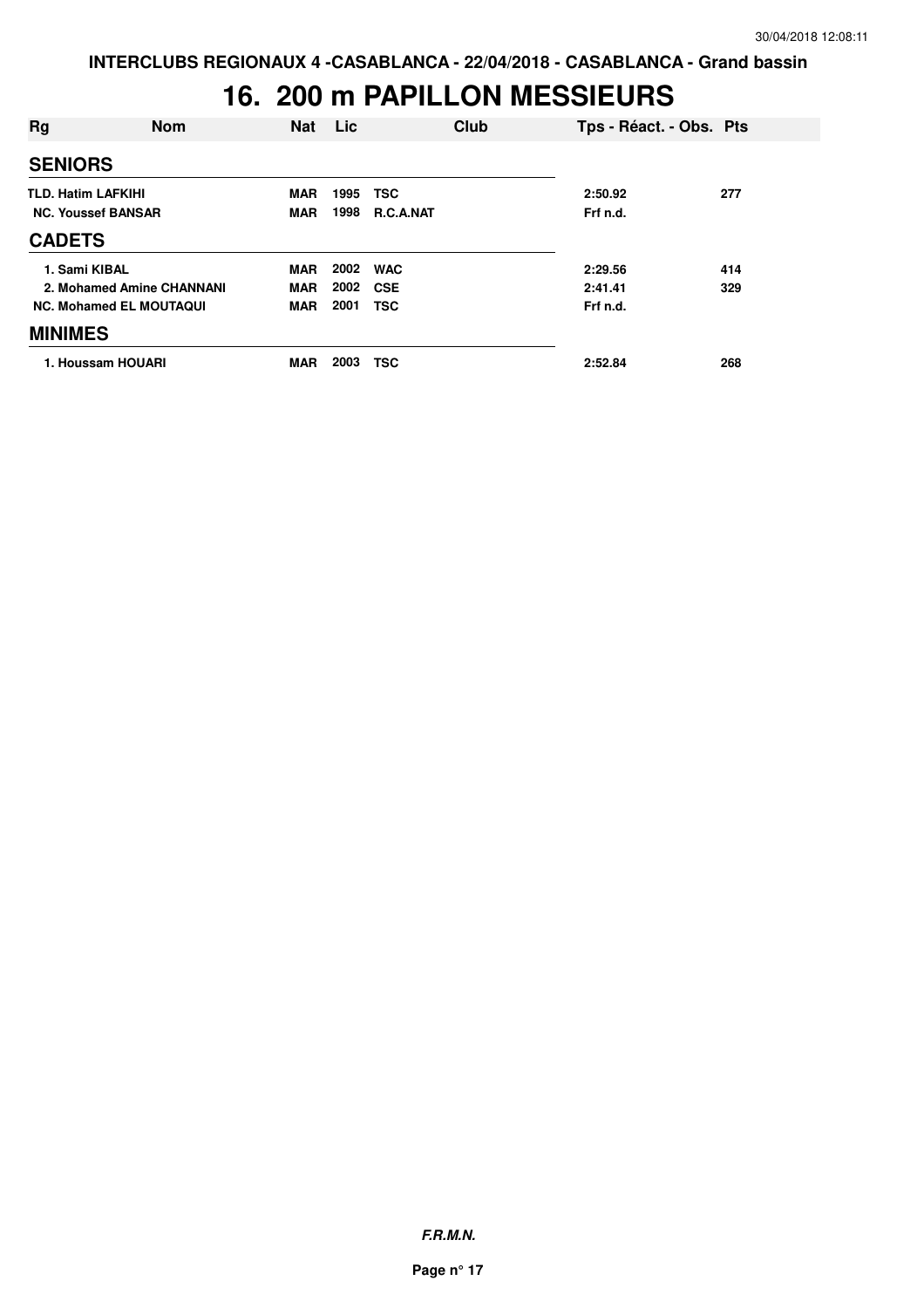# **17. 100 m BRASSE DAMES**

| Rg                      | <b>Nom</b>                   | <b>Nat</b> | Lic  | Club       | Tps - Réact. - Obs. Pts |     |
|-------------------------|------------------------------|------------|------|------------|-------------------------|-----|
| <b>JUNIORS</b>          |                              |            |      |            |                         |     |
| <b>NC. Hajar RACHDI</b> |                              | <b>MAR</b> | 2000 | <b>TSC</b> | Frf n.d.                |     |
| <b>CADETS</b>           |                              |            |      |            |                         |     |
| <b>TLD. Rim AFIF</b>    |                              | <b>MAR</b> | 2002 | <b>TSC</b> | 1:42.88                 | 244 |
|                         | <b>NC. Hiba Allah RATTAB</b> | <b>MAR</b> | 2002 | <b>TSC</b> | Frf n.d.                |     |
| <b>MINIMES</b>          |                              |            |      |            |                         |     |
| 1. Aya ICHOU            |                              | <b>MAR</b> | 2004 | R.C.A.NAT  | 1:25.78                 | 422 |
|                         | 2. Chahd MACHKOUR            | <b>MAR</b> | 2004 | <b>WAC</b> | 1:26.16                 | 416 |
|                         | 3. Keltoum GOURRAM           | <b>MAR</b> | 2003 | <b>ADM</b> | 1:30.91                 | 354 |
|                         | <b>4. Rim BOUJNANE</b>       | <b>MAR</b> | 2003 | <b>CSE</b> | 1:31.11                 | 352 |
|                         | 5. Hiba SAADOUD              | <b>MAR</b> | 2004 | <b>CSE</b> | 1:34.89                 | 311 |
| 6. Nada YAHI            |                              | <b>MAR</b> | 2004 | <b>ADM</b> | 1:35.25                 | 308 |
|                         | 7. Manal ANOUAR EL ALAMI     | <b>MAR</b> | 2003 | <b>ADM</b> | 1:35.90                 | 302 |
|                         | 8. Rima EL BROUZI            | <b>MAR</b> | 2003 | <b>TSC</b> | 1:36.00                 | 301 |
|                         | 9. Anastazja BAZUS           | <b>MAR</b> | 2003 | R.C.A.NAT  | 1:36.67                 | 295 |
| NC. Aya DARA            |                              | <b>MAR</b> | 2004 | R.C.A.NAT  | Frf exc.                |     |
|                         | <b>NC. Samia MAHASSINE</b>   | <b>MAR</b> | 2003 | <b>ADM</b> | Frf n.d.                |     |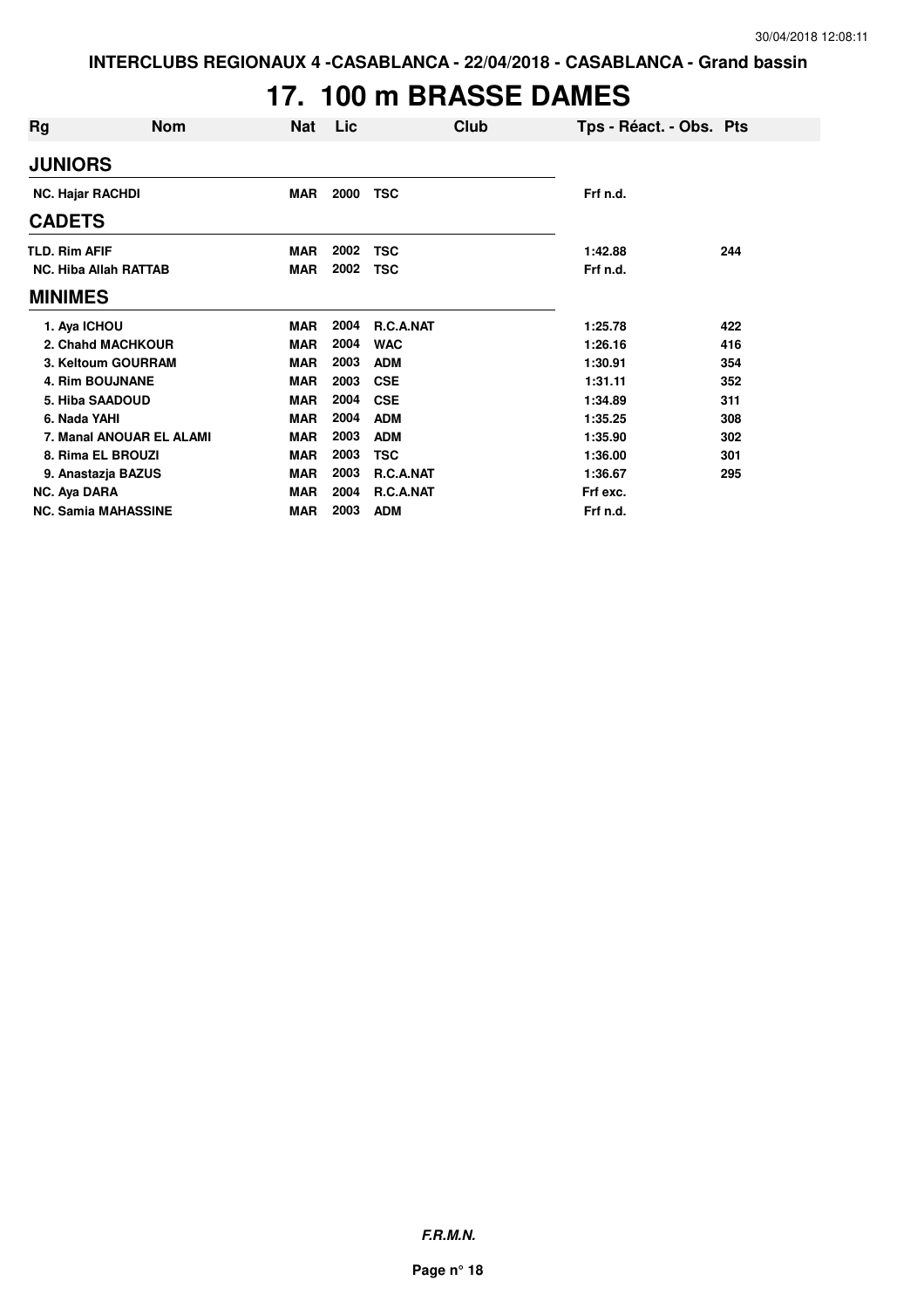### **18. 100 m BRASSE MESSIEURS**

| <b>Rg</b> | <b>Nom</b>                       | <b>Nat</b> | Lic  |                  | <b>Club</b> | Tps - Réact. - Obs. Pts |     |
|-----------|----------------------------------|------------|------|------------------|-------------|-------------------------|-----|
|           | <b>SENIORS</b>                   |            |      |                  |             |                         |     |
|           | 1. Almehdi EL BOUHTOURI          | <b>MAR</b> | 1995 | <b>R.C.A.NAT</b> |             | 1:15.92                 | 456 |
|           | 2. Nouamane HAOUATI              | <b>MAR</b> | 1997 | R.C.A.NAT        |             | 1:16.46                 | 447 |
|           | 3. El Mehdi DASOULI              | <b>MAR</b> | 1995 | <b>TSC</b>       |             | 1:18.45                 | 413 |
|           | <b>TLD. Hamza EZZAHER</b>        | <b>MAR</b> | 1998 | <b>ADM</b>       |             | 1:24.41                 | 332 |
|           | <b>CADETS</b>                    |            |      |                  |             |                         |     |
|           | 1. Mohamed SALMAN                | <b>MAR</b> | 2001 | <b>R.C.A.NAT</b> |             | 1:18.51                 | 412 |
|           | 2. Ali KAMIL                     | <b>MAR</b> | 2002 | <b>WAC</b>       |             | 1:18.75                 | 409 |
|           | 3. Mohamed Reda MAMI             | <b>MAR</b> | 2002 | <b>TSC</b>       |             | 1:24.41                 | 332 |
|           | 4. Saad LAKHLALKI                | <b>MAR</b> | 2002 | <b>CSE</b>       |             | 1:25.94                 | 314 |
|           | 5. Mohamed Moussa MAASRA         | <b>MAR</b> | 2001 | <b>ADM</b>       |             | 1:27.78                 | 295 |
|           | <b>TLD. Aymane MESLOUH</b>       | <b>MAR</b> | 2002 | <b>ADM</b>       |             | 1:30.81                 | 266 |
|           | <b>TLD. Reyane ENNABTY</b>       | <b>MAR</b> | 2001 | <b>ADM</b>       |             | 1:37.93                 | 212 |
|           | <b>MINIMES</b>                   |            |      |                  |             |                         |     |
|           | <b>1. Ghali IRAQUI HOUSSEINI</b> | <b>MAR</b> | 2003 | R.C.A.NAT        |             | 1:17.16                 | 434 |
|           | 2. Mehdi EL MANSAR               | <b>MAR</b> | 2004 | <b>R.C.A.NAT</b> |             | 1:17.47                 | 429 |
|           | 3. Mohamed Badr OUAMMOU          | <b>MAR</b> | 2004 | <b>WAC</b>       |             | 1:19.77                 | 393 |
|           | 4. Ilias EDDARI                  | <b>MAR</b> | 2004 | R.C.A.NAT        |             | 1:19.88                 | 392 |
|           | 5. Mohammed CHAFFAA              | <b>MAR</b> | 2003 | <b>CSE</b>       |             | 1:24.63                 | 329 |
|           | 5. Ismail EL YOUSFI              | <b>MAR</b> | 2004 | R.C.A.NAT        |             | 1:24.63                 | 329 |
|           | 7. El Mehdi LAANAYA              | <b>MAR</b> | 2003 | <b>TSC</b>       |             | 1:30.09                 | 273 |
|           | 8. IIyas ROULLAMELLAH            | <b>MAR</b> | 2004 | <b>CSE</b>       |             | 1:30.78                 | 267 |
|           | 9. Mohamed Amine HAMDAOUI        | <b>MAR</b> | 2004 | <b>TSC</b>       |             | 1:31.60                 | 259 |
|           | <b>TLD. Francois GALTIER</b>     | <b>MAR</b> | 2003 | <b>WAC</b>       |             | 1:35.03                 | 232 |
|           | <b>TLD. Akram AYOUCHI</b>        | <b>MAR</b> | 2004 | <b>TSC</b>       |             | 1:35.81                 | 227 |
|           | <b>TLD. Mehdi BOUIRIG</b>        | <b>MAR</b> | 2004 | <b>ADM</b>       |             | 1:36.56                 | 221 |
|           | <b>TLD. Rayane BOURZIK</b>       | <b>MAR</b> | 2004 | <b>TSC</b>       |             | 1:37.77                 | 213 |
|           | <b>TLD. Ilyass BOUCHTI</b>       | <b>MAR</b> | 2004 | <b>WAC</b>       |             | 1:39.69                 | 201 |
|           | <b>TLD. Adam KHALLAD</b>         | <b>MAR</b> | 2004 | <b>TSC</b>       |             | 1:42.13                 | 187 |
|           | <b>TLD. Mouad BOUSLAMTI</b>      | <b>MAR</b> | 2003 | <b>TSC</b>       |             | 1:42.50                 | 185 |
|           | <b>TLD. Abdellatif HIMMECH</b>   | <b>MAR</b> | 2004 | <b>TSC</b>       |             | 1:47.25                 | 161 |
|           | <b>NC. Youssef BENJELLOUN</b>    | <b>MAR</b> | 2003 | <b>ADM</b>       |             | Dsq FD                  | 0   |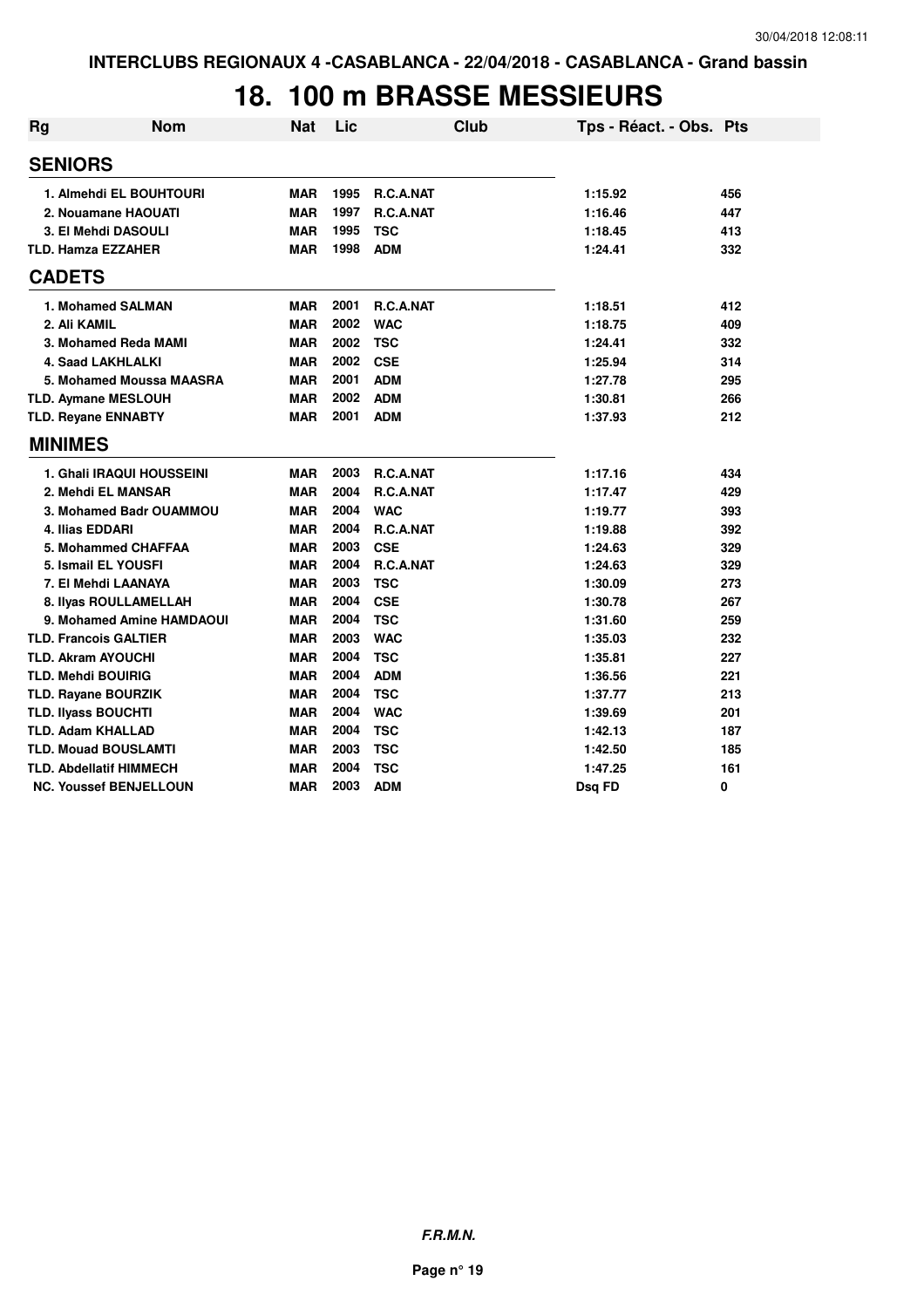### **19. 50 m PAPILLON MESSIEURS**

| Rg                       | <b>Nom</b>                     | <b>Nat</b> | Lic  | Club             | Tps - Réact. - Obs. Pts |     |
|--------------------------|--------------------------------|------------|------|------------------|-------------------------|-----|
| <b>SENIORS</b>           |                                |            |      |                  |                         |     |
|                          | 1. Zouhair EL KHALFI           | <b>MAR</b> | 1993 | <b>R.C.A.NAT</b> | 27.68                   | 532 |
|                          | 2. Yahya SOULHI                | <b>MAR</b> | 1998 | <b>ADM</b>       | 28.11                   | 508 |
|                          | 3. Ahmed BENNAJEH              | <b>MAR</b> | 1998 | <b>CSE</b>       | 28.91                   | 467 |
|                          | 4. Hatim LAFKIHI               | <b>MAR</b> | 1995 | <b>TSC</b>       | 29.42                   | 443 |
|                          | 5. Youssef BANSAR              | <b>MAR</b> | 1998 | R.C.A.NAT        | 29.94                   | 420 |
|                          | 6. Hamza EZZAHER               | <b>MAR</b> | 1998 | <b>ADM</b>       | 29.97                   | 419 |
|                          | 7. Elmehdi HANINE              | <b>MAR</b> | 1993 | R.C.A.NAT        | 31.32                   | 367 |
|                          | <b>NC. Amine QUISTAS</b>       | <b>MAR</b> | 1996 | <b>ADM</b>       | Frf n.d.                |     |
| <b>JUNIORS</b>           |                                |            |      |                  |                         |     |
|                          | 1. Mohamed Amine HARRABIDA     | <b>MAR</b> | 2000 | <b>R.C.A.NAT</b> | 29.34                   | 447 |
|                          | 2. Driss SNIKY                 | <b>MAR</b> | 1999 | <b>WAC</b>       | 29.50                   | 439 |
|                          | 3. Mehdi DEFAA                 | <b>MAR</b> | 1999 | R.C.A.NAT        | 30.30                   | 405 |
|                          | 4. Mouad MAKY                  | <b>MAR</b> | 2000 | <b>TSC</b>       | 31.07                   | 376 |
| <b>CADETS</b>            |                                |            |      |                  |                         |     |
|                          | 1. Yasser AYANE                | <b>MAR</b> | 2001 | <b>CSE</b>       | 27.90                   | 519 |
|                          | 2. Oussama ELMAHBOUBI          | <b>MAR</b> | 2002 | <b>ADM</b>       | 28.72                   | 476 |
|                          | 3. Abdelmoughit MAMDOUH        | <b>MAR</b> | 2002 | <b>ADM</b>       | 28.81                   | 472 |
|                          | 4. Sami KIBAL                  | <b>MAR</b> | 2002 | <b>WAC</b>       | 28.88                   | 468 |
|                          | 5. Aymane MESLOUH              | <b>MAR</b> | 2002 | <b>ADM</b>       | 29.85                   | 424 |
| 5. Ali KAMIL             |                                | <b>MAR</b> | 2002 | <b>WAC</b>       | 29.85                   | 424 |
|                          | 7. Nizar BANSAR                | <b>MAR</b> | 2001 | R.C.A.NAT        | 29.88                   | 423 |
|                          | 8. Kilian Christopher KAISER   | MAR        | 2001 | R.C.A.NAT        | 29.91                   | 421 |
|                          | 9. Yahya EL KHOMS              | <b>MAR</b> | 2001 | <b>CNCS</b>      | 30.47                   | 399 |
| <b>MINIMES</b>           |                                |            |      |                  |                         |     |
|                          | 1. Mohammed CHAFFAA            | <b>MAR</b> | 2003 | <b>CSE</b>       | 29.96                   | 419 |
|                          | 2. Azzedine EL BADRE           | <b>MAR</b> | 2003 | <b>CSE</b>       | 30.00                   | 418 |
|                          | 3. Ilyas LAGSSAIBI             | <b>MAR</b> | 2004 | R.C.A.NAT        | 30.23                   | 408 |
|                          | 4. Houssam HOUARI              | <b>MAR</b> | 2003 | <b>TSC</b>       | 31.72                   | 353 |
|                          | 5. Mohamed Badr OUAMMOU        | <b>MAR</b> | 2004 | <b>WAC</b>       | 31.95                   | 346 |
|                          | 6. Abderrahmane BENJARY        | <b>MAR</b> | 2003 | <b>CSE</b>       | 33.09                   | 311 |
|                          | 7. Ahmed Moubarak LAHLYAL      | MAR        | 2003 | <b>DHJ</b>       | 34.64                   | 271 |
|                          | 8. Saad BOUKIOUD               | MAR        | 2004 | <b>CNCS</b>      | 35.77                   | 246 |
|                          | 9. Sami DEFAA                  | <b>MAR</b> | 2003 | R.C.A.NAT        | 37.23                   | 218 |
|                          | 10. Mohamed Amine HAMDAOUI     | <b>MAR</b> | 2004 | <b>TSC</b>       | 37.80                   | 209 |
|                          | 11. Akram AYOUCHI              | <b>MAR</b> | 2004 | <b>TSC</b>       | 38.09                   | 204 |
|                          | <b>12. Ilyas ROULLAMELLAH</b>  | <b>MAR</b> | 2004 | <b>CSE</b>       | 38.63                   | 195 |
|                          | 13. Wahb EL ATLASSI            | <b>MAR</b> | 2004 | <b>CNCS</b>      | 38.83                   | 192 |
| 14. Alaa ABIR            |                                | <b>MAR</b> | 2003 | <b>DHJ</b>       | 39.66                   | 180 |
|                          | 15. Adam KHALLAD               | <b>MAR</b> | 2004 | <b>TSC</b>       | 40.63                   | 168 |
|                          | 16. Achraf AOUAM               | <b>MAR</b> | 2004 | <b>CNCS</b>      | 40.66                   | 167 |
|                          | <b>TLD. Ilyass BOUCHTI</b>     | <b>MAR</b> | 2004 | <b>WAC</b>       | 41.75                   | 155 |
|                          | TLD. Abderrahmane EL KAOUTI    | <b>MAR</b> | 2004 | <b>DHJ</b>       | 42.94                   | 142 |
|                          | <b>TLD. Amine EL BOUZAIDI</b>  | <b>MAR</b> | 2004 | <b>TSC</b>       | 43.02                   | 141 |
|                          | <b>TLD. Abdellatif HIMMECH</b> | <b>MAR</b> | 2004 | <b>TSC</b>       | 43.02                   | 141 |
| <b>TLD. Ismail KASSI</b> |                                | <b>MAR</b> | 2004 | <b>TSC</b>       | 43.22                   | 139 |
|                          | <b>NC. Mehdi BOUIRIG</b>       | <b>MAR</b> | 2004 | <b>ADM</b>       | Frf n.d.                |     |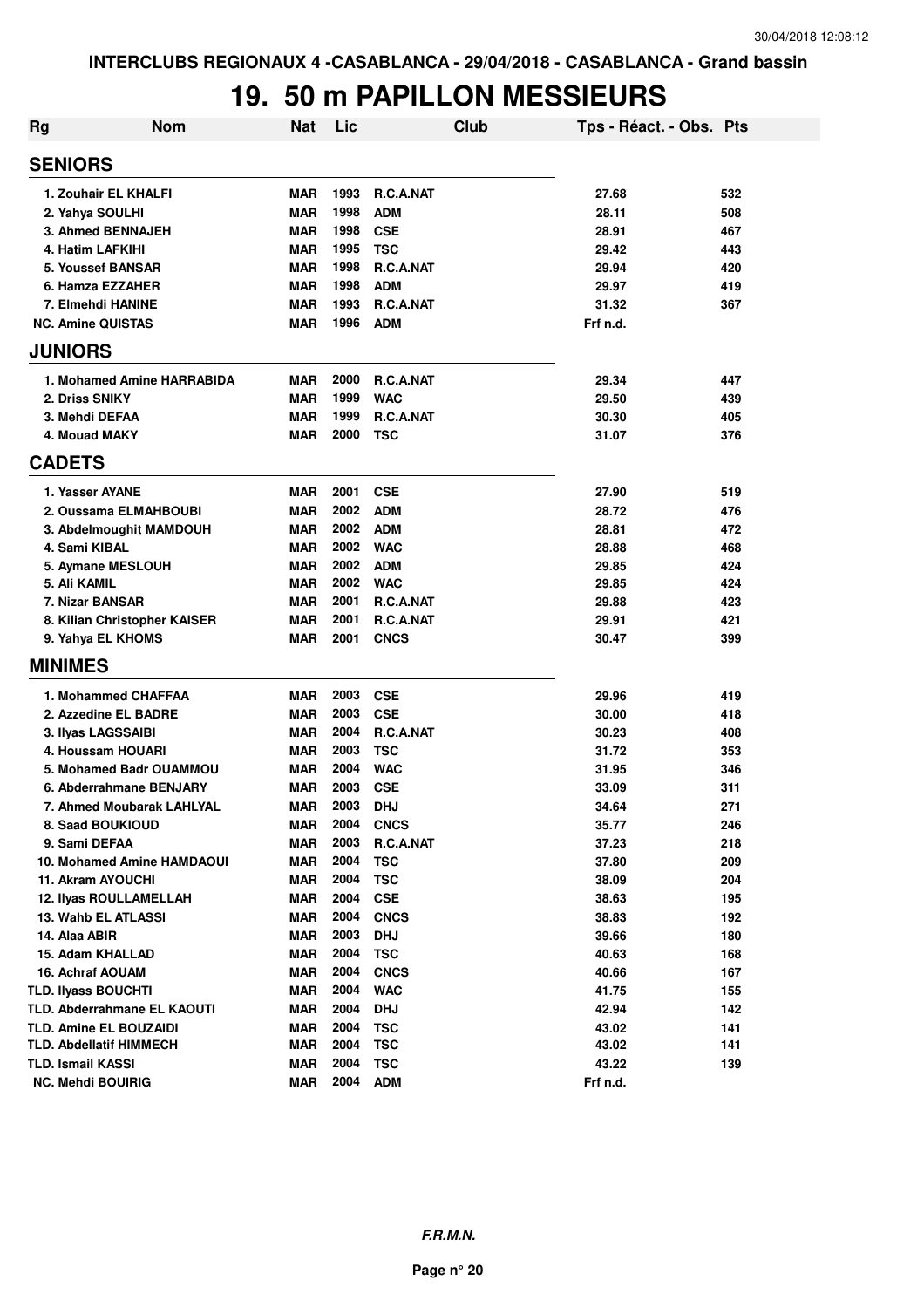### **20. 50 m PAPILLON DAMES**

| <b>Rg</b><br><b>Nom</b>   | <b>Nat</b> | Lic  |             | Club | Tps - Réact. - Obs. Pts |     |
|---------------------------|------------|------|-------------|------|-------------------------|-----|
| <b>SENIORS</b>            |            |      |             |      |                         |     |
| <b>NC. Wiame KAFI</b>     | <b>MAR</b> | 1998 | R.C.A.NAT   |      | Frf n.d.                |     |
| <b>JUNIORS</b>            |            |      |             |      |                         |     |
| 1. Hiba BENBOUZIANE       | <b>MAR</b> | 2000 | <b>TSC</b>  |      | 33.23                   | 397 |
| <b>CADETS</b>             |            |      |             |      |                         |     |
| 1. Oumaima RAHMANI        | <b>MAR</b> | 2001 | <b>ADM</b>  |      | 34.69                   | 349 |
| 2. Hiba Allah RATTAB      | <b>MAR</b> | 2002 | <b>TSC</b>  |      | 36.13                   | 309 |
| 3. Rim AFIF               | <b>MAR</b> | 2002 | <b>TSC</b>  |      | 39.25                   | 241 |
| 4. Sarah HOUSNI           | <b>MAR</b> | 2001 | <b>ADM</b>  |      | 40.31                   | 222 |
| <b>MINIMES</b>            |            |      |             |      |                         |     |
| 1. Ghita TABATI           | <b>MAR</b> | 2004 | <b>WAC</b>  |      | 34.39                   | 358 |
| 2. Nora RGUIB             | <b>MAR</b> | 2003 | <b>ADM</b>  |      | 34.91                   | 342 |
| 3. Ibtissam RACHID        | <b>MAR</b> | 2004 | R.C.A.NAT   |      | 35.42                   | 328 |
| <b>4. Nisrine FIRAS</b>   | <b>MAR</b> | 2004 | <b>WAC</b>  |      | 36.02                   | 312 |
| 5. Salma EL ABBASSI       | <b>MAR</b> | 2004 | <b>WAC</b>  |      | 36.81                   | 292 |
| 6. Ines EL AZHAR          | <b>MAR</b> | 2004 | <b>TSC</b>  |      | 36.94                   | 289 |
| 7. Fatima Zahra MOUKTADIR | <b>MAR</b> | 2004 | <b>CNCS</b> |      | 37.44                   | 277 |
| 8. Nada YAHI              | <b>MAR</b> | 2004 | <b>ADM</b>  |      | 40.78                   | 215 |
| <b>NC. Rania LABYAD</b>   | <b>MAR</b> | 2003 | <b>CSE</b>  |      | Frf exc.                |     |
| <b>NC. Douae SELFATE</b>  | <b>MAR</b> | 2004 | <b>TSC</b>  |      | Frf n.d.                |     |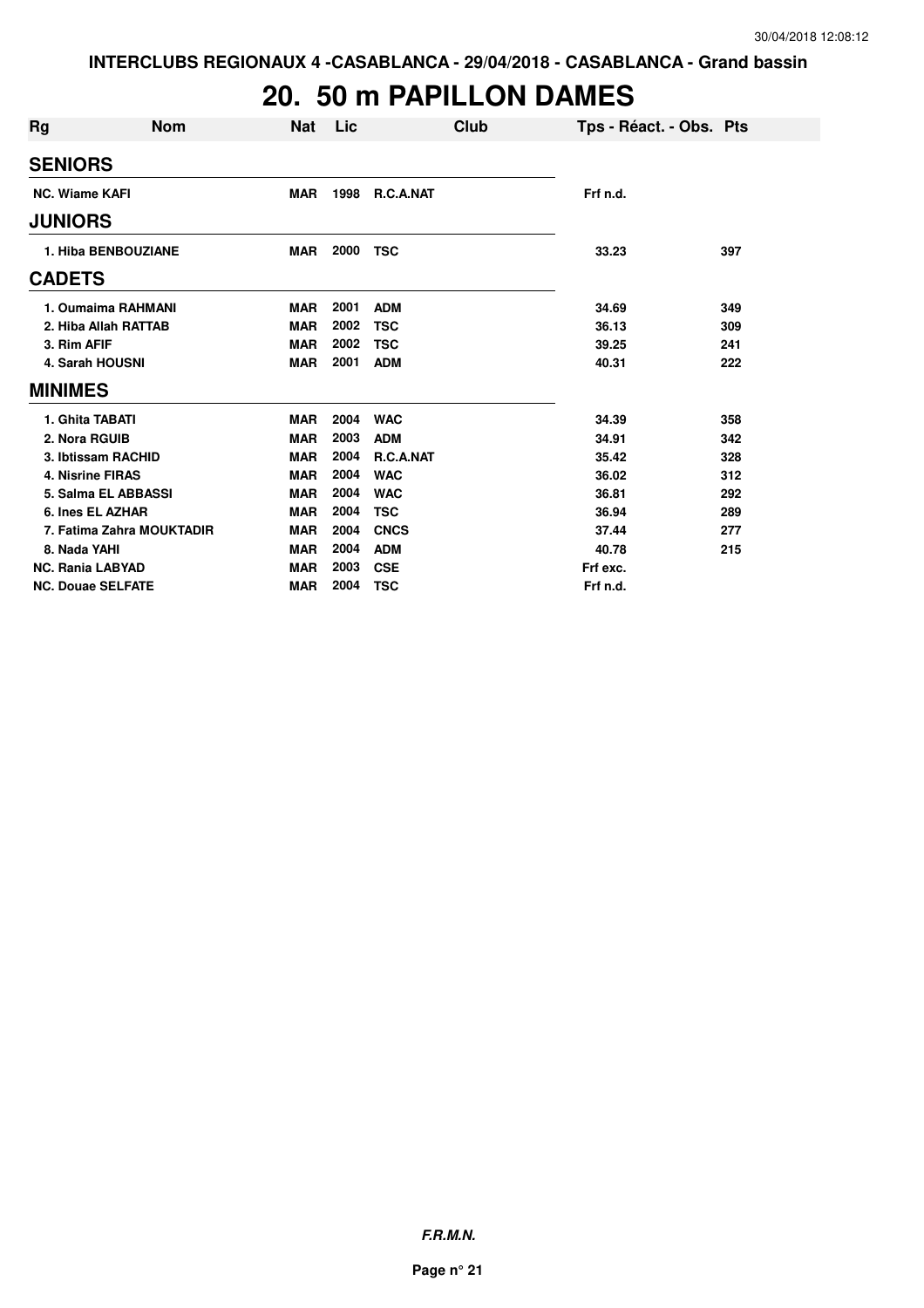### **21. 400 m 4 NAGES MESSIEURS**

| Rg                   | <b>Nom</b>                     | <b>Nat</b> | Lic  | Club             | Tps - Réact. - Obs. Pts |     |
|----------------------|--------------------------------|------------|------|------------------|-------------------------|-----|
| <b>SENIORS</b>       |                                |            |      |                  |                         |     |
|                      | 1. Nouamane HAOUATI            |            | 1997 | <b>R.C.A.NAT</b> | 5:41.41                 | 364 |
| <b>CADETS</b>        |                                |            |      |                  |                         |     |
| 1. Adam ZIANE        |                                | <b>MAR</b> | 2002 | <b>CNCS</b>      | 5:21.20                 | 437 |
| 2. Sami KIBAL        |                                | <b>MAR</b> | 2002 | <b>WAC</b>       | 5:25.34                 | 421 |
|                      | 3. Mohamed Amine CHANNANI      | <b>MAR</b> | 2002 | <b>CSE</b>       | 5:32.08                 | 395 |
| 4. Mohamed Reda MAMI |                                | <b>MAR</b> | 2002 | <b>TSC</b>       | 5:42.66                 | 360 |
|                      | <b>NC. Mohamed EL MOUTAQUI</b> | <b>MAR</b> | 2001 | <b>TSC</b>       | Frf n.d.                |     |
| <b>MINIMES</b>       |                                |            |      |                  |                         |     |
| 1. Idriss AZHAR      |                                | <b>MAR</b> | 2003 | <b>R.C.A.NAT</b> | 5:12.98                 | 472 |
| 2. Ilias EDDARI      |                                | <b>MAR</b> | 2004 | <b>R.C.A.NAT</b> | 5:16.73                 | 456 |
|                      | 3. Ismail EL YOUSFI            | <b>MAR</b> | 2004 | <b>R.C.A.NAT</b> | 5:25.80                 | 419 |
|                      | 4. Mohamed RAFILI              | <b>MAR</b> | 2004 | R.C.A.NAT        | 6:15.34                 | 274 |
|                      | 5. Younes LAALA                | <b>MAR</b> | 2004 | <b>TSC</b>       | 6:19.84                 | 264 |
|                      | <b>NC. Rayane BOURZIK</b>      | <b>MAR</b> | 2004 | <b>TSC</b>       | Dsq VI                  | 0   |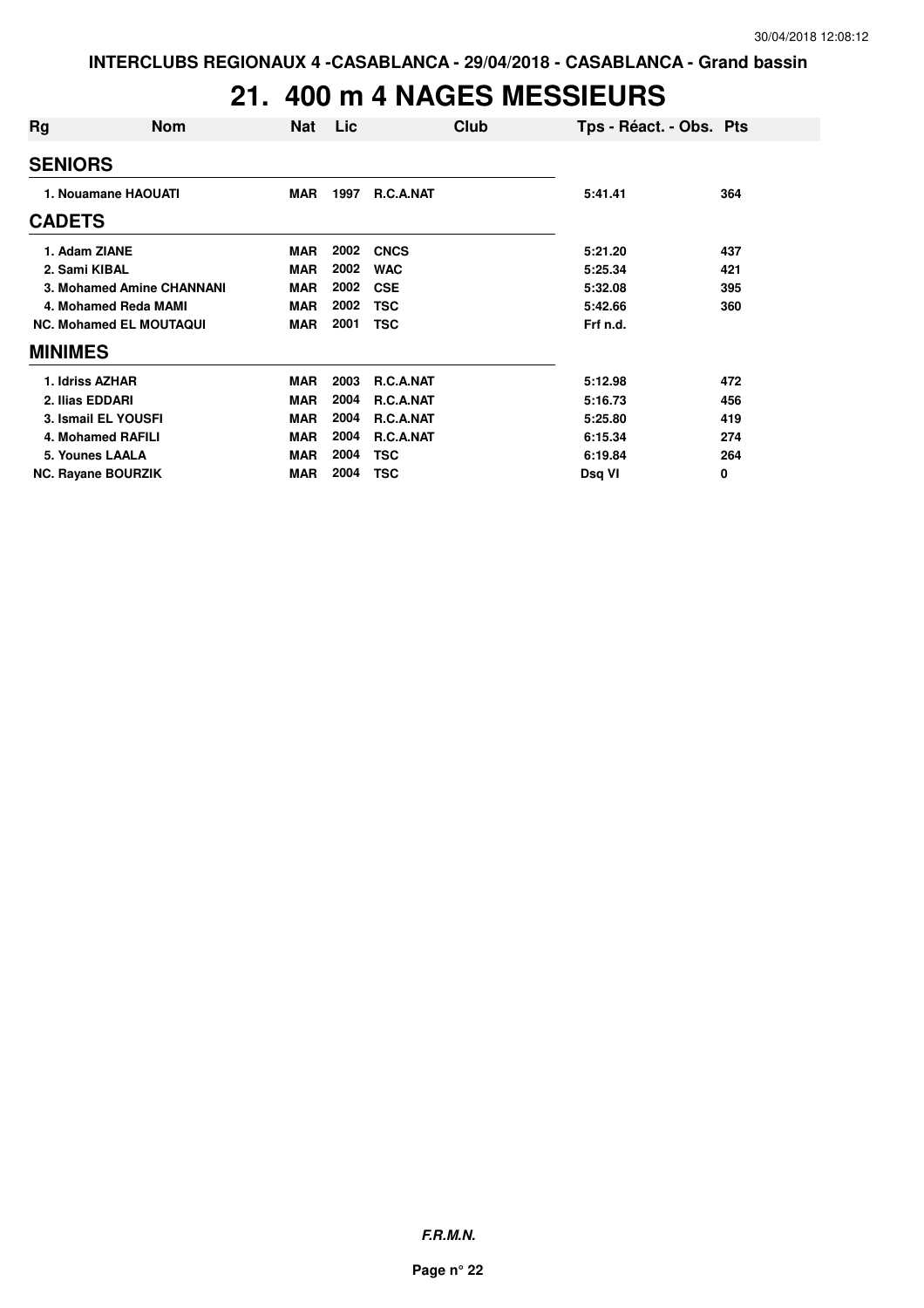#### **22. 400 m 4 NAGES DAMES**

| Rg                      | <b>Nom</b> | <b>Nat</b> | <b>Lic</b> |                  | Club | Tps - Réact. - Obs. Pts |     |
|-------------------------|------------|------------|------------|------------------|------|-------------------------|-----|
| <b>MINIMES</b>          |            |            |            |                  |      |                         |     |
| 1. Nada JALAL           |            | <b>MAR</b> | 2004       | <b>R.C.A.NAT</b> |      | 5:48.28                 | 457 |
| 2. Kamilia MAALOUF      |            | <b>MAR</b> | 2004       | R.C.A.NAT        |      | 6:01.25                 | 410 |
| 3. Rim BOUJNANE         |            | <b>MAR</b> | 2003 CSE   |                  |      | 6:09.22                 | 384 |
| 4. Samia MAHASSINE      |            | <b>MAR</b> | 2003       | <b>ADM</b>       |      | 6:30.47                 | 324 |
| 5. Sara MAKY            |            | <b>MAR</b> | 2004       | <b>TSC</b>       |      | 6:33.66                 | 317 |
| 6. Aya DARA             |            | <b>MAR</b> | 2004       | R.C.A.NAT        |      | 6:42.53                 | 296 |
| 7. Nora RGUIB           |            | <b>MAR</b> | 2003       | <b>ADM</b>       |      | 6:53.72                 | 273 |
| <b>NC. Hiba SOUIHEL</b> |            | <b>MAR</b> | 2003       | <b>WAC</b>       |      | Frf n.d.                |     |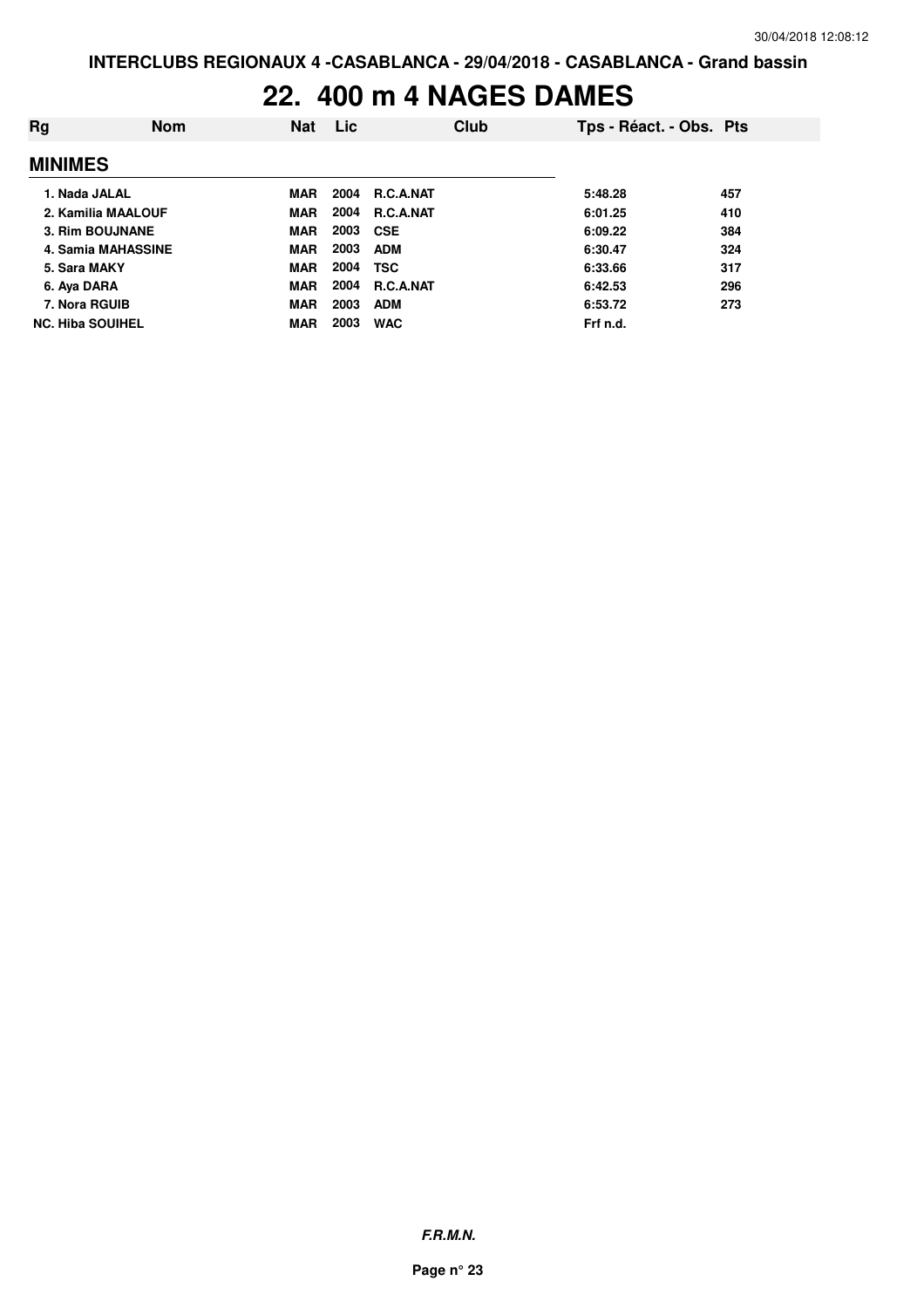#### **23. 50 m BRASSE MESSIEURS**

| <b>Rg</b>     | <b>Nom</b>                        | <b>Nat</b> | Lic  | Club        | Tps - Réact. - Obs. Pts |     |
|---------------|-----------------------------------|------------|------|-------------|-------------------------|-----|
|               | <b>SENIORS</b>                    |            |      |             |                         |     |
|               | 1. Yahya SOULHI                   | <b>MAR</b> | 1998 | <b>ADM</b>  | 33.69                   | 496 |
|               | 2. El Mehdi DASOULI               | <b>MAR</b> | 1995 | <b>TSC</b>  | 33.88                   | 488 |
|               | 3. Hamza EZZAHER                  | <b>MAR</b> | 1998 | <b>ADM</b>  | 36.62                   | 386 |
| <b>CADETS</b> |                                   |            |      |             |                         |     |
|               | 1. Ali KAMIL                      | <b>MAR</b> | 2002 | <b>WAC</b>  | 34.00                   | 482 |
|               | 2. Mohamed SALMAN                 | <b>MAR</b> | 2001 | R.C.A.NAT   | 35.25                   | 433 |
|               | 3. Aymane MESLOUH                 | <b>MAR</b> | 2002 | <b>ADM</b>  | 36.02                   | 406 |
|               | 3. Saad LAKHLALKI                 | <b>MAR</b> | 2002 | <b>CSE</b>  | 36.02                   | 406 |
|               | 5. Nizar BANSAR                   | <b>MAR</b> | 2001 | R.C.A.NAT   | 38.36                   | 336 |
|               | 6. Mohamed Moussa MAASRA          | <b>MAR</b> | 2001 | <b>ADM</b>  | 39.92                   | 298 |
|               | <b>MINIMES</b>                    |            |      |             |                         |     |
|               | 1. Mohamed Badr OUAMMOU           | <b>MAR</b> | 2004 | <b>WAC</b>  | 34.63                   | 456 |
|               | 2. Ghali IRAQUI HOUSSEINI         | <b>MAR</b> | 2003 | R.C.A.NAT   | 34.91                   | 446 |
|               | 3. Ilias EDDARI                   | <b>MAR</b> | 2004 | R.C.A.NAT   | 35.94                   | 408 |
|               | <b>4. Youssef BENJELLOUN</b>      | <b>MAR</b> | 2003 | <b>ADM</b>  | 37.00                   | 374 |
|               | 5. Mohammed CHAFFAA               | <b>MAR</b> | 2003 | <b>CSE</b>  | 39.03                   | 319 |
|               | 6. Yahia BAJJAJI                  | <b>MAR</b> | 2003 | R.C.A.NAT   | 40.35                   | 288 |
|               | 7. Ilyass MOUNSIF                 | <b>MAR</b> | 2004 | R.C.A.NAT   | 43.06                   | 237 |
|               | 8. Ahmed Moubarak LAHLYAL         | <b>MAR</b> | 2003 | <b>DHJ</b>  | 43.59                   | 229 |
|               | 9. Akram AYOUCHI                  | <b>MAR</b> | 2004 | <b>TSC</b>  | 44.42                   | 216 |
|               | <b>TLD. Ilyass BOUCHTI</b>        | <b>MAR</b> | 2004 | <b>WAC</b>  | 46.17                   | 192 |
|               | <b>TLD. Mouad BOUSLAMTI</b>       | <b>MAR</b> | 2003 | <b>TSC</b>  | 46.41                   | 189 |
|               | <b>TLD. Zakaria NADIR</b>         | <b>MAR</b> | 2003 | <b>ADM</b>  | 47.44                   | 177 |
|               | <b>TLD. Soulaymane MOUJI</b>      | <b>MAR</b> | 2004 | <b>ADM</b>  | 47.52                   | 176 |
|               | <b>TLD. Abdelkoddous BOUBKERI</b> | <b>MAR</b> | 2004 | <b>TSC</b>  | 52.91                   | 128 |
|               | <b>TLD. Adnane OUITASSANE</b>     | <b>MAR</b> | 2004 | <b>CSE</b>  | 57.42                   | 100 |
|               | <b>NC. Saad BOUKIOUD</b>          | <b>MAR</b> | 2004 | <b>CNCS</b> | Frf n.d.                |     |
|               | <b>NC. Yassine IFASSIOUEN</b>     | <b>MAR</b> | 2004 | R.C.A.NAT   | Dsq NI                  | 0   |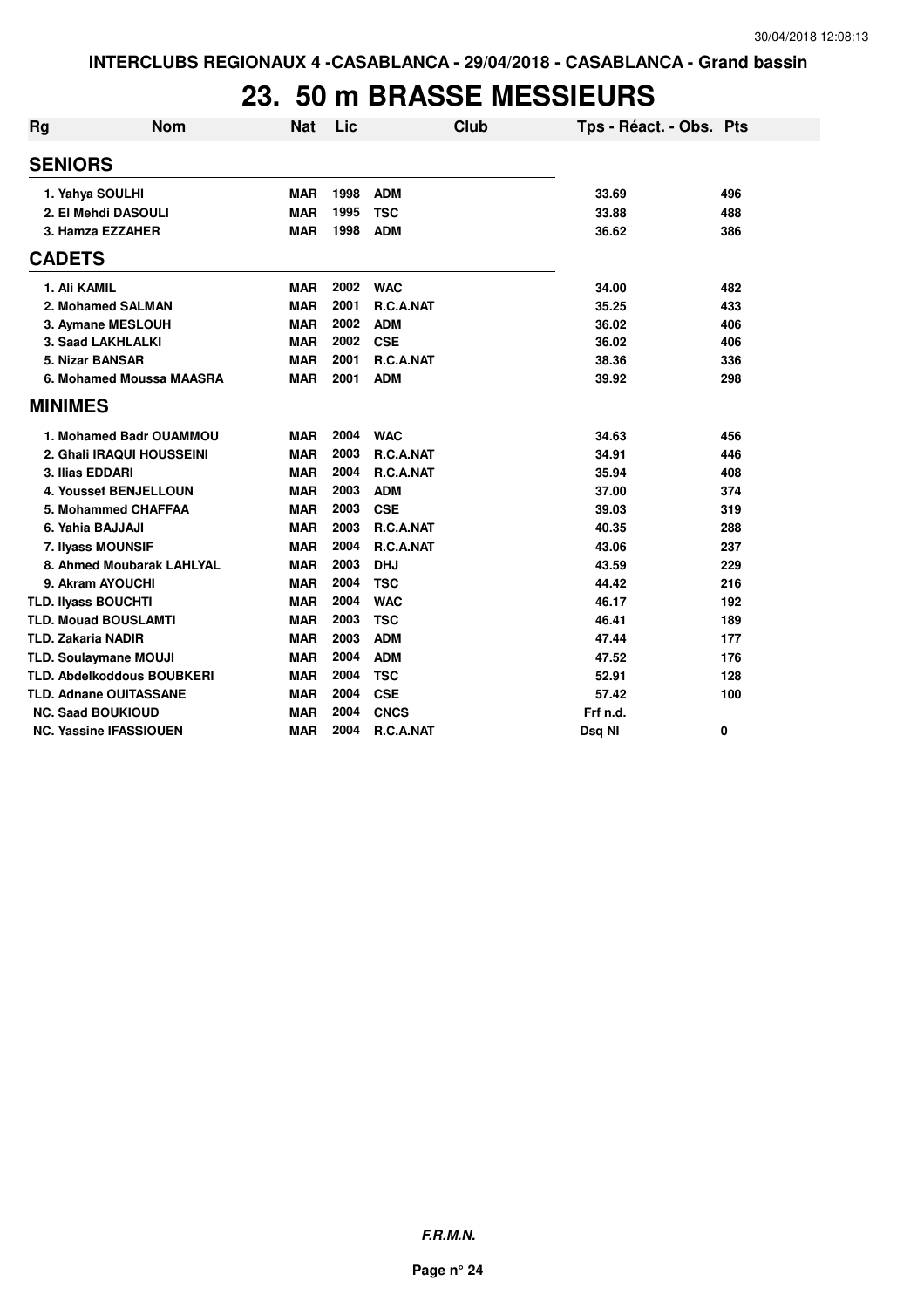### **24. 50 m BRASSE DAMES**

| Rg                                  | <b>Nom</b> | <b>Nat</b> | Lic  |                  | Club | Tps - Réact. - Obs. Pts |     |
|-------------------------------------|------------|------------|------|------------------|------|-------------------------|-----|
| <b>JUNIORS</b>                      |            |            |      |                  |      |                         |     |
| 1. Hiba BENBOUZIANE                 |            | <b>MAR</b> | 2000 | <b>TSC</b>       |      | 40.91                   | 388 |
| <b>CADETS</b>                       |            |            |      |                  |      |                         |     |
| <b>NC. Lina BOURZIK</b>             |            | <b>MAR</b> | 2002 | <b>TSC</b>       |      | Dsq NI                  | 0   |
| <b>MINIMES</b>                      |            |            |      |                  |      |                         |     |
| 1. Aya ICHOU                        |            | <b>MAR</b> | 2004 | <b>R.C.A.NAT</b> |      | 38.19                   | 477 |
| 2. Nisrine FIRAS                    |            | <b>MAR</b> | 2004 | <b>WAC</b>       |      | 40.00                   | 415 |
| <b>3. Chahd MACHKOUR</b>            |            | <b>MAR</b> | 2004 | <b>WAC</b>       |      | 40.22                   | 408 |
| 4. Keltoum GOURRAM                  |            | <b>MAR</b> | 2003 | <b>ADM</b>       |      | 40.72                   | 393 |
| 5. Manal ANOUAR EL ALAMI            |            | <b>MAR</b> | 2003 | <b>ADM</b>       |      | 41.34                   | 376 |
| 6. Rima EL BROUZI                   |            | <b>MAR</b> | 2003 | <b>TSC</b>       |      | 43.28                   | 327 |
| 7. Anastazja BAZUS                  |            | <b>MAR</b> | 2003 | R.C.A.NAT        |      | 43.52                   | 322 |
| 8. Nada YAHI                        |            | <b>MAR</b> | 2004 | <b>ADM</b>       |      | 43.59                   | 320 |
| 9. Hiba SAADOUD                     |            | <b>MAR</b> | 2004 | <b>CSE</b>       |      | 43.75                   | 317 |
| <b>TLD. Chaimaa HACHIMI IDRISSI</b> |            | <b>MAR</b> | 2003 | <b>CSE</b>       |      | 49.06                   | 225 |
| <b>TLD. Yasmine AZIZI</b>           |            | <b>MAR</b> | 2004 | <b>TSC</b>       |      | 49.50                   | 219 |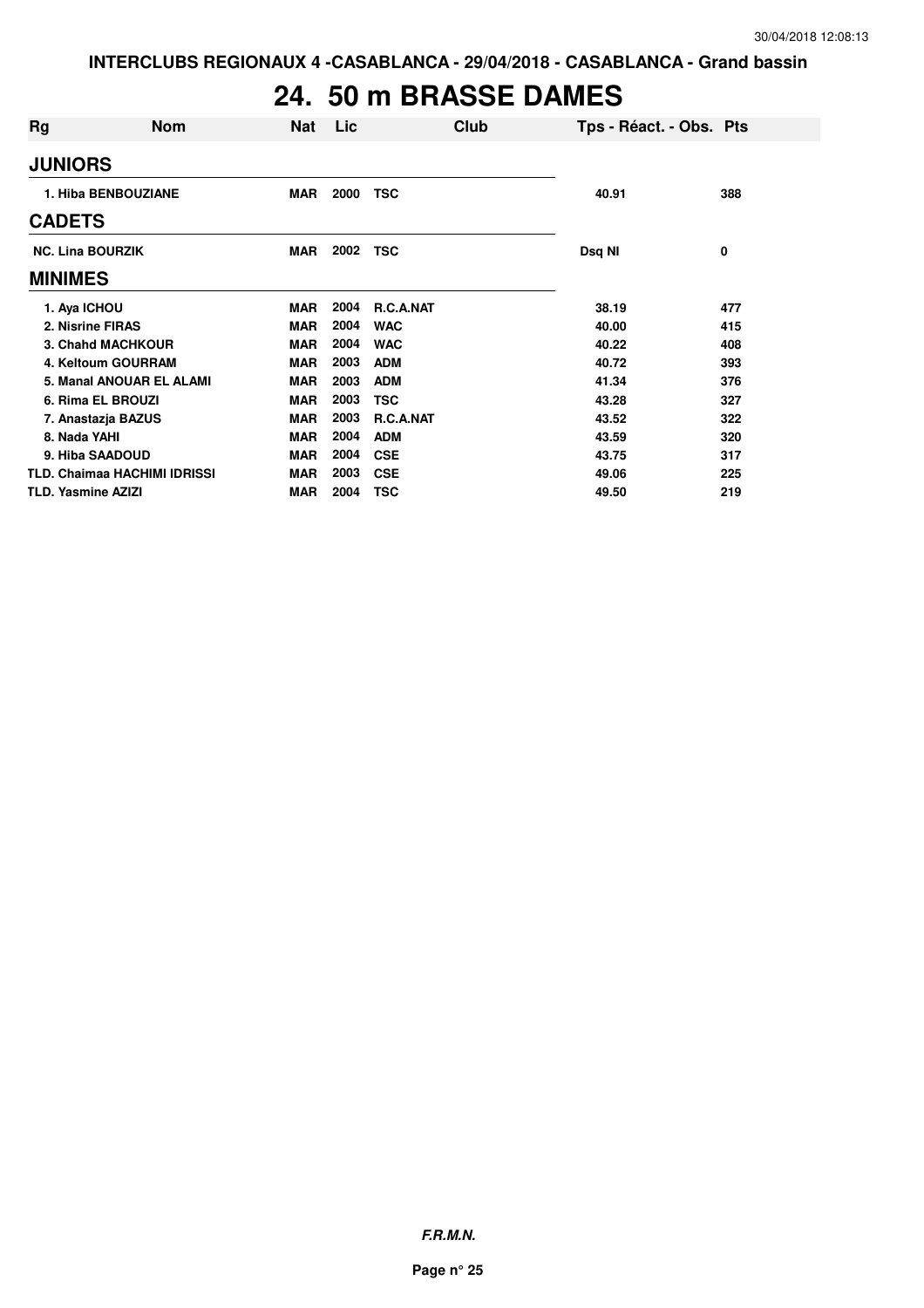### **25. 200 m NAGE LIBRE MESSIEURS**

| <b>Rg</b> | <b>Nom</b>                     | Nat        | Lic  | Club             | Tps - Réact. - Obs. Pts |     |
|-----------|--------------------------------|------------|------|------------------|-------------------------|-----|
|           | <b>SENIORS</b>                 |            |      |                  |                         |     |
|           | 1. Ahmed BENNAJEH              | <b>MAR</b> | 1998 | <b>CSE</b>       | 2:10.45                 | 478 |
|           | 2. Mohamed OUAHMID             | <b>MAR</b> | 1998 | <b>ADM</b>       | 2:12.50                 | 456 |
|           | 3. Zouhair EL KHALFI           | <b>MAR</b> | 1993 | R.C.A.NAT        | 2:12.53                 | 455 |
|           | 4. Elmehdi HANINE              | <b>MAR</b> | 1993 | R.C.A.NAT        | 2:13.94                 | 441 |
|           | <b>NC. Nouamane HAOUATI</b>    | <b>MAR</b> | 1997 | R.C.A.NAT        | Frf n.d.                |     |
|           | <b>JUNIORS</b>                 |            |      |                  |                         |     |
|           | 1. Mohamed Amine HARRABIDA     | MAR        | 2000 | <b>R.C.A.NAT</b> | 2:12.44                 | 456 |
|           | 2. Yasser MAHASSINE            | <b>MAR</b> | 2000 | <b>ADM</b>       | 2:19.09                 | 394 |
|           | 3. Yasser KATAYFJI             | <b>MAR</b> | 1999 | R.C.A.NAT        | 2:21.50                 | 374 |
|           | 4. Mehdi DEFAA                 | <b>MAR</b> | 1999 | R.C.A.NAT        | 2:22.86                 | 364 |
|           | <b>CADETS</b>                  |            |      |                  |                         |     |
|           | 1. Abdelmoughit MAMDOUH        | <b>MAR</b> | 2002 | <b>ADM</b>       | 2:06.13                 | 528 |
|           | 2. Oussama ELMAHBOUBI          | <b>MAR</b> | 2002 | <b>ADM</b>       | 2:10.19                 | 480 |
|           | 3. Omar HASSOUNI               | <b>MAR</b> | 2001 | <b>ADM</b>       | 2:17.03                 | 412 |
|           | 4. Yahya EL KHOMS              | <b>MAR</b> | 2001 | <b>CNCS</b>      | 2:25.09                 | 347 |
|           | <b>MINIMES</b>                 |            |      |                  |                         |     |
|           | 1. Aymen TAJEDDINE             | <b>MAR</b> | 2003 | <b>CNCS</b>      | 2:17.73                 | 406 |
|           | 2. El Mehdi LAANAYA            | <b>MAR</b> | 2003 | <b>TSC</b>       | 2:18.81                 | 396 |
|           | 3. Ilyas LARABI                | <b>MAR</b> | 2004 | <b>CNCS</b>      | 2:24.38                 | 352 |
|           | 4. Abderrahmane BENJARY        | <b>MAR</b> | 2003 | <b>CSE</b>       | 2:29.94                 | 314 |
|           | 5. Houssam HOUARI              | <b>MAR</b> | 2003 | <b>TSC</b>       | 2:30.47                 | 311 |
|           | 6. Ilyas ROULLAMELLAH          | <b>MAR</b> | 2004 | <b>CSE</b>       | 2:34.38                 | 288 |
|           | 7. Mohamed Amine HAMDAOUI      | <b>MAR</b> | 2004 | <b>TSC</b>       | 2:36.63                 | 276 |
|           | <b>TLD. Soulaymane MOUJI</b>   | <b>MAR</b> | 2004 | <b>ADM</b>       | 2:49.76                 | 216 |
|           | <b>TLD. Adam KHALLAD</b>       | <b>MAR</b> | 2004 | <b>TSC</b>       | 2:55.13                 | 197 |
|           | <b>TLD. Ismail KASSI</b>       | <b>MAR</b> | 2004 | <b>TSC</b>       | 2:59.97                 | 182 |
|           | <b>TLD. Abdellatif HIMMECH</b> | <b>MAR</b> | 2004 | <b>TSC</b>       | 3:03.55                 | 171 |
|           | <b>NC. Mehdi BOUIRIG</b>       | <b>MAR</b> | 2004 | <b>ADM</b>       | Frf n.d.                |     |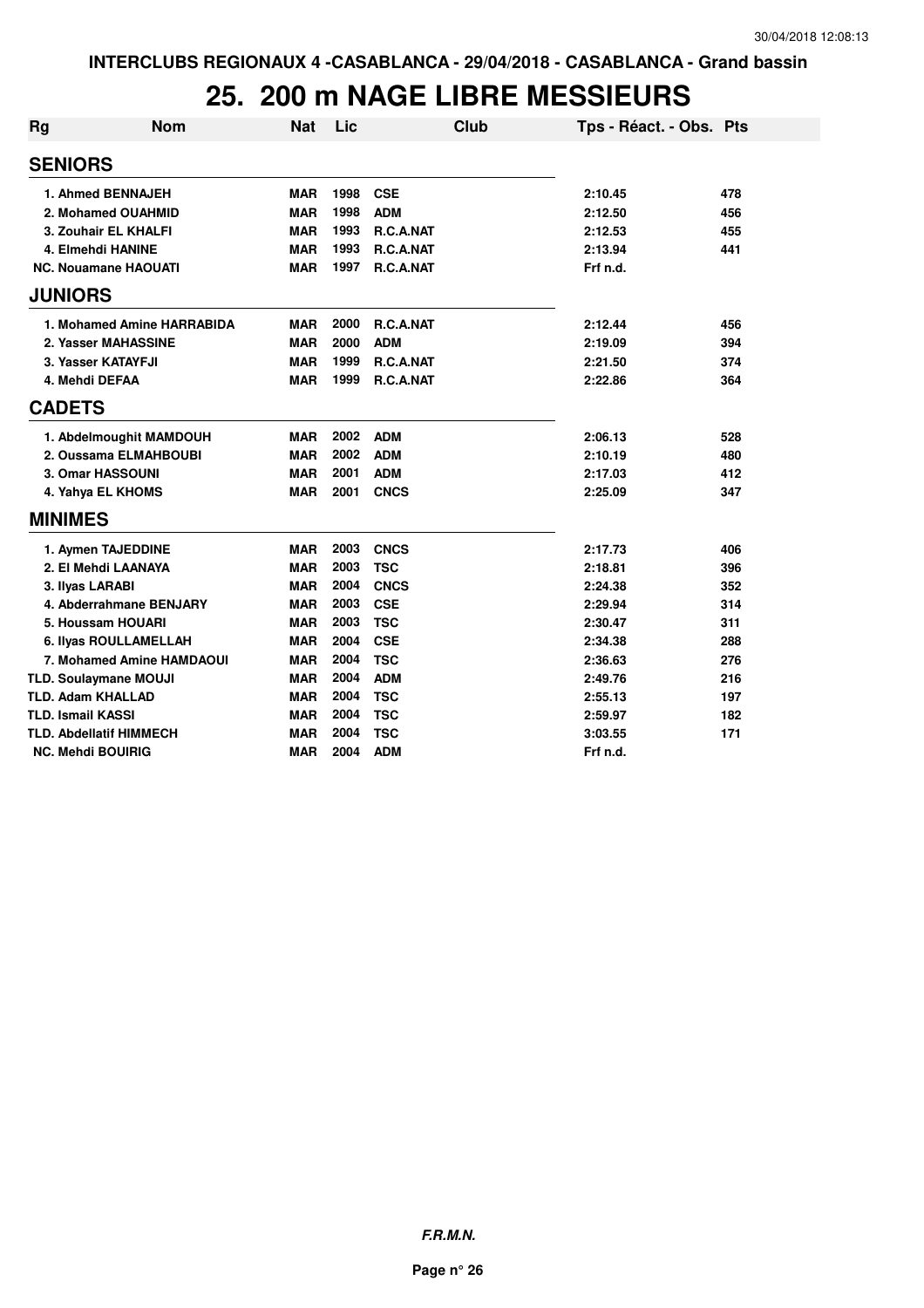### **26. 200 m NAGE LIBRE DAMES**

| Rg                       | <b>Nom</b>         | <b>Nat</b> | Lic  | Club       | Tps - Réact. - Obs. Pts |     |
|--------------------------|--------------------|------------|------|------------|-------------------------|-----|
| <b>SENIORS</b>           |                    |            |      |            |                         |     |
| 1. Rim CHAKRI            |                    | <b>MAR</b> | 1997 | R.C.A.NAT  | 2:33.03                 | 402 |
| <b>JUNIORS</b>           |                    |            |      |            |                         |     |
| 1. Hajar RACHDI          |                    | <b>MAR</b> | 2000 | <b>TSC</b> | 2:29.94                 | 427 |
| <b>CADETS</b>            |                    |            |      |            |                         |     |
| 1. Yasmine LAMANE        |                    | MAR        | 2002 | <b>WAC</b> | 2:36.36                 | 377 |
| <b>MINIMES</b>           |                    |            |      |            |                         |     |
| 1. Ibtissam RACHID       |                    | <b>MAR</b> | 2004 | R.C.A.NAT  | 2:24.88                 | 474 |
|                          | 2. Keltoum GOURRAM | <b>MAR</b> | 2003 | <b>ADM</b> | 2:30.97                 | 419 |
| 3. Rima EL BROUZI        |                    | <b>MAR</b> | 2003 | <b>TSC</b> | 2:33.20                 | 401 |
| 4. Ghita TABATI          |                    | <b>MAR</b> | 2004 | <b>WAC</b> | 2:34.22                 | 393 |
| 5. Rim BOUJNANE          |                    | <b>MAR</b> | 2003 | <b>CSE</b> | 2:37.53                 | 368 |
| <b>6. Chand MACHKOUR</b> |                    | <b>MAR</b> | 2004 | <b>WAC</b> | 2:38.32                 | 363 |
|                          | 7. Hafssa AMMOUMOU | <b>MAR</b> | 2003 | <b>ADM</b> | 2:39.16                 | 357 |
| 8. Ines EL AZHAR         |                    | <b>MAR</b> | 2004 | <b>TSC</b> | 2:54.80                 | 270 |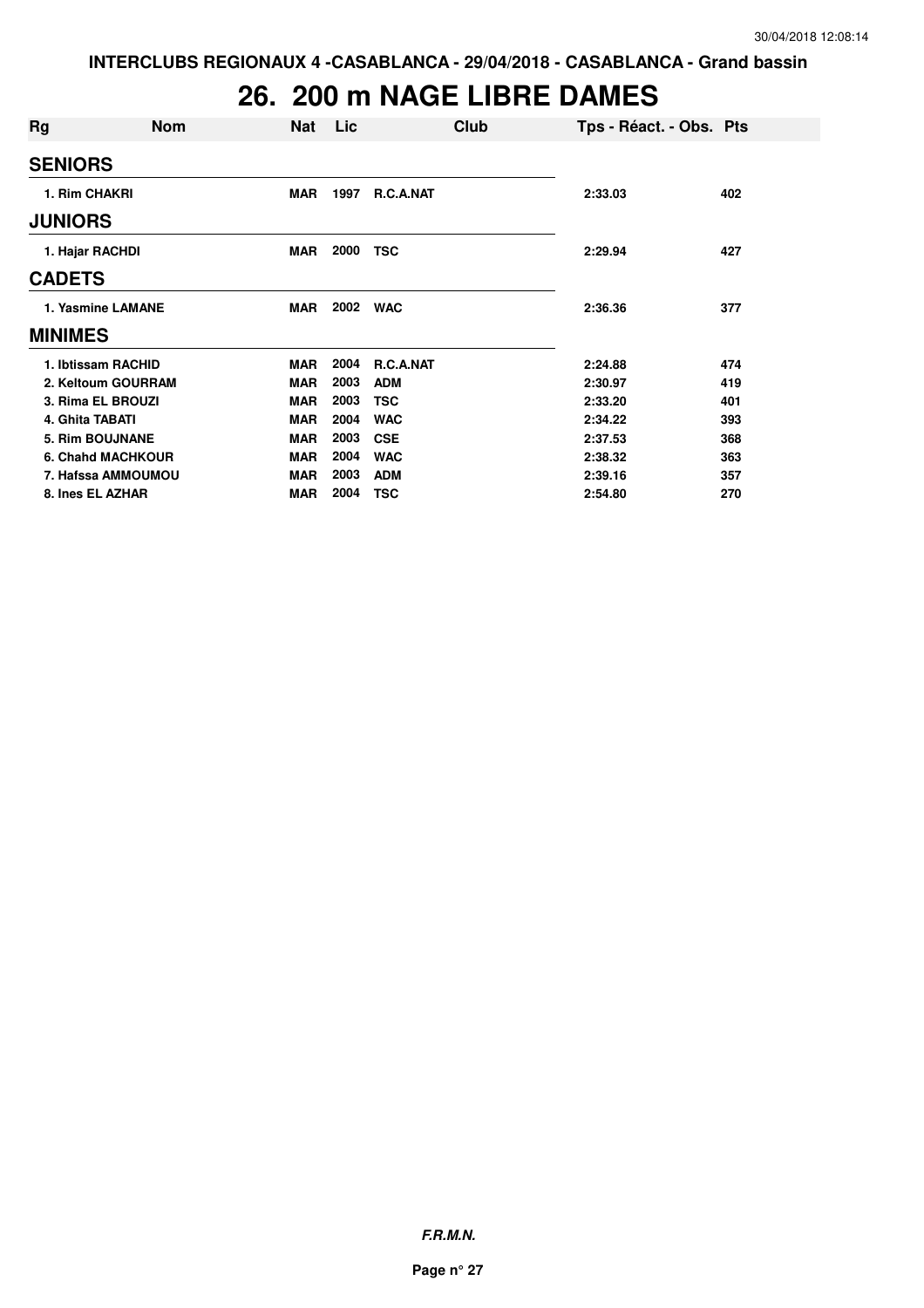### **27. 100 m NAGE LIBRE MESSIEURS**

| <b>Rg</b> | <b>Nom</b>                                         | <b>Nat</b>               | Lic          |                         | Club | Tps - Réact. - Obs. Pts |     |
|-----------|----------------------------------------------------|--------------------------|--------------|-------------------------|------|-------------------------|-----|
|           | <b>SENIORS</b>                                     |                          |              |                         |      |                         |     |
|           | 1. Hamza EZZAHER                                   | <b>MAR</b>               | 1998         | <b>ADM</b>              |      | 58.72                   | 509 |
|           | 2. Elmehdi HANINE                                  | <b>MAR</b>               | 1993         | R.C.A.NAT               |      | 59.66                   | 486 |
|           | <b>TLD. M'hamed ABBOUGUI</b>                       | <b>MAR</b>               | 1992         | <b>OUM RABII</b>        |      | 1:09.55                 | 306 |
|           | <b>NC. Hatim LAFKIHI</b>                           | <b>MAR</b>               | 1995         | <b>TSC</b>              |      | Frf n.d.                |     |
|           | <b>JUNIORS</b>                                     |                          |              |                         |      |                         |     |
|           | 1. Mohamed Amine HARRABIDA                         | <b>MAR</b>               | 2000         | R.C.A.NAT               |      | 59.33                   | 494 |
|           | 2. Mouad MAKY                                      | <b>MAR</b>               | 2000         | <b>TSC</b>              |      | 1:01.95                 | 434 |
|           | <b>TLD. Mohamed ELOUKKAIL</b>                      | <b>MAR</b>               | 2000         | <b>OUM RABII</b>        |      | 1:16.88                 | 227 |
|           | <b>NC. Driss SNIKY</b>                             | <b>MAR</b>               | 1999         | <b>WAC</b>              |      | Frf n.d.                |     |
|           | <b>CADETS</b>                                      |                          |              |                         |      |                         |     |
|           | 1. Abdelmoughit MAMDOUH                            | <b>MAR</b>               | 2002         | <b>ADM</b>              |      | 56.66                   | 567 |
|           | 2. Adam ZIANE                                      | <b>MAR</b>               | 2002         | <b>CNCS</b>             |      | 57.78                   | 535 |
|           | 3. Nizar BANSAR                                    | <b>MAR</b>               | 2001         | R.C.A.NAT               |      | 58.72                   | 509 |
|           | 4. Ali KAMIL                                       | <b>MAR</b>               | 2002         | <b>WAC</b>              |      | 59.79                   | 483 |
|           | 5. Omar HASSOUNI                                   | <b>MAR</b>               | 2001         | <b>ADM</b>              |      | 1:01.11                 | 452 |
|           | 6. Aymane MESLOUH                                  | <b>MAR</b>               | 2002         | <b>ADM</b>              |      | 1:01.94                 | 434 |
|           | 7. Yahya EL KHOMS                                  | <b>MAR</b>               | 2001         | <b>CNCS</b>             |      | 1:02.56                 | 421 |
|           | 8. Mohamed Moussa MAASRA                           | <b>MAR</b>               | 2001         | <b>ADM</b>              |      | 1:04.84                 | 378 |
|           | 9. Kilian Christopher KAISER                       | <b>MAR</b>               | 2001         | <b>R.C.A.NAT</b>        |      | 1:06.86                 | 345 |
|           | <b>10. Saad LAKHLALKI</b>                          | <b>MAR</b>               | 2002         | <b>CSE</b>              |      | 1:06.97                 | 343 |
|           | <b>TLD. Elouadoudi AKKOUR</b>                      | <b>MAR</b>               | 2002         | <b>OUM RABIL</b>        |      | 1:16.70                 | 228 |
|           | <b>TLD. Younesse AKIL</b>                          | <b>MAR</b>               | 2002         | <b>OUM RABII</b>        |      | 1:47.91                 | 82  |
|           | <b>MINIMES</b>                                     |                          |              |                         |      |                         |     |
|           | 1. Idriss AZHAR                                    | <b>MAR</b>               | 2003         | R.C.A.NAT               |      | 58.09                   | 526 |
|           | 2. Ilias EDDARI                                    | <b>MAR</b>               | 2004         | R.C.A.NAT               |      | 59.42                   | 492 |
|           | 3. Ismail EL YOUSFI                                | <b>MAR</b>               | 2004         | R.C.A.NAT               |      | 59.98                   | 478 |
|           | 4. Aymen TAJEDDINE                                 | <b>MAR</b>               | 2003         | <b>CNCS</b>             |      | 1:00.45                 | 467 |
|           | 5. El Mehdi LAANAYA                                | <b>MAR</b>               | 2003         | <b>TSC</b>              |      | 1:01.38                 | 446 |
|           | 6. Azzedine EL BADRE                               | MAR                      | 2003         | <b>CSE</b>              |      | 1:02.75                 | 417 |
|           | 7. Ilyas LARABI                                    | <b>MAR</b>               | 2004         | <b>CNCS</b>             |      | 1:04.20                 | 390 |
|           | 8. Houssam HOUARI                                  | <b>MAR</b>               | 2003         | <b>TSC</b>              |      | 1:06.05                 | 358 |
|           | 9. Abderrahmane BENJARY                            | MAR                      | 2003         | <b>CSE</b>              |      | 1:06.25                 | 355 |
|           | 10. Younes LAALA                                   | <b>MAR</b>               | 2004         | <b>TSC</b>              |      | 1:07.11                 | 341 |
|           | 11. Ahmed Moubarak LAHLYAL                         | <b>MAR</b>               | 2003         | <b>DHJ</b>              |      | 1:09.66                 | 305 |
|           | <b>12. Mohamed Amine HAMDAOUI</b>                  | <b>MAR</b>               | 2004         | <b>TSC</b>              |      | 1:10.06                 | 300 |
|           | 13. Yahia BAJJAJI                                  | <b>MAR</b>               | 2003         | R.C.A.NAT               |      | 1:10.09                 | 299 |
|           | 14. Sami DEFAA                                     | <b>MAR</b>               | 2003         | R.C.A.NAT               |      | 1:13.00                 | 265 |
|           | 15. Achraf AOUAM                                   | <b>MAR</b>               | 2004         | <b>CNCS</b>             |      | 1:13.67                 | 258 |
|           | <b>16. Hatim AMRANE</b>                            | MAR                      | 2004         | <b>CNCS</b>             |      | 1:15.16                 | 243 |
|           | <b>TLD. Rayane BOURZIK</b>                         | MAR                      | 2004         | <b>TSC</b>              |      | 1:16.28                 | 232 |
|           | <b>TLD. Soulaymane MOUJI</b>                       | MAR                      | 2004         | <b>ADM</b>              |      | 1:16.61                 | 229 |
|           | TLD. Abderrahmane EL KAOUTI                        | <b>MAR</b>               | 2004         | <b>DHJ</b>              |      | 1:17.48                 | 221 |
|           | <b>TLD. Youssef BENJARY</b>                        | <b>MAR</b>               | 2004         | <b>CSE</b>              |      | 1:17.69                 | 220 |
|           | <b>TLD. Ilyass BOUCHTI</b>                         | <b>MAR</b>               | 2004         | <b>WAC</b>              |      | 1:18.75                 | 211 |
|           | <b>TLD. Ismail KASSI</b>                           | <b>MAR</b>               | 2004         | <b>TSC</b>              |      | 1:19.28                 | 207 |
|           | <b>TLD. Adnane OUITASSANE</b>                      | <b>MAR</b>               | 2004         | <b>CSE</b>              |      | 1:20.97                 | 194 |
|           | <b>TLD. Amine EL BOUZAIDI</b>                      | <b>MAR</b>               | 2004         | <b>TSC</b>              |      | 1:23.08                 | 180 |
|           | <b>NC. Mehdi BOUIRIG</b>                           | <b>MAR</b>               | 2004         | <b>ADM</b>              |      | Frf n.d.                |     |
|           | NC. Zakaria NADIR<br><b>NC. Yassine IFASSIOUEN</b> | <b>MAR</b><br><b>MAR</b> | 2003<br>2004 | <b>ADM</b><br>R.C.A.NAT |      | Frf n.d.<br>Frf n.d.    |     |
|           |                                                    |                          |              |                         |      |                         |     |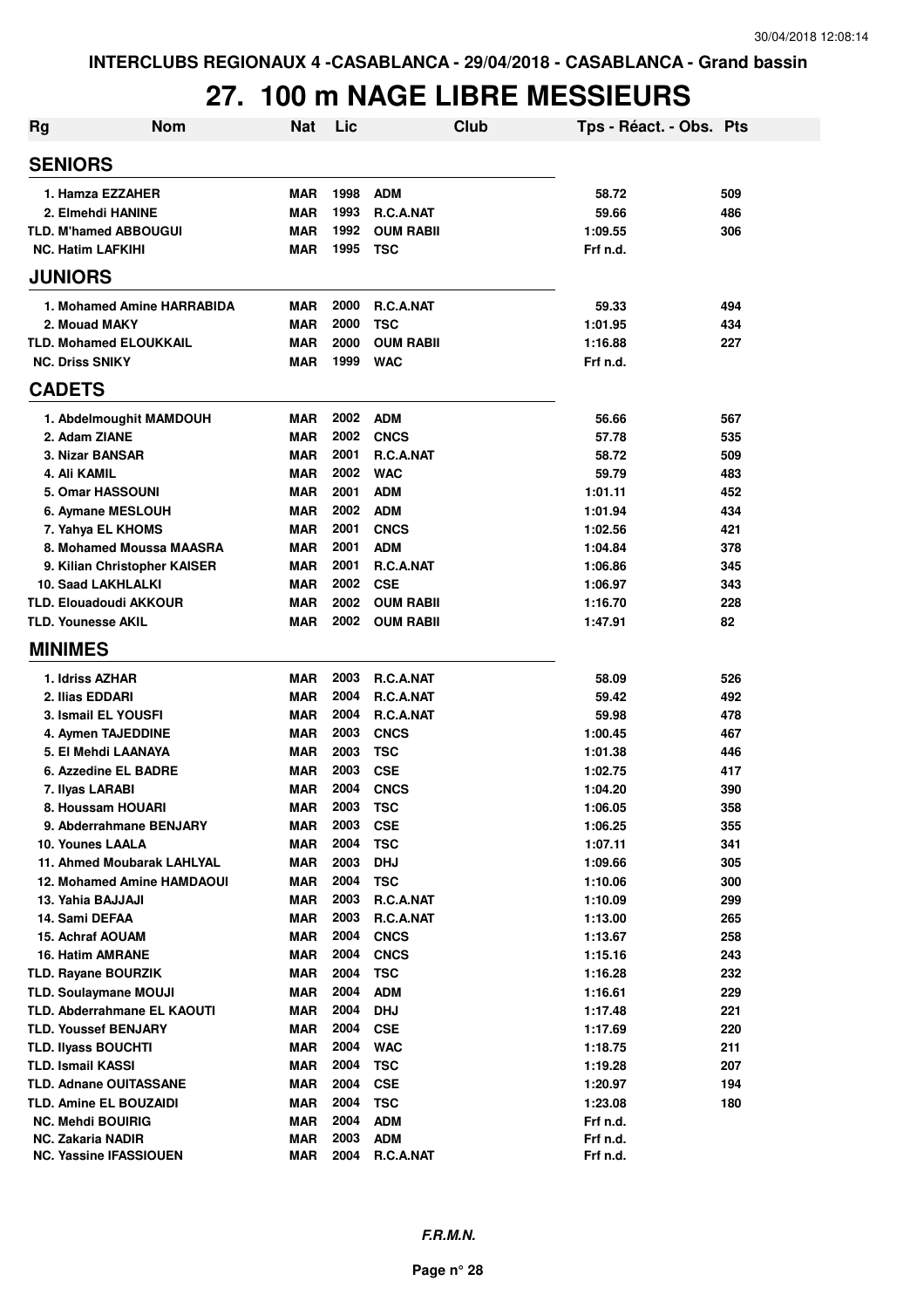### **28. 100 m NAGE LIBRE DAMES**

| Rg                                  | <b>Nom</b> | <b>Nat</b> | Lic  | Club       | Tps - Réact. - Obs. Pts |     |
|-------------------------------------|------------|------------|------|------------|-------------------------|-----|
| <b>JUNIORS</b>                      |            |            |      |            |                         |     |
| 1. Hajar RACHDI                     |            | <b>MAR</b> | 2000 | <b>TSC</b> | 1:07.47                 | 459 |
| <b>CADETS</b>                       |            |            |      |            |                         |     |
| 1. Yasmine LAMANE                   |            | <b>MAR</b> | 2002 | <b>WAC</b> | 1:08.06                 | 447 |
| 2. Rim AFIF                         |            | <b>MAR</b> | 2002 | <b>TSC</b> | 1:13.72                 | 352 |
| 3. Hiba Allah RATTAB                |            | <b>MAR</b> | 2002 | <b>TSC</b> | 1:15.63                 | 326 |
| <b>TLD. Sarah HOUSNI</b>            |            | <b>MAR</b> | 2001 | <b>ADM</b> | 1:18.97                 | 286 |
| <b>MINIMES</b>                      |            |            |      |            |                         |     |
| 1. Ibtissam RACHID                  |            | <b>MAR</b> | 2004 | R.C.A.NAT  | 1:06.09                 | 489 |
| 2. Nisrine FIRAS                    |            | <b>MAR</b> | 2004 | <b>WAC</b> | 1:08.34                 | 442 |
| 3. Nora RGUIB                       |            | <b>MAR</b> | 2003 | <b>ADM</b> | 1:08.81                 | 433 |
| <b>4. Rim BOUJNANE</b>              |            | <b>MAR</b> | 2003 | <b>CSE</b> | 1:09.75                 | 416 |
| 5. Rima EL BROUZI                   |            | <b>MAR</b> | 2003 | <b>TSC</b> | 1:10.02                 | 411 |
| 6. Sara MAKY                        |            | <b>MAR</b> | 2004 | <b>TSC</b> | 1:11.48                 | 386 |
| 7. Chahd MACHKOUR                   |            | <b>MAR</b> | 2004 | <b>WAC</b> | 1:12.16                 | 375 |
| 8. Iness TAHIL                      |            | <b>MAR</b> | 2003 | R.C.A.NAT  | 1:13.59                 | 354 |
| 9. Ines EL AZHAR                    |            | <b>MAR</b> | 2004 | <b>TSC</b> | 1:13.88                 | 350 |
| 10. Salma EL ABBASSI                |            | <b>MAR</b> | 2004 | <b>WAC</b> | 1:14.19                 | 345 |
| <b>TLD. Chaimaa HACHIMI IDRISSI</b> |            | <b>MAR</b> | 2003 | <b>CSE</b> | 1:21.69                 | 259 |
| <b>TLD. Douae SELFATE</b>           |            | <b>MAR</b> | 2004 | <b>TSC</b> | 1:26.20                 | 220 |
| <b>TLD. Yasmine AZIZI</b>           |            | <b>MAR</b> | 2004 | <b>TSC</b> | 1:39.31                 | 144 |
| <b>NC. Rania LABYAD</b>             |            | <b>MAR</b> | 2003 | <b>CSE</b> | Frf dec.                |     |
| <b>NC. Hiba SOUIHEL</b>             |            | <b>MAR</b> | 2003 | <b>WAC</b> | Frf n.d.                |     |
| <b>NC. Anastazja BAZUS</b>          |            | <b>MAR</b> | 2003 | R.C.A.NAT  | Frf n.d.                |     |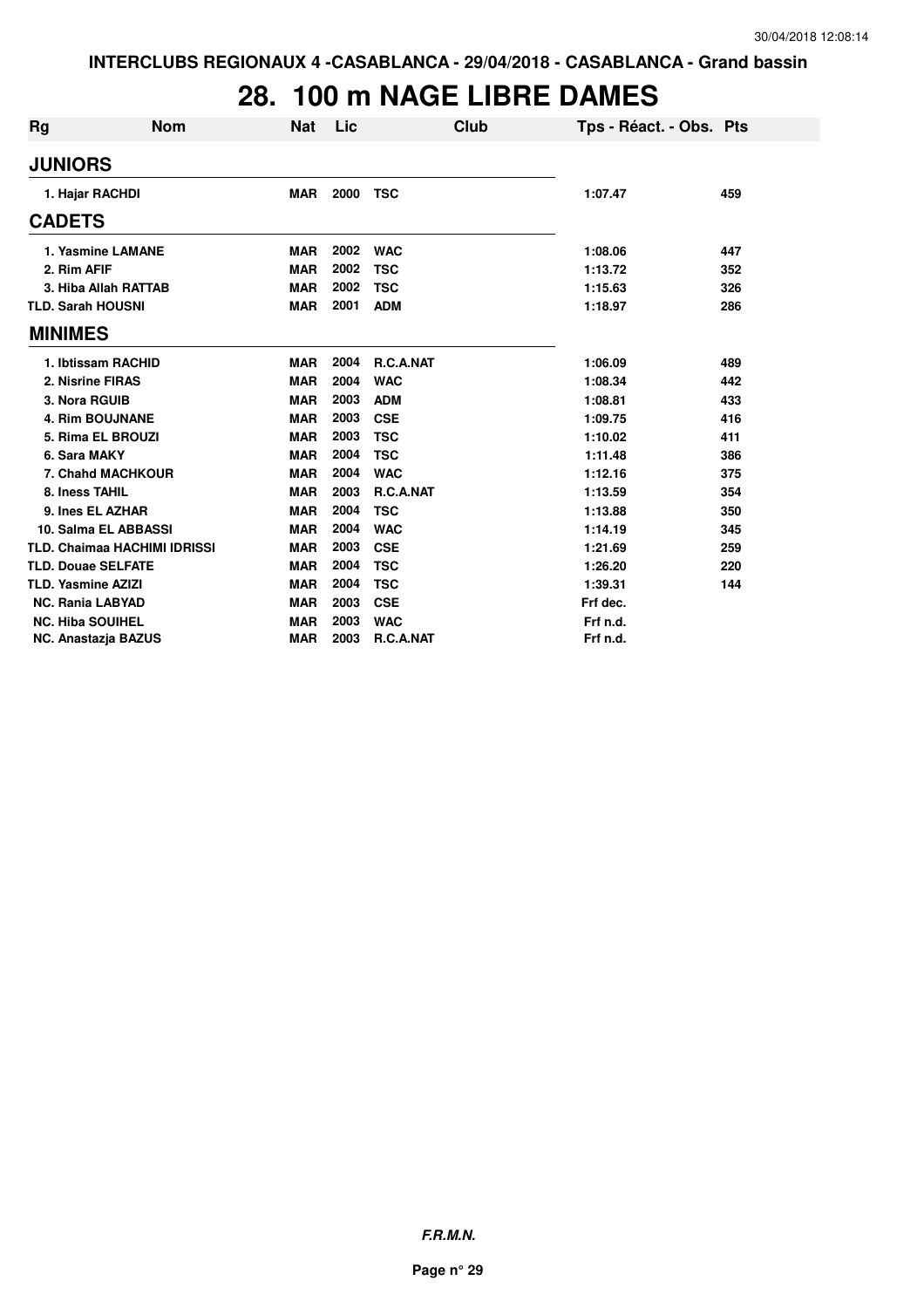### **29. 200 m BRASSE MESSIEURS**

| Rg | <b>Nom</b>                  | <b>Nat</b> | Lic  | Club             | Tps - Réact. - Obs. Pts |     |
|----|-----------------------------|------------|------|------------------|-------------------------|-----|
|    | <b>SENIORS</b>              |            |      |                  |                         |     |
|    | 1. Nouamane HAOUATI         | <b>MAR</b> | 1997 | <b>R.C.A.NAT</b> | 2:49.52                 | 420 |
|    | 2. El Mehdi DASOULI         | <b>MAR</b> | 1995 | <b>TSC</b>       | 2:55.50                 | 379 |
|    | <b>JUNIORS</b>              |            |      |                  |                         |     |
|    | 1. Yasser MAHASSINE         | <b>MAR</b> | 2000 | <b>ADM</b>       | 2:57.73                 | 364 |
|    | <b>CADETS</b>               |            |      |                  |                         |     |
|    | 1. Sami KIBAL               | <b>MAR</b> | 2002 | <b>WAC</b>       | 2:46.27                 | 445 |
|    | 2. Reyane ENNABTY           | <b>MAR</b> | 2001 | <b>ADM</b>       | 2:47.03                 | 439 |
|    | 3. Mohamed Amine CHANNANI   | <b>MAR</b> | 2002 | <b>CSE</b>       | 2:54.97                 | 382 |
|    | 4. Mohamed Reda MAMI        | <b>MAR</b> | 2002 | <b>TSC</b>       | 3:01.75                 | 341 |
|    | <b>MINIMES</b>              |            |      |                  |                         |     |
|    | 1. Ghali IRAQUI HOUSSEINI   | <b>MAR</b> | 2003 | R.C.A.NAT        | 2:47.03                 | 439 |
|    | 2. Mohamed Badr OUAMMOU     | <b>MAR</b> | 2004 | <b>WAC</b>       | 2:56.94                 | 369 |
|    | 3. Youssef BENJELLOUN       | <b>MAR</b> | 2003 | <b>ADM</b>       | 2:59.91                 | 351 |
|    | 4. Mohamed Amine HAMDAOUI   | <b>MAR</b> | 2004 | <b>TSC</b>       | 3:12.76                 | 286 |
|    | 5. Mohamed RAFILI           | <b>MAR</b> | 2004 | R.C.A.NAT        | 3:21.59                 | 250 |
|    | <b>TLD. Mouad BOUSLAMTI</b> | <b>MAR</b> | 2003 | <b>TSC</b>       | 3:35.50                 | 204 |

**F.R.M.N.**

**Page n° 30**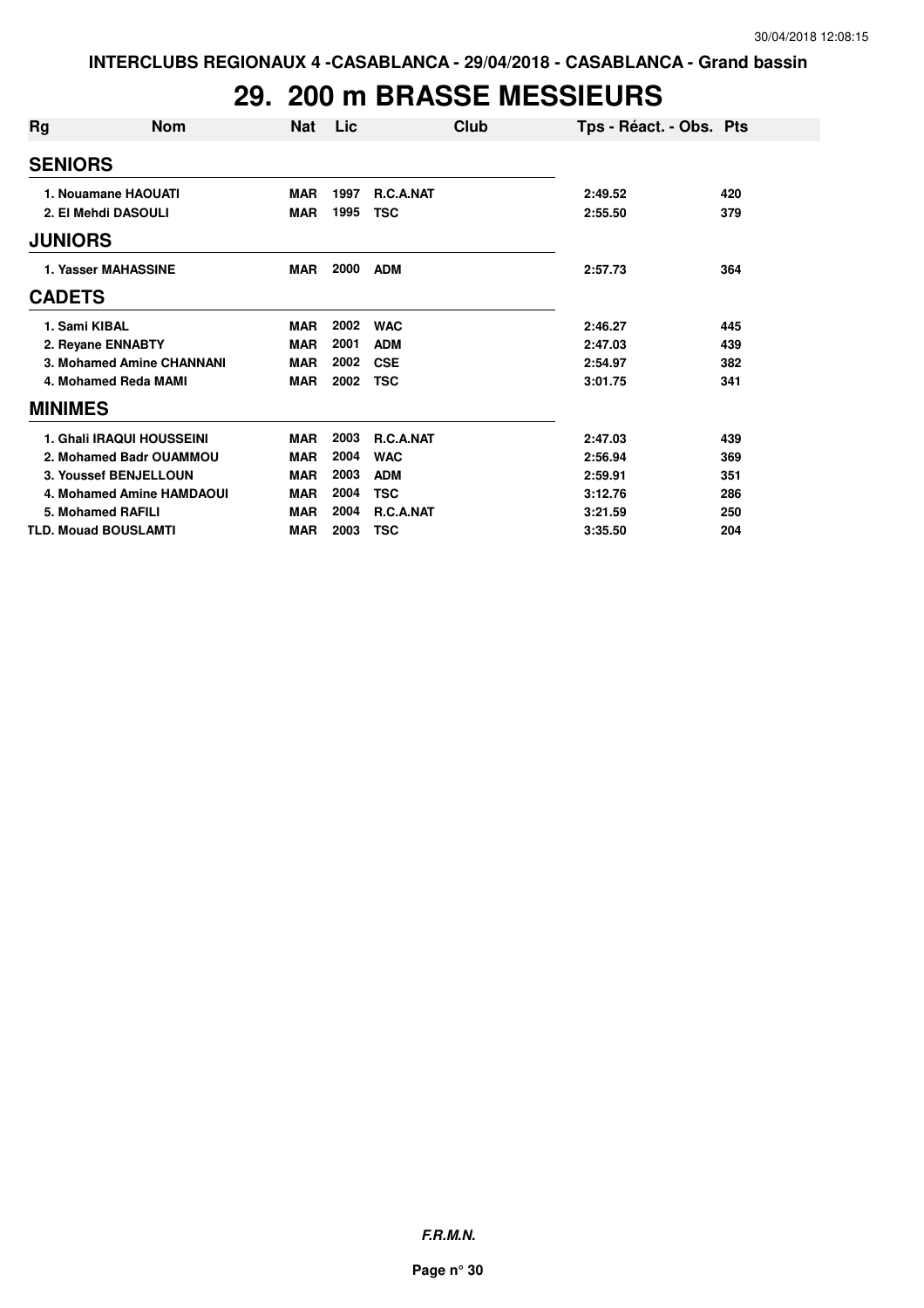#### **30. 200 m BRASSE DAMES**

| Rg             | <b>Nom</b>               | <b>Nat</b> | <b>Lic</b> | Club             | Tps - Réact. - Obs. Pts |     |
|----------------|--------------------------|------------|------------|------------------|-------------------------|-----|
| <b>MINIMES</b> |                          |            |            |                  |                         |     |
| 1. Aya ICHOU   |                          | <b>MAR</b> | 2004       | <b>R.C.A.NAT</b> | 3:03.13                 | 438 |
|                | 2. Chahd MACHKOUR        | <b>MAR</b> | 2004       | <b>WAC</b>       | 3:06.25                 | 416 |
| 3. Nada YAHI   |                          | <b>MAR</b> | 2004       | <b>ADM</b>       | 3:22.25                 | 325 |
|                | 4. Manal ANOUAR EL ALAMI | <b>MAR</b> | 2003       | <b>ADM</b>       | 3:24.14                 | 316 |
|                | 5. Hiba SAADOUD          | <b>MAR</b> | 2004       | <b>CSE</b>       | 3:24.69                 | 313 |
| 6. Aya DARA    |                          | <b>MAR</b> | 2004       | R.C.A.NAT        | 3:26.63                 | 305 |
|                | 7. Samia MAHASSINE       | <b>MAR</b> | 2003       | <b>ADM</b>       | 3:29.39                 | 293 |
|                |                          |            |            |                  |                         |     |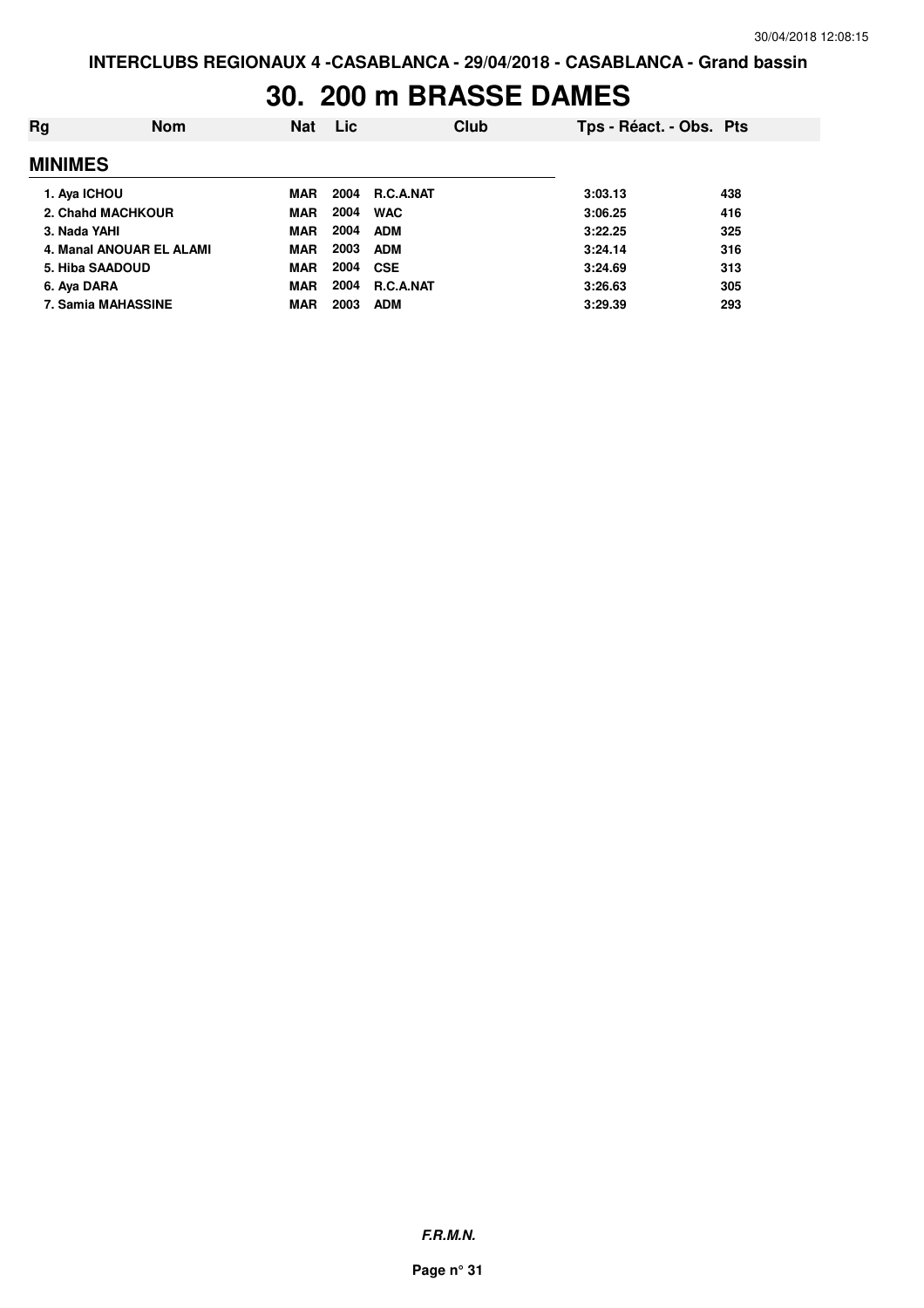# **31. 100 m DOS MESSIEURS**

| Rg              | <b>Nom</b>                 | Nat        | Lic  | Club             | Tps - Réact. - Obs. Pts |     |
|-----------------|----------------------------|------------|------|------------------|-------------------------|-----|
| <b>SENIORS</b>  |                            |            |      |                  |                         |     |
|                 | 1. Hamza EZZAHER           | <b>MAR</b> | 1998 | <b>ADM</b>       | 1:10.78                 | 395 |
| <b>JUNIORS</b>  |                            |            |      |                  |                         |     |
|                 | 1. Mohamed Amine HARRABIDA | <b>MAR</b> | 2000 | <b>R.C.A.NAT</b> | 1:08.50                 | 436 |
|                 | 2. Mouad MAKY              | <b>MAR</b> | 2000 | <b>TSC</b>       | 1:16.94                 | 307 |
| <b>CADETS</b>   |                            |            |      |                  |                         |     |
|                 | 1. Youssef SADAK           | <b>MAR</b> | 2001 | <b>CSE</b>       | 1:14.75                 | 335 |
| <b>MINIMES</b>  |                            |            |      |                  |                         |     |
|                 | 1. Ismail EL YOUSFI        | <b>MAR</b> | 2004 | R.C.A.NAT        | 1:09.83                 | 411 |
| 2. Ilias EDDARI |                            | <b>MAR</b> | 2004 | R.C.A.NAT        | 1:13.59                 | 351 |
|                 | 3. Azzedine EL BADRE       | <b>MAR</b> | 2003 | <b>CSE</b>       | 1:13.91                 | 347 |
|                 | <b>4. Saad BOUKIOUD</b>    | <b>MAR</b> | 2004 | <b>CNCS</b>      | 1:20.07                 | 273 |
|                 | 5. Yahia BAJJAJI           | <b>MAR</b> | 2003 | R.C.A.NAT        | 1:22.45                 | 250 |
|                 | 6. Rayane BOURZIK          | <b>MAR</b> | 2004 | <b>TSC</b>       | 1:25.28                 | 225 |
|                 | 7. Akram AYOUCHI           | <b>MAR</b> | 2004 | <b>TSC</b>       | 1:26.80                 | 214 |
| 8. Alaa ABIR    |                            | <b>MAR</b> | 2003 | <b>DHJ</b>       | 1:31.28                 | 184 |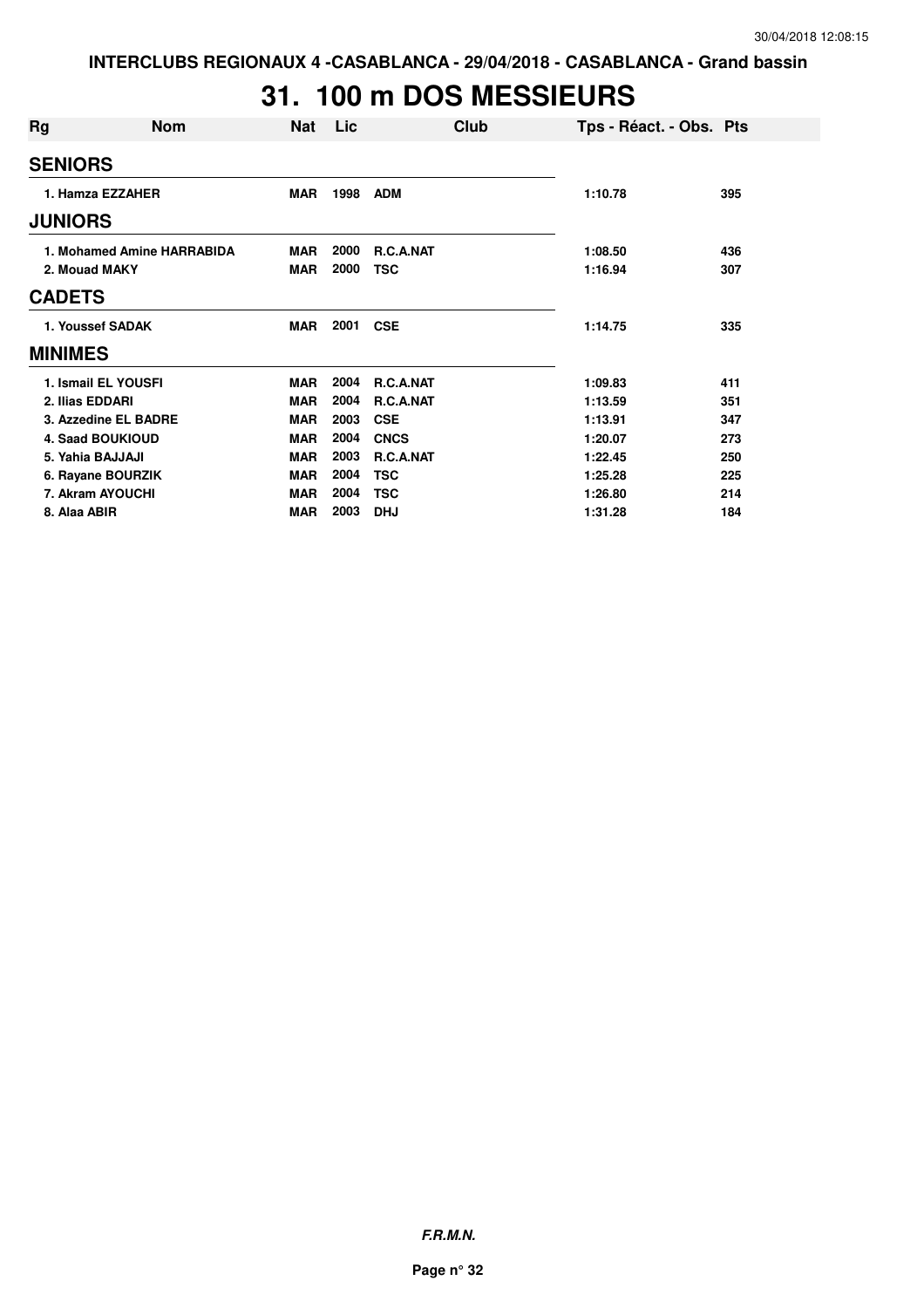### **32. 100 m DOS DAMES**

| Rg | <b>Nom</b>                | <b>Nat</b> | <b>Lic</b> | Club             | Tps - Réact. - Obs. Pts |     |
|----|---------------------------|------------|------------|------------------|-------------------------|-----|
|    | <b>MINIMES</b>            |            |            |                  |                         |     |
|    | 1. Ibtissam RACHID        | MAR        |            | 2004 R.C.A.NAT   | 1:17.06                 | 429 |
|    | 2. Nisrine FIRAS          | <b>MAR</b> | 2004       | <b>WAC</b>       | 1:21.09                 | 368 |
|    | 3. Aya ICHOU              | <b>MAR</b> | 2004       | <b>R.C.A.NAT</b> | 1:23.91                 | 332 |
|    | 4. Hafssa AMMOUMOU        | <b>MAR</b> | 2003       | <b>ADM</b>       | 1:24.89                 | 320 |
|    | 5. Fatima Zahra MOUKTADIR | MAR        | 2004       | <b>CNCS</b>      | 1:26.47                 | 303 |
|    |                           |            |            |                  |                         |     |

**F.R.M.N.**

**Page n° 33**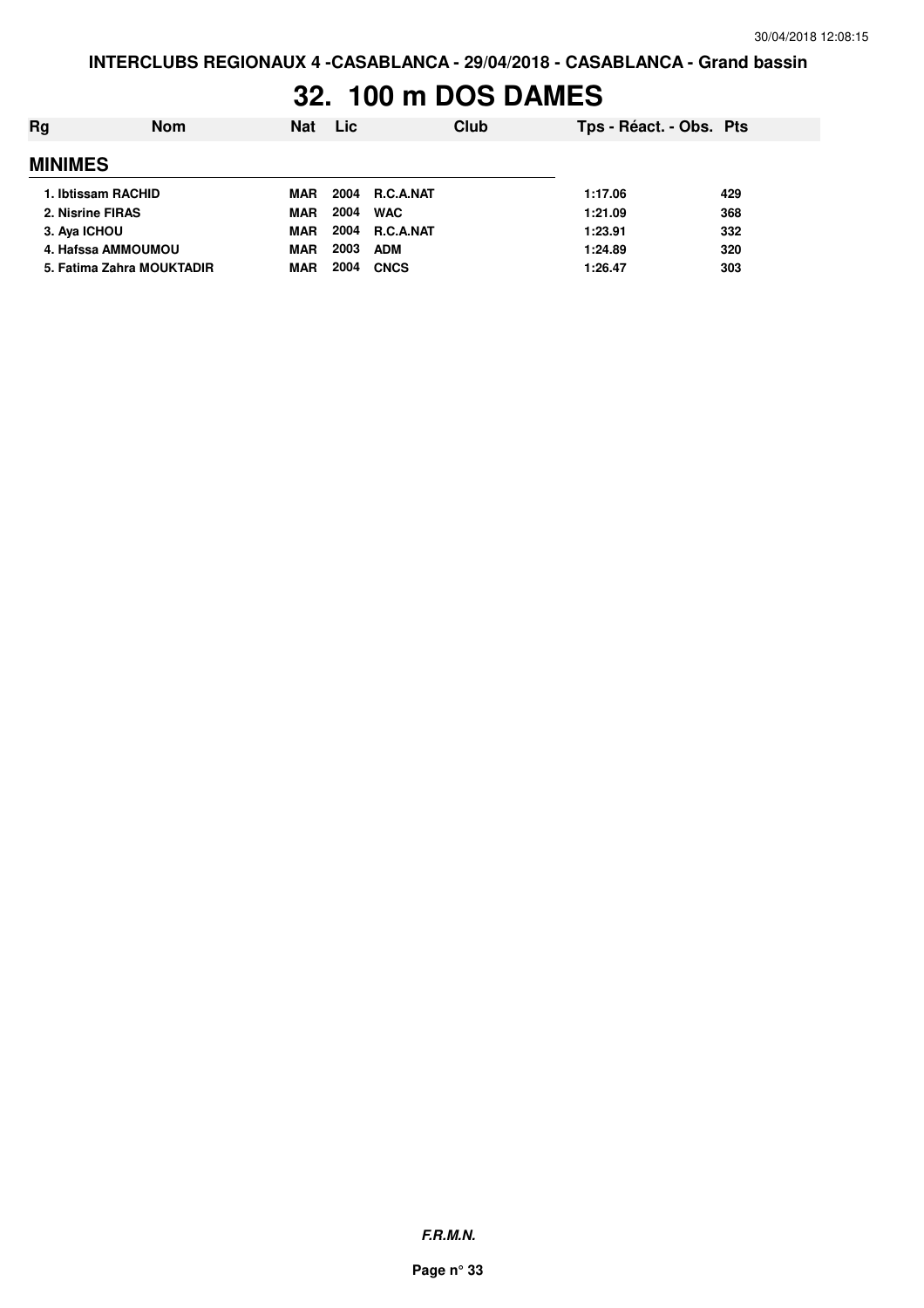### **33. 800 m NAGE LIBRE MESSIEURS**

| Rg              | <b>Nom</b>                    | <b>Nat</b> | Lic  | Club             | Tps - Réact. - Obs. Pts |     |
|-----------------|-------------------------------|------------|------|------------------|-------------------------|-----|
| <b>SENIORS</b>  |                               |            |      |                  |                         |     |
|                 | 1. Ahmed BENNAJEH             | <b>MAR</b> | 1998 | <b>CSE</b>       | 10:06.35                | 414 |
|                 | 2. Zouhair EL KHALFI          | <b>MAR</b> | 1993 | R.C.A.NAT        | 10:07.72                | 411 |
|                 | 3. Nouamane HAOUATI           | <b>MAR</b> | 1997 | R.C.A.NAT        | 10:53.36                | 331 |
| <b>JUNIORS</b>  |                               |            |      |                  |                         |     |
|                 | <b>TLD. Mohamed ELOUKKAIL</b> | <b>MAR</b> | 2000 | <b>OUM RABII</b> | 15:06.00                | 124 |
| <b>CADETS</b>   |                               |            |      |                  |                         |     |
|                 | 1. Mohamed EL MOUTAQUI        | <b>MAR</b> | 2001 | <b>TSC</b>       | 9:18.91                 | 529 |
| 2. Adam ZIANE   |                               | <b>MAR</b> | 2002 | <b>CNCS</b>      | 9:54.63                 | 439 |
| <b>MINIMES</b>  |                               |            |      |                  |                         |     |
|                 | 1. El Mehdi LAANAYA           | <b>MAR</b> | 2003 | <b>TSC</b>       | 10:05.47                | 416 |
| 2. Ilyas LARABI |                               | <b>MAR</b> | 2004 | <b>CNCS</b>      | 10:17.72                | 392 |
|                 | 3. Ilyas LAGSSAIBI            | <b>MAR</b> | 2004 | R.C.A.NAT        | 10:24.88                | 378 |
|                 | 4. Aymen TAJEDDINE            | <b>MAR</b> | 2003 | <b>CNCS</b>      | 10:34.67                | 361 |
|                 | 5. Younes LAALA               | <b>MAR</b> | 2004 | <b>TSC</b>       | 10:51.53                | 334 |
|                 | 6. Ilyas ROULLAMELLAH         | <b>MAR</b> | 2004 | <b>CSE</b>       | 11:40.59                | 268 |
|                 | <b>TLD. Adam KHALLAD</b>      | <b>MAR</b> | 2004 | <b>TSC</b>       | 12:33.17                | 216 |